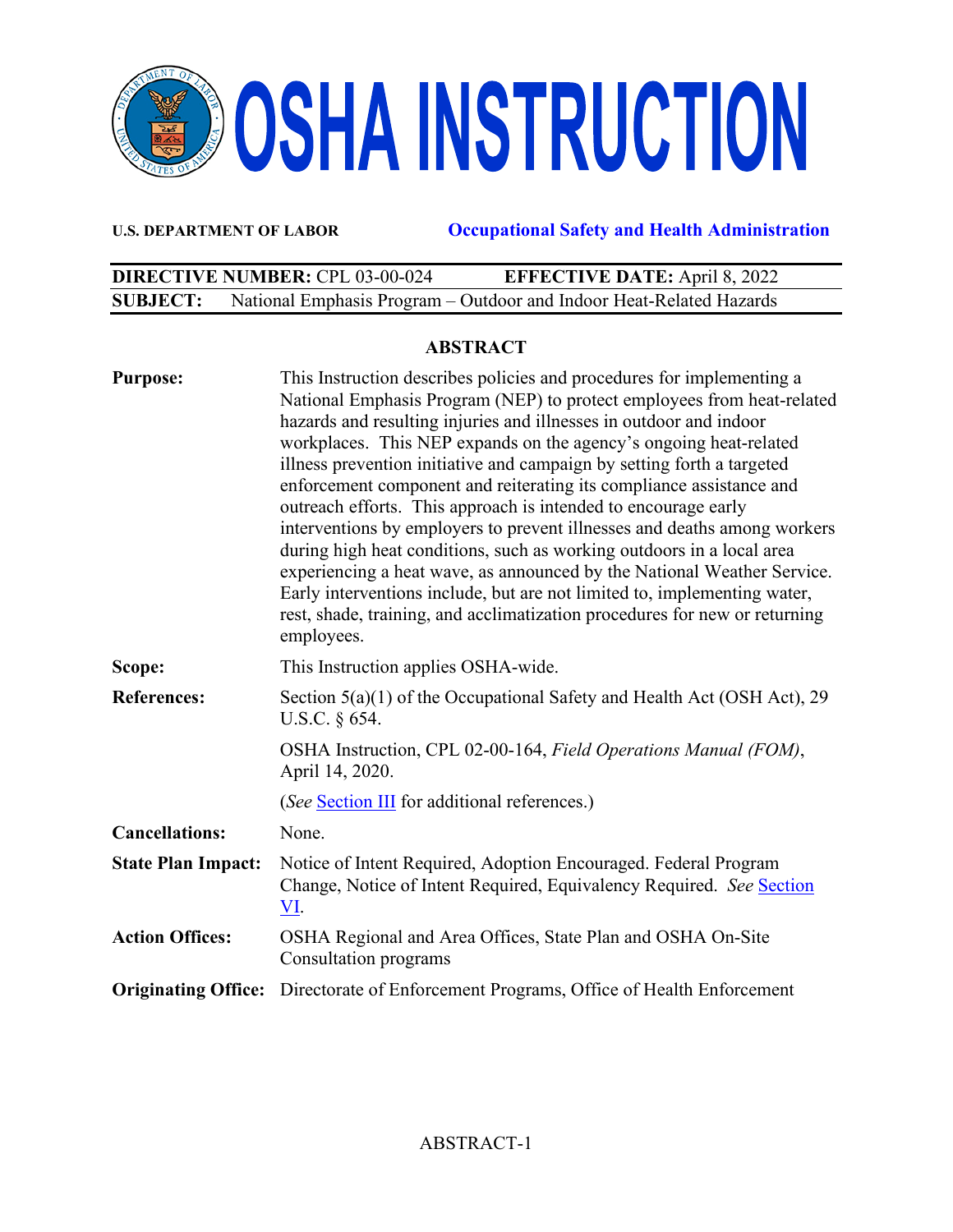**Contact:** Directorate of Enforcement Programs Office of Health Enforcement 200 Constitution Avenue, NW, Room N3119 Washington, DC 20210

By and Under the Authority of

DOUGLAS L. PARKER Assistant Secretary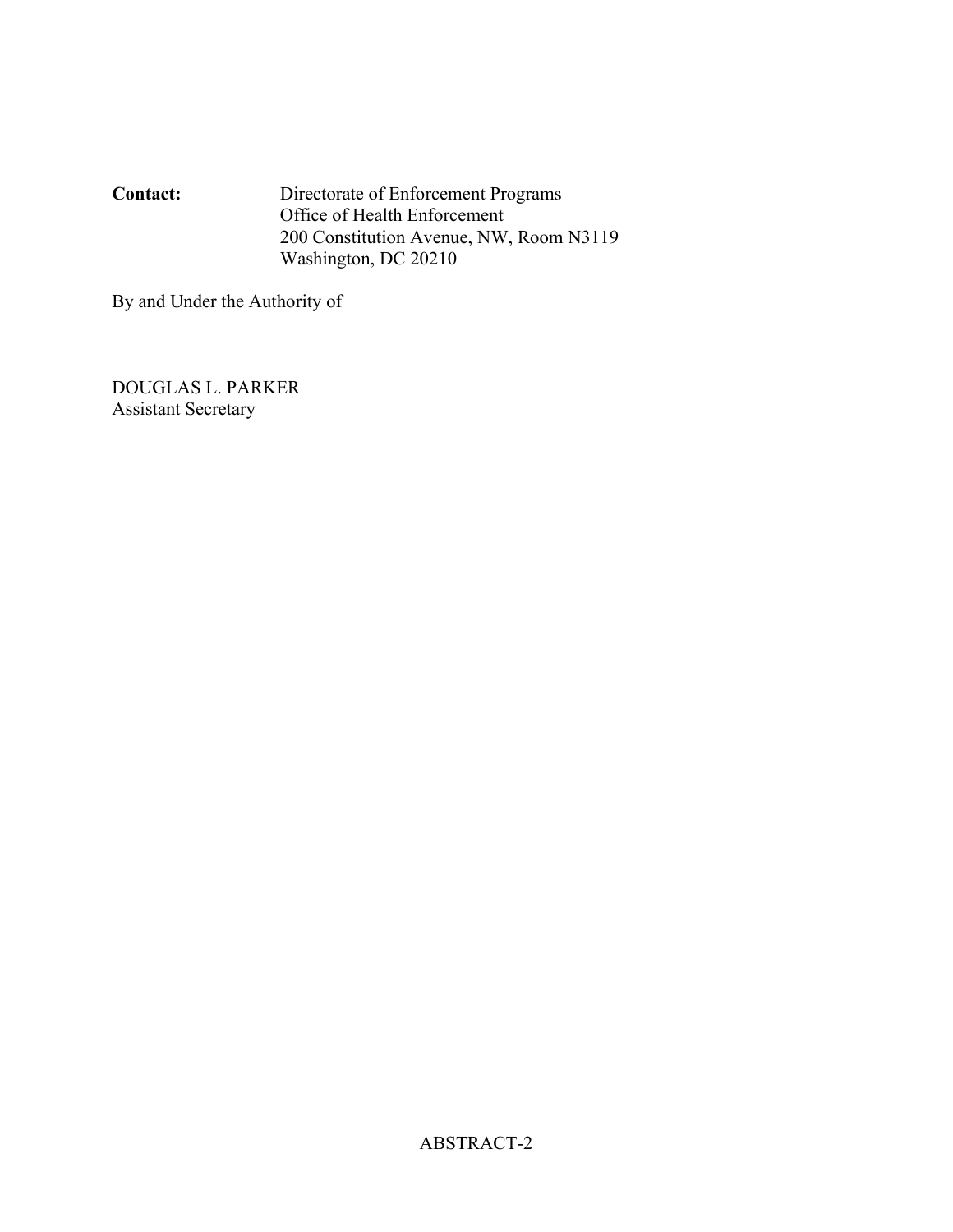## **Executive Summary**

This Instruction describes policies and procedures for implementing a National Emphasis Program (NEP) to identify and eliminate or reduce worker exposures to occupational heat-related illnesses and injuries in general industry, construction, maritime, and agriculture. It targets specific industries expected to have the highest exposures to heat-related hazards and resulting illnesses and deaths.

## **Significant Changes**

This is a new Instruction.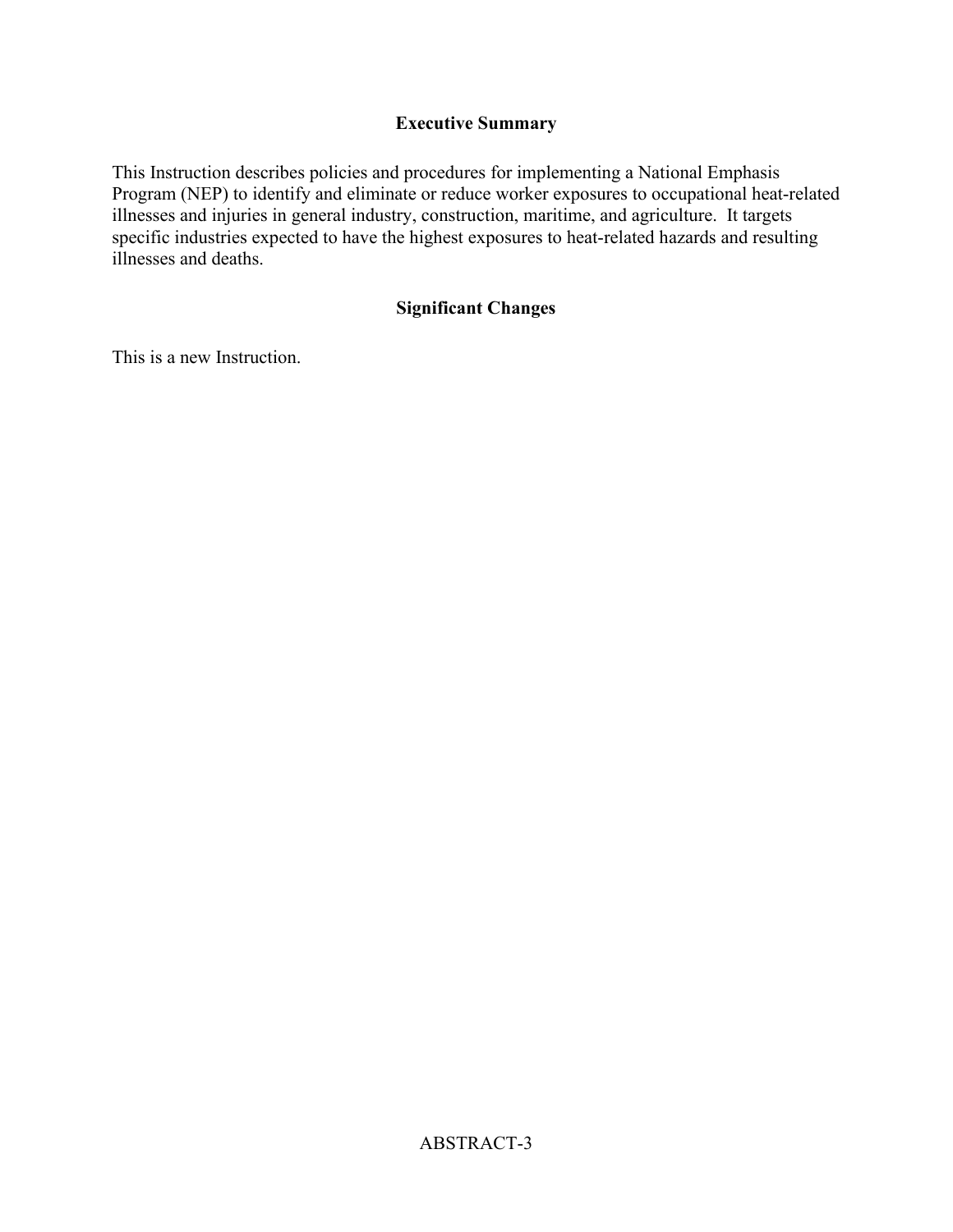## **Table of Contents**

# **Contents**

| I.    |                                                                                                                                                                                                                                                                                             |
|-------|---------------------------------------------------------------------------------------------------------------------------------------------------------------------------------------------------------------------------------------------------------------------------------------------|
| I.    |                                                                                                                                                                                                                                                                                             |
| III.  |                                                                                                                                                                                                                                                                                             |
| IV.   |                                                                                                                                                                                                                                                                                             |
| V.    |                                                                                                                                                                                                                                                                                             |
| A.    |                                                                                                                                                                                                                                                                                             |
| VII.  |                                                                                                                                                                                                                                                                                             |
| VIII. |                                                                                                                                                                                                                                                                                             |
| IX.   |                                                                                                                                                                                                                                                                                             |
| X.    |                                                                                                                                                                                                                                                                                             |
| XI.   |                                                                                                                                                                                                                                                                                             |
| XII.  |                                                                                                                                                                                                                                                                                             |
|       | $A_{\cdot}$                                                                                                                                                                                                                                                                                 |
|       | <b>B.</b>                                                                                                                                                                                                                                                                                   |
|       | $\mathcal{C}$ .                                                                                                                                                                                                                                                                             |
|       | D.                                                                                                                                                                                                                                                                                          |
|       | E.                                                                                                                                                                                                                                                                                          |
|       | F.                                                                                                                                                                                                                                                                                          |
|       | G.                                                                                                                                                                                                                                                                                          |
|       | H.                                                                                                                                                                                                                                                                                          |
|       | I.                                                                                                                                                                                                                                                                                          |
|       | Appendix $\underline{A}$ : Target Industries for the Heat NEP<br>Appendix $\underline{B}$ : CSHO Pre-inspection Checklist<br>Appendix C: Sample Heat AVD<br>Appendix D: Sample Heat Hazard Alert Letter<br>Appendix E: Sample Employer Letter to Corporate Offices for Heat-Related Hazards |

- 
- Appendix  $\overline{F}$ : Description of serious illnesses and common symptoms<br>Appendix  $\overline{G}$ : Warnings, Alerts, and Advisories Issued by the U.S. National Oceanic and Atmospheric Administration (NOAA), National Weather Service (NWS)
- Appendix  $\underline{H}$ : Additional Resources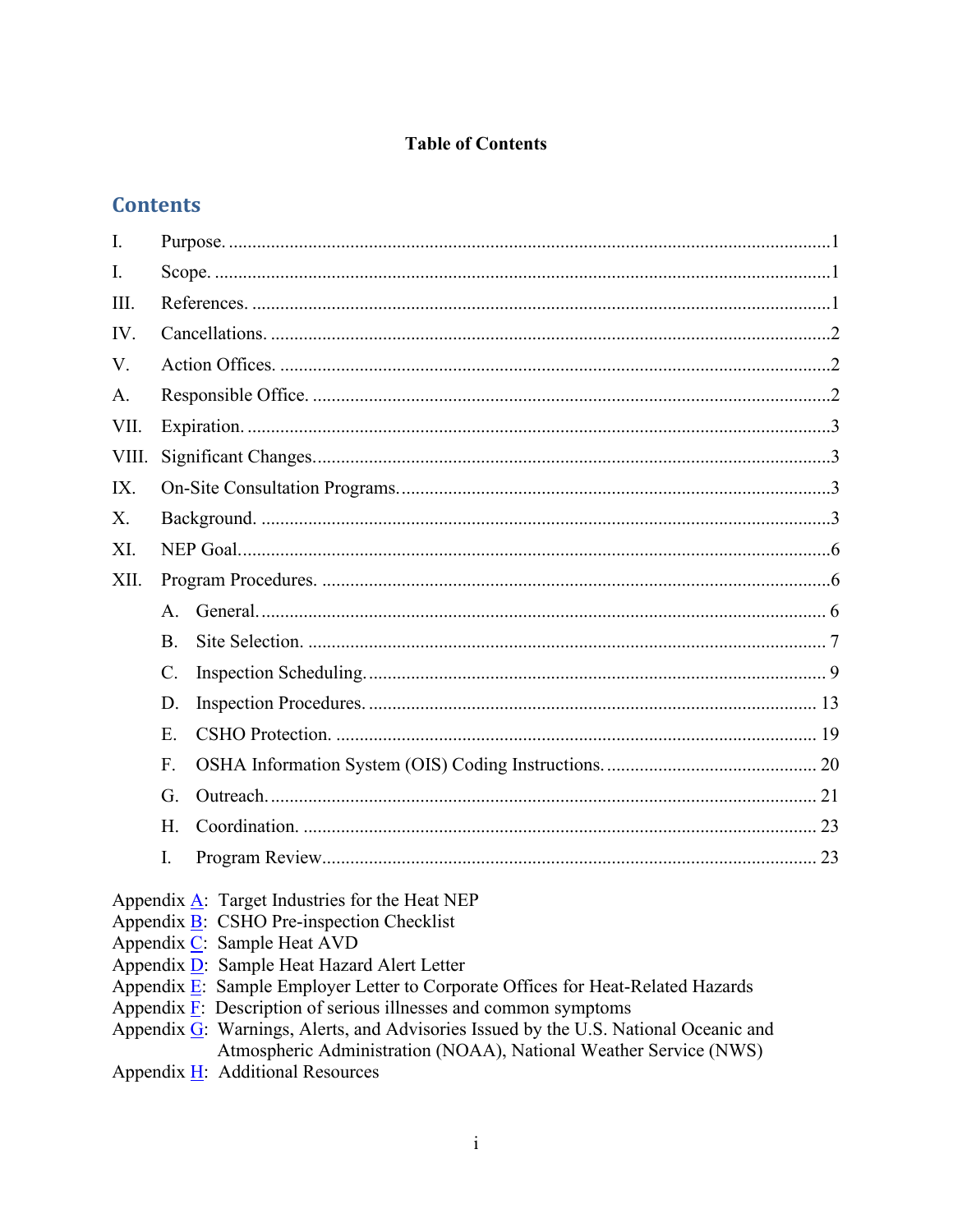#### <span id="page-4-1"></span>I. Purpose.

This Instruction describes policies and procedures for implementing a National Emphasis Program (NEP) to ensure that employees in high-hazard industries are protected from heat-related hazards, both indoors and outdoors, that may lead to serious illnesses, injuries, or death (*see* [Appendix F](#page-38-0) for a list of heat illnesses). This NEP augments OSHA's efforts addressing unprogrammed-related activities, *e.g.*, complaints, referrals, and severe incident reports, by adding an enforcement program targeting specific highhazard industries or activities in workplaces where this hazard is prevalent during high heat conditions, such as working outdoors in a local area experiencing a heat wave, as announced by the National Weather Service, or working indoors near radiant heat sources, such as iron and steel mills and foundries In addition, this NEP focuses on vulnerable workers in outdoor and indoor environments by coordinating efforts with the Department of Labor Wage and Hour Division (WHD). More information on this effort is in [Section XII.A,](#page-9-3) Program Procedures.

#### <span id="page-4-2"></span>II. Scope.

This Instruction applies OSHA-wide.

- <span id="page-4-0"></span>III. References.
	- A. [Executive Order \(EO\) 14008,](https://www.whitehouse.gov/briefing-room/presidential-actions/2021/01/27/executive-order-on-tackling-the-climate-crisis-at-home-and-abroad/) January 27, 2021.Executive Order (EO) 14008, Tackling the Climate Crisis at Home and Abroad.
	- B. U.S. Department of Labor *[Climate Action Plan](https://www.sustainability.gov/pdfs/dol-2021-cap.pdf)*, September 2021, pgs. 6-7.
	- C. OSHA Memorandum, *[Inspection Guidance for Heat-Related Hazards](https://www.osha.gov/laws-regs/standardinterpretations/2021-09-01)*, September 1, 2021.

*[Note, this memorandum, which began OSHA's enforcement Heat Initiative, is being incorporated into this OSHA Instruction, and the memorandum will be archived upon the effective date of this NEP.]* 

- D. Section 5(a)(1) of the Occupational Safety and Health Act (OSH Act), 29 U.S.C. [§ 654.](https://www.osha.gov/laws-regs/oshact/section5-duties)
- E. OSHA Instruction, [ADM 03-00-003,](https://www.osha.gov/enforcement/directives/adm-03-00-003) *OSHA Directives System*, December 11, 2000.
- F. OSHA Instruction, [ADM 03-01-005,](https://www.osha.gov/enforcement/directives/adm-03-01-005) *OSHA Compliance Records*, August 3, 1998.
- G. OSHA Instruction, [ADM 04-00-003,](https://www.osha.gov/enforcement/directives/adm-04-00-003) *OSHA Safety and Health Management System*, May 6, 2020.
- H. OSHA Instruction, [CPL 02-00-025,](https://www.osha.gov/enforcement/directives/cpl-02-00-025) *Scheduling System for Programmed Inspections*, January 4, 1995.
- I. OSHA Instruction, [CPL 02-00-051,](https://www.osha.gov/enforcement/directives/cpl-02-00-051) *Enforcement Exemptions and Limitations under the Appropriations Act*, May 28, 1998 (including annually updated Appendix A).
- J. OSHA Instruction, [CPL 02-00-164,](https://www.osha.gov/enforcement/directives/cpl-02-00-164) *Field Operations Manual (FOM)*, April 14, 2020.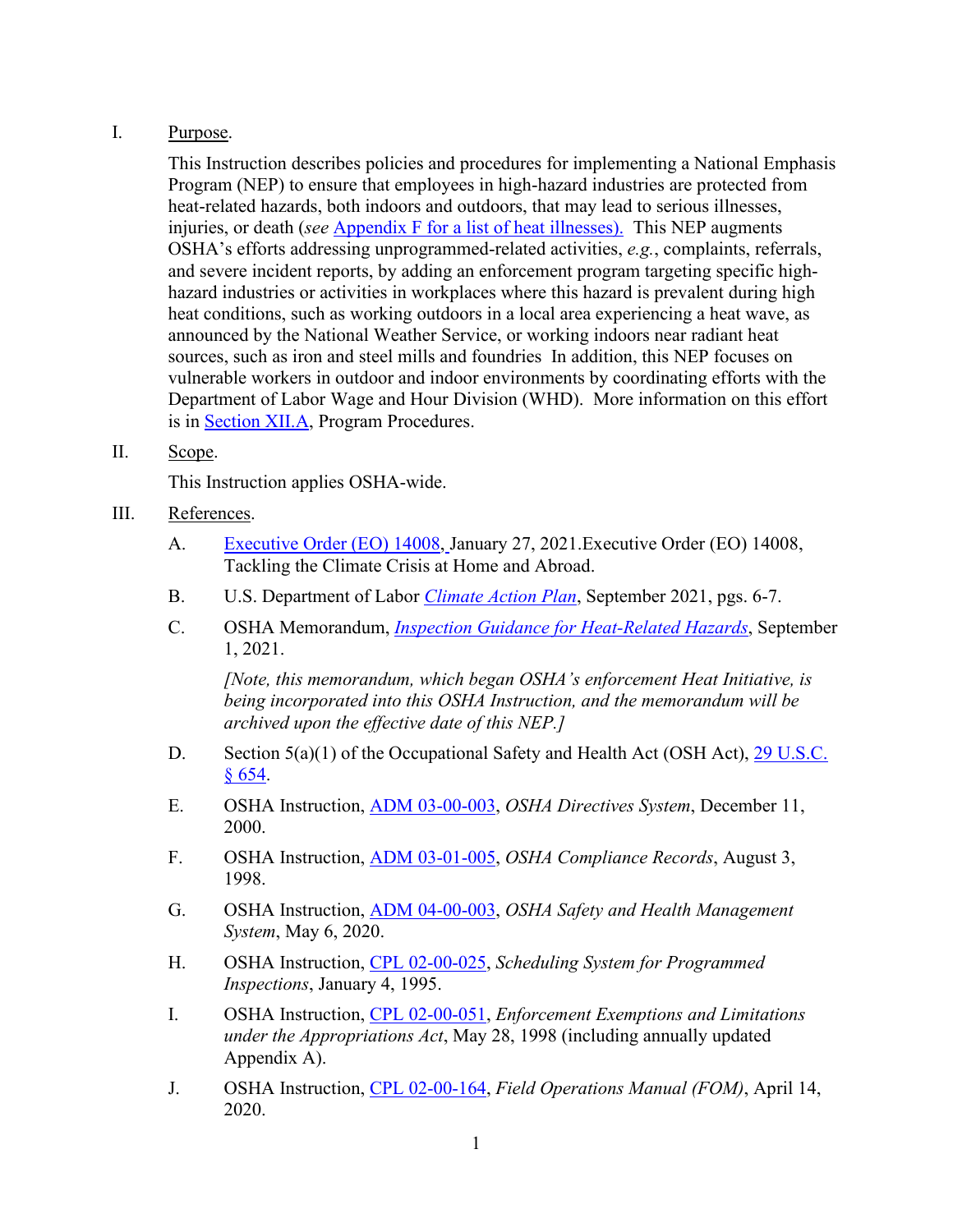- K. OSHA Instruction, [CPL 02-01-062,](https://www.osha.gov/enforcement/directives/cpl-02-01-062) *Site-Specific Targeting (SST)*, December 14, 2020.
- L. OSHA Memorandum, *[Establishment-Targeting Lists for Emphasis Programs](https://www.osha.gov/memos/2014-11-12/establishment-targeting-lists-emphasis-programs)*, November 12, 2014.
- M. OSHA Instruction, [FAP 01-00-008](https://www.osha.gov/enforcement/directives/fap-01-00-008)*, Federal Agency Targeting Inspection Program,* February 11, 2019.
- N. OSHA Instruction, [CPL 02-00-155,](https://www.osha.gov/enforcement/directives/cpl-02-00-155) *Inspection Scheduling for Construction*, September 6, 2013.
- O. OSHA Instruction, [CPL 02-03-007,](http://www.osha.gov/enforcement/directives/cpl-02-03-007) *Whistleblower Investigations Manual,* January 28, 2016.
- P. OSHA Instruction, [CPL 02-00-135,](http://www.osha.gov/enforcement/directives/cpl-02-00-135) *Recordkeeping Policies and Procedures Manual*, December 30, 2004.
- Q. OSHA Instruction, TED 01-00-015, OSHA Technical Manual (OTM), Section III, [Chapter 4 – Heat Stress,](https://www.osha.gov/otm/section-3-health-hazards/chapter-4) September 15, 2017 (or latest update).
- R. OSHA-NIOSH Heat Safety Tool (smartphone App): [Heat Safety Tool](https://www.osha.gov/heat/heat-app)  [Application.](https://www.osha.gov/heat/heat-app)
- S. OSHA [Memorandum of Understanding,](https://www.osha.gov/laws-regs/mou/2021-08-04) Wage and Hour Division (WHD) Coordination and Information Sharing, August 4, 2021.
- T. NIOSH, *[Criteria for a Recommended Standard: Occupational Exposure to Heat](https://www.cdc.gov/niosh/docs/2016-106/default.html)  [and Hot Environments](https://www.cdc.gov/niosh/docs/2016-106/default.html)*, DHHS (NIOSH) Publication Number 2016-106, February 2016.
- U. American Conference of Governmental Industrial Hygienists (ACGIH®), Action Limit (AL) for un-acclimatized workers and a Threshold Limit Value (TLV®) for acclimatized workers, *see* Heat Stress and Strain: TLV® Physical Agents 2022 (or latest edition). *See* ACGIH® website, [here.](https://www.acgih.org/)

*[Note, TLV® Booklets are available through OSHA's Technical Data Center.]*

V. U.S. Department of Commerce's National Oceanic and Atmospheric Administration (NOAA), National Weather Service (NWS), Types of warnings, alerts, and advisories.

*See* [Appendix H](#page-40-0) for Additional Resources.

<span id="page-5-0"></span>IV. Cancellations.

None

- <span id="page-5-2"></span><span id="page-5-1"></span>V. Action Offices.
	- A. Responsible Office.

Directorate of Enforcement Programs, Office of Health Enforcement.

B. Action Offices.

OSHA Regional and Area Offices, State Plan and OSHA On-Site Consultation Programs.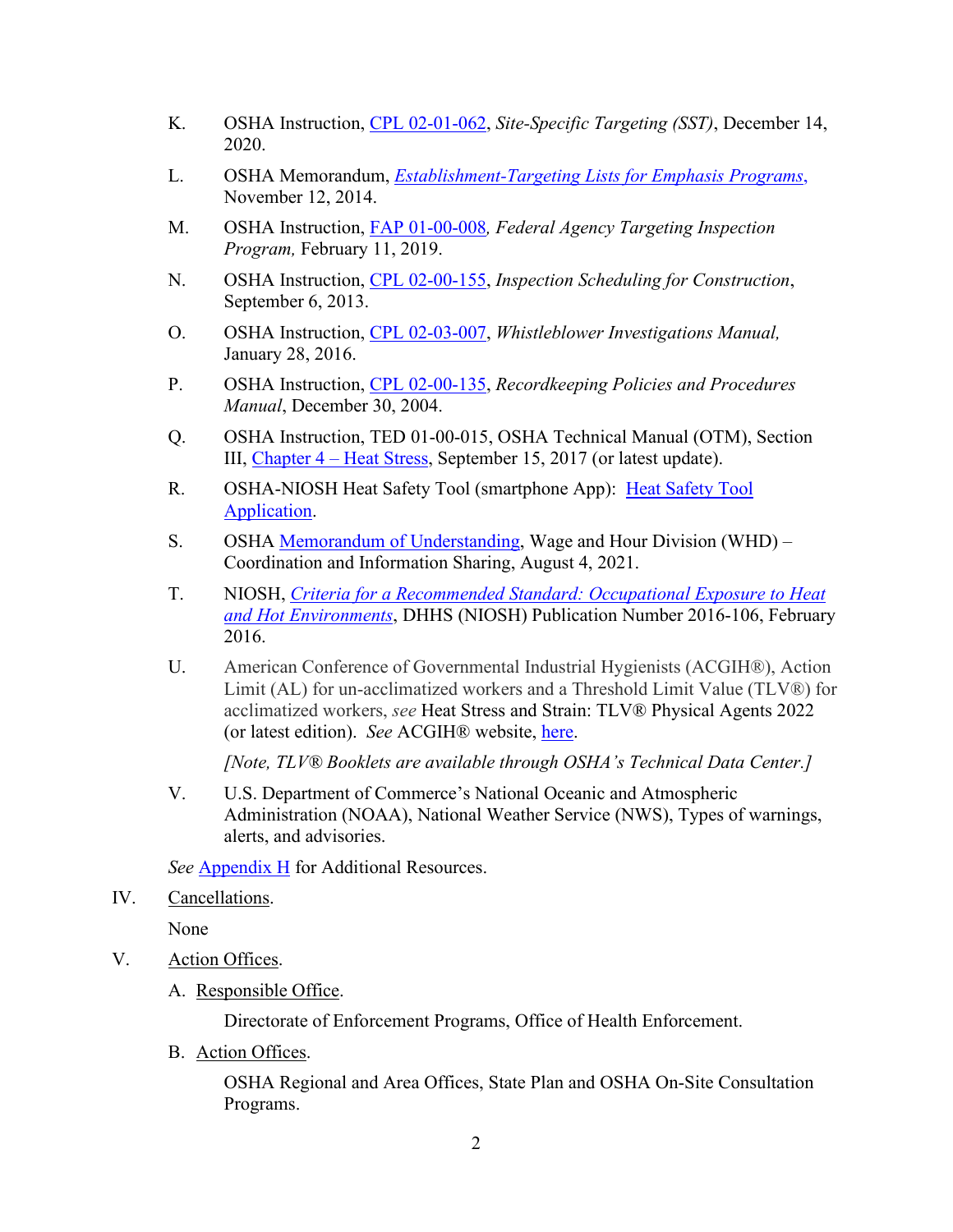# C. Information Offices.

OSHA National Office.

#### <span id="page-6-0"></span>VI. Federal Program Change.

Federal Program Change, Notice of Intent Required, Adoption Encouraged. This Instruction describes a federal program change that establishes an NEP to identify and eliminate or reduce exposures to heat-related hazards, both indoors and outdoors, resulting in illnesses, injuries, and deaths, through inspection targeting, outreach, and compliance assistance. State Plans are strongly encouraged, but are not required, to adopt this Instruction, and State Plans that adopt this Instruction should implement it in an at least as effective manner.

Within 60 days of the effective date of this Instruction, a State Plan must submit a notice of intent indicating whether they already have a similar policy in place, intend to adopt new policies and procedures, or do not intend to adopt this Instruction. If a State Plan does not adopt at first, but at some later point decides to adopt this Instruction or an at least as effective version of this Instruction, the State Plan must notify OSHA of this change in intent. Within 60 days of adoption, the State Plan must provide an electronic copy of the policy or a link to where their policies are posted on the State Plan's website. The State Plan must also provide the date of adoption and identify differences, if any, between their policy and OSHA's. OSHA will provide summary information on the State Plan responses to this instruction on its website, [here.](https://www.osha.gov/stateplans/adoption)

OSHA's Office of Statistical Analysis (OSA) will work with the State Plans to provide the data as requested to develop targeting lists in accordance with the instructions in [Section XII.B.](#page-10-1) OSHA will make the list(s) of establishments available to the State Plans. *See* coding instructions for the OSHA Information System (OIS) in [Section XII.F.](#page-23-0)

This Instruction describes a change that may affect federal agencies. Federal agencies that are subject to inspection and have employees exposed to hazards covered by this emphasis program are also included in this NEP. *See* [FOM](https://gcc02.safelinks.protection.outlook.com/?url=https%3A%2F%2Fwww.osha.gov%2Fenforcement%2Fdirectives%2Fcpl-02-00-164&data=04%7C01%7CSmith.Suzanne%40dol.gov%7C01e1cbe5ffea461e543208d93684a06f%7C75a6305472044e0c9126adab971d4aca%7C0%7C0%7C637600765532644163%7CUnknown%7CTWFpbGZsb3d8eyJWIjoiMC4wLjAwMDAiLCJQIjoiV2luMzIiLCJBTiI6Ik1haWwiLCJXVCI6Mn0%3D%7C1000&sdata=UFX8jJaavj%2BufXqJ0YkbkvzV1D7Ky1uYKq4PvfDa%2FOA%3D&reserved=0) Chapter 13, *Federal Agency Field Activities* and OSHA Instruction, [FAP 01-00-008](https://www.osha.gov/enforcement/directives/fap-01-00-008)*, Federal Agency Targeting Inspection Program,* February 11, 2019.

<span id="page-6-1"></span>VII. Expiration.

This Instruction shall be operative for no more than three years from the effective date, unless canceled or extended by a superseding directive.

#### <span id="page-6-2"></span>VIII. Significant Changes.

None.

<span id="page-6-3"></span>IX. On-Site Consultation Programs.

On-Site Consultation Programs are encouraged to develop their own strategic approaches for addressing heat-related illness and injuries resulting from body heat generated by physical work that is performed in conditions of high ambient and/or radiant heat, especially when combined with humidity and inadequate cooling. *See* coding instructions for the OIS in [Section XII.F.](#page-23-0)

<span id="page-6-4"></span>X. Background.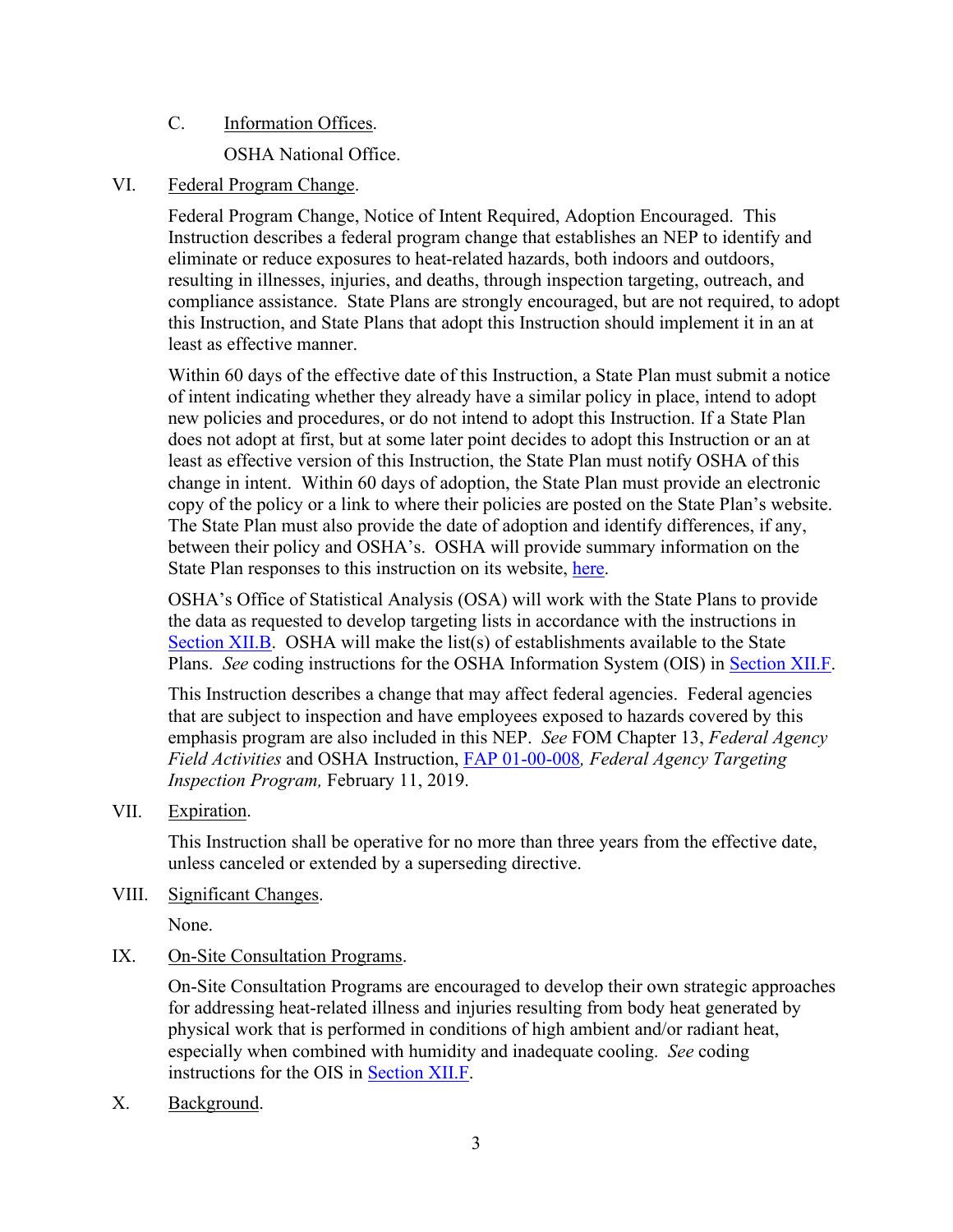The U.S. Department of Labor's Bureau of Labor Statistics (BLS) reports that between 2015 and 2019, environmental heat cases resulted in an average of 35 fatalities per year and an average of 2,700 cases with days away from work. However, the total number of heat-related fatalities may be underreported and improperly diagnosed. The cause of death is often listed as a heart attack when the actual cause or aggravating cause may have been exposure to a heat-related hazard. Heat-related illnesses range from heat cramps to heat stroke, which can potentially lead to death. *See* [Appendix F](#page-38-0) for a list of heat illnesses. Between 2015 and 2020, Federal OSHA conducted approximately 200 heat-related hazard inspections each year, which included approximately 15 heat-related fatality inspections annually.

This NEP is part of a broader Department of Labor response to President Biden's Executive Order (EO) 14008, ["Tackling the Climate Crisis at Home and Abroad.](https://www.whitehouse.gov/briefing-room/presidential-actions/2021/01/27/executive-order-on-tackling-the-climate-crisis-at-home-and-abroad/)" EO 14008 established an interagency effort and commitment to workplace safety, climate resilience, and environmental justice. In response, the U.S. Department of Labor developed the [Climate Action Plan,](https://www.sustainability.gov/pdfs/dol-2021-cap.pdf) where the Secretary of Labor established a goal of reducing heat-related illnesses. In addition, on September 20, 2021, the White House issued a statement encouraging interagency efforts and commitment to workplace safety, climate resilience, and environmental justice that included reducing heat-related illnesses (See White House statement, [here\)](http://www.whitehouse.gov/briefing-room/statements-releases/2021/09/20/fact-sheet-biden-administration-mobilizes-to-protect-workers-and-communities-from-extreme-heat/). OSHA's initial enforcement response to the President's order was to issue a heat initiative memorandum on September 1, 2021, instructing the Regional Offices to prioritize heat complaints and referrals and to intervene when they become aware of possible heat hazard conditions.

This Heat NEP incorporates and expands on the September 1, 2021, heat initiative memorandum to further focus on heat-related hazards in both the outdoor and indoor work environments and provides procedures for planned/programmed and follow-up inspections in targeted workplaces. The NEP prioritizes on-site (in person) response for complaints and for all employer-reported hospitalizations (*i.e.*, severe injury reports) related to heat hazards. Performance of rapid response investigations are reserved for limited circumstances and subject to Area Director's (AD) approval, as described in [Section XII.C.1.](#page-13-0)

The National Weather Service (NWS) uses a heat index to classify environmental heat into four categories: Caution (80°F – 90°F HI), Extreme Caution (91°F – 103°F HI), Danger (103°F – 124°F HI), and Extreme Danger (126°F or higher HI), issued by the U.S. Department of Commerce's National Oceanic and Atmospheric Administration (NOAA), National Weather Service (NWS). *See* NWS webpage, [here.](https://www.weather.gov/safety/heat-index) When the heat index<sup>[1](#page-7-0)</sup> is 80 $\degree$ F or higher, serious occupational heat-related illnesses and injuries become more frequent, especially in workplaces where unacclimatized workers are performing strenuous work (*e.g.*, intense arm and back/lifting work, carrying, shoveling, manual sawing, pushing and pulling heavy loads, and walking at a fast pace), without easy access to cool water, or cool/shaded areas, when working in direct sunlight or areas where other radiant heat sources are present.

<span id="page-7-0"></span> $<sup>1</sup>$  According to th[e National Weather Service,](https://www.weather.gov/bgm/heat) the Heat Index, sometimes referred to as the apparent temperature, is</sup> given in degrees Fahrenheit and is a measure of how hot it really feels when relative humidity is factored in with the actual air temperature.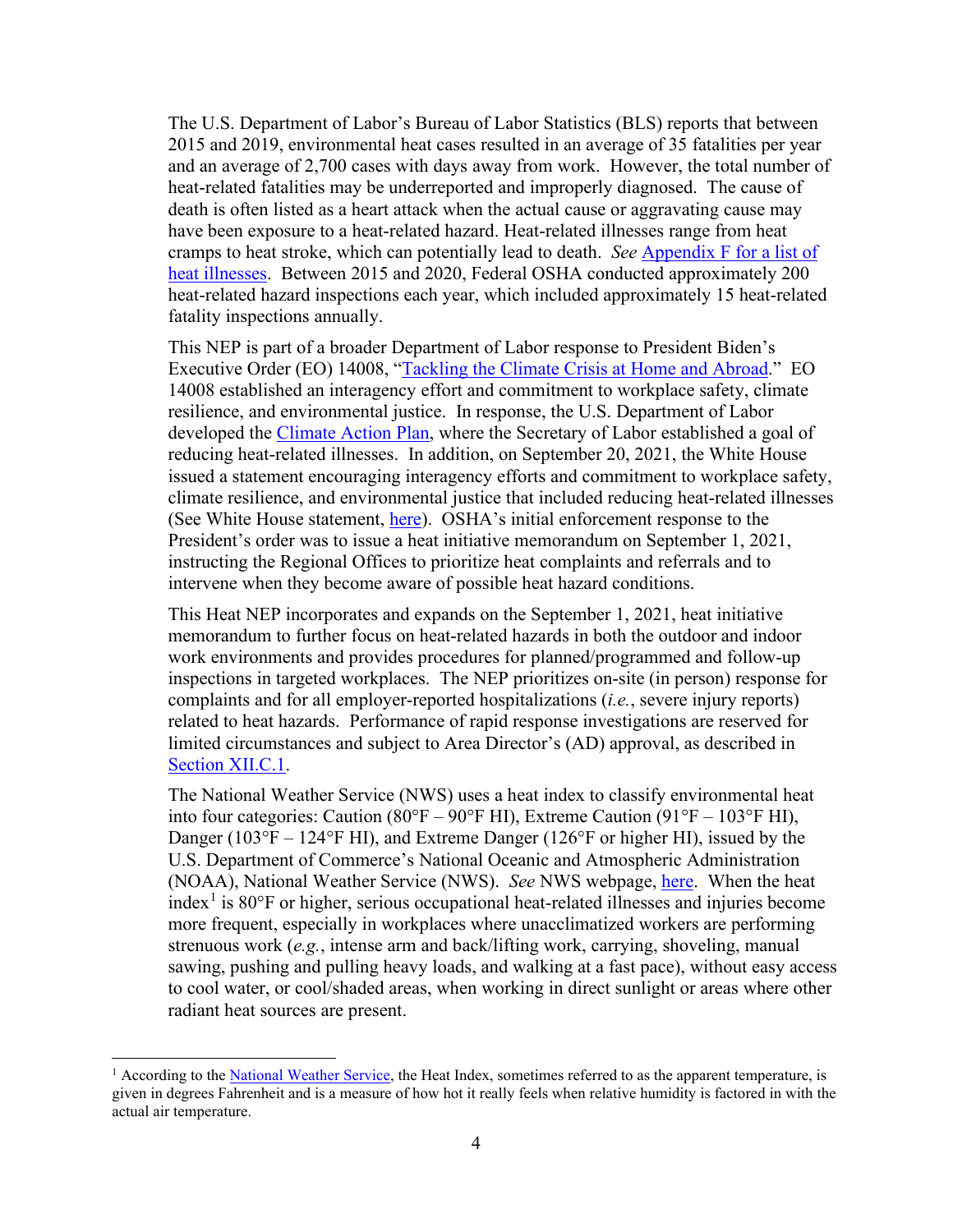Acclimatization is a process by which a person gradually increases their exposure time to hot environmental conditions, causing beneficial physiological changes by properly regulating body temperature that minimizes heat-related illnesses. It is therefore essential for employers to train new or returning workers on heat-related hazards including heat stress, gradually increase their workloads, ensure more frequent breaks as they acclimatize to ambient conditions, and monitor them for signs of heat illness. Heatrelated fatalities have occurred with a heat index below 80°F, particularly when aggravating factors are present.

Heat-related fatalities are usually the result of exertional heat stroke, where physical activity in hot environments causes the body temperature to reach 104°F or higher (normal body temperature is around  $98.6^{\circ}F$ ).<sup>1</sup> [Appendix F](#page-38-0) of this memorandum provides a list of serious heat-related illnesses, along with common signs and symptoms of exposure.

Heat-related illnesses and injuries can happen at almost any ambient temperature, especially in cases where workers perform moderate or higher physical activity, or wear heavy or bulky clothing or equipment, including personal protective equipment. Heatrelated illnesses and injuries also generally occur when body heat generated by physical work is performed in conditions of high ambient heat, especially when combined with humidity and inadequate cooling. As mentioned above, combinations of heat and humidity are used to determine the commonly used "feels like" temperature (*i.e.*, heat index, or HI). The OSHA-NIOSH [Heat Safety Tool App](https://www.osha.gov/heat/heat-app) is a resource for finding the forecasted and current heat index. The App indicates the hazard levels using the heat index as: Caution less than 80°F HI, Warning 80°F to 94°F HI and danger at 95°F HI or higher.

The National Institute for Occupational Safety and Health (NIOSH) has published recommended occupational exposure limits and controls for heat stress. A NIOSH publication, *Criteria for a Recommended Standard: Occupational Exposure to Heat and Hot Environments*, outlines recommended environmental limits for physical work at which point engineering controls, preventative work, hygienic practices, and administrative or other control procedures should be implemented in order to reduce the risk of heat-related illnesses. NIOSH has a Recommended Alert Limit (RAL) and Recommended Exposure Limit (REL) based on the Wet-Bulb-Globe Temperature  $(WBGT).<sup>2</sup>$  $(WBGT).<sup>2</sup>$  $(WBGT).<sup>2</sup>$ 

For a listing of best practices on worker acclimatization visit the American Conference of Governmental Industrial Hygienists (ACGIH®) Action Limit (AL) for unacclimatized workers and a Threshold Limit Value (TLV®) for acclimatized workers, see Heat Stress and Strain: TLV® Physical Agents 2022 Edition, or latest edition, available at [www.acgih.org.](https://www.acgih.org/)

The above alerts, advisories, and criteria can help to identify days in which a maximum heat temperature can result in increased risks of heat-related hazards. These criteria vary across the country. Particularly in areas of the United States that are not usually subject

<span id="page-8-0"></span><sup>2</sup> For resources discussing heat-related illnesses and common symptoms, *see* NIOSH [Criteria for a Recommended](https://www.cdc.gov/niosh/docs/2016-106/default.html)  [Standard: Occupational Exposure to Heat and Hot Environments,](https://www.cdc.gov/niosh/docs/2016-106/default.html) DHHS (NIOSH) Publication Number 2016-106, February 2016.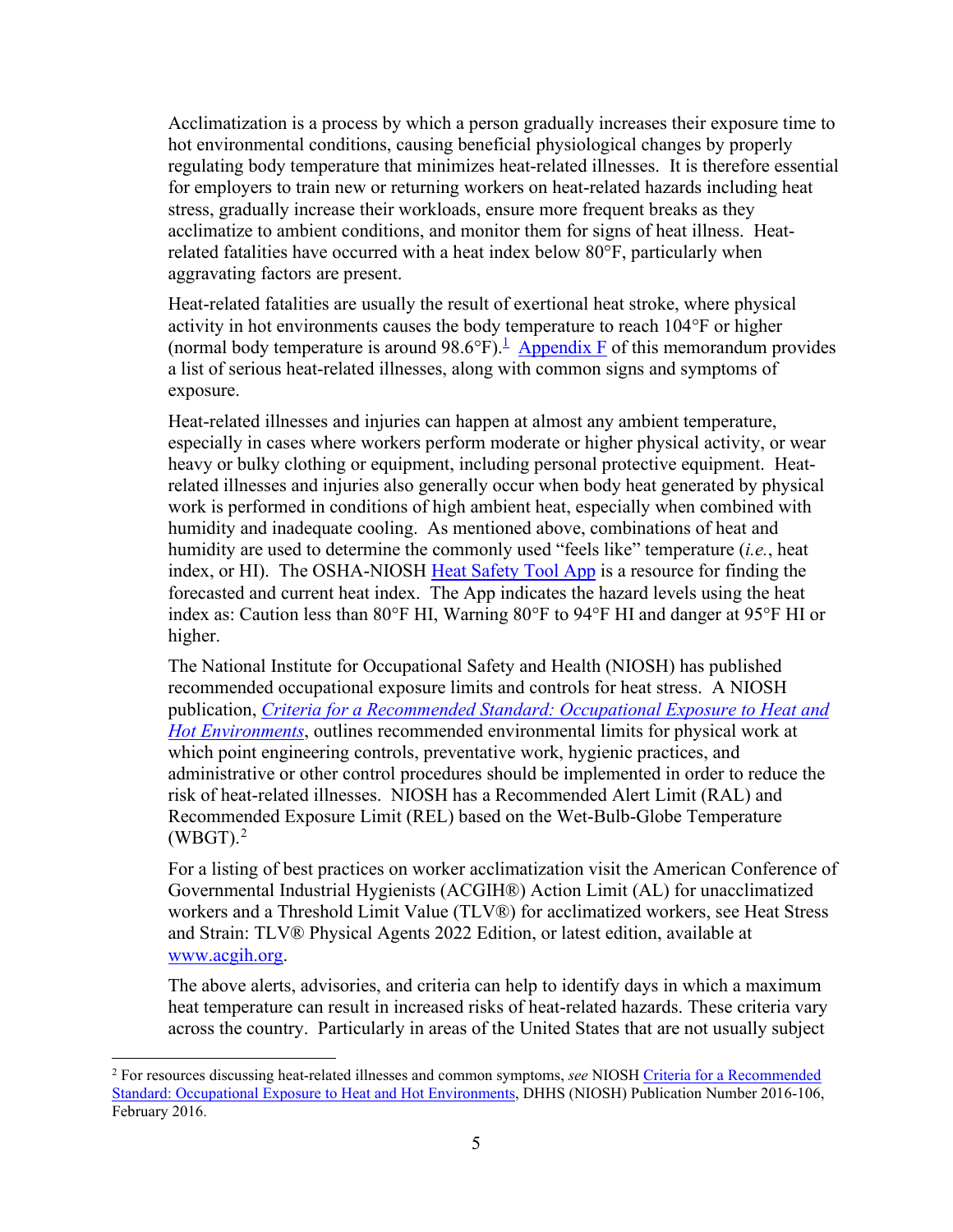to elevated dangerous heat conditions, unacclimatized workers may suffer serious heatrelated illnesses even in cases when the heat index is not high enough to trigger NWS heat advisories or warnings.

#### <span id="page-9-0"></span>XI. NEP Goal.

OSHA heat-related inspections have accounted for 0.5 percent of all Federal inspections during the last five years and included both unprogrammed (75 percent) and programmed (25 percent) inspections (e.g., including regional emphasis programmed inspections). The number of unprogrammed activities makes clear the continued need for heat-related outreach and compliance assistance activities, as well as On-Site Consultation visits and programmed enforcement to lower reported fatalities, hospitalizations, and complaints or referrals to OSHA.

<span id="page-9-4"></span>The goal of this NEP is to reduce or eliminate worker exposures to heat-related hazards that result in illnesses, injuries, and deaths, by targeting industries and worksites, including worksites with radiant heat sources, where employees are exposed to heatrelated hazards and have not been provided adequate protection that includes cool water, rest, cool areas, training, and acclimatization. These mitigation strategies are key in controlling the health hazards associated with heat exposures. OSHA's goal will be accomplished by a combination of enforcement (which includes inspection targeting), outreach to employers, and compliance assistance. Each Region is expected to have a fiscal year goal of increasing their heat inspections by 100% above the baseline of the average of fiscal years 2017 through 2021.

To ensure abatement and to monitor the effectiveness of OSHA's enforcement and guidance efforts, certain follow-up inspections from worksites previously inspected for heat-related hazards will be included as part of the program procedures, as outlined in [Section XII.C.2.](#page-14-0)

- <span id="page-9-2"></span><span id="page-9-1"></span>XII. Program Procedures.
	- A. General.

<span id="page-9-3"></span>To increase the likelihood of preventing heat-related illnesses and deaths and make efficient use of OSHA resources, compliance safety and health officers (CSHOs) who are investigating for other purposes, shall open or refer a heatrelated inspection for any hazardous heat conditions observed, recorded in the OSHA 300 logs or 301 Incident Reports, or where an employee brings a heatrelated hazard(s) to the attention of the CSHO (such as, employees or temporary workers being exposed to high temperature conditions without adequate training, acclimatization or access to water, rest, and shade). Expansion of inspections shall be conducted in accordance with the [FOM, Chapter 3,](https://www.osha.gov/enforcement/directives/cpl-02-00-164/chapter-3) Section III.B, *Partial Inspections*.

Additionally, CSHOs should inquire during inspections regarding the existence of any heat-related hazard prevention programs on heat priority days. A heat priority day occurs when the heat index for the day is expected to be 80°F or more. The AO will assess the potential for heat-related serious illnesses and injuries where such hazards may exist in indoor or outdoor work areas on heat priority days and provide compliance assistance where needed.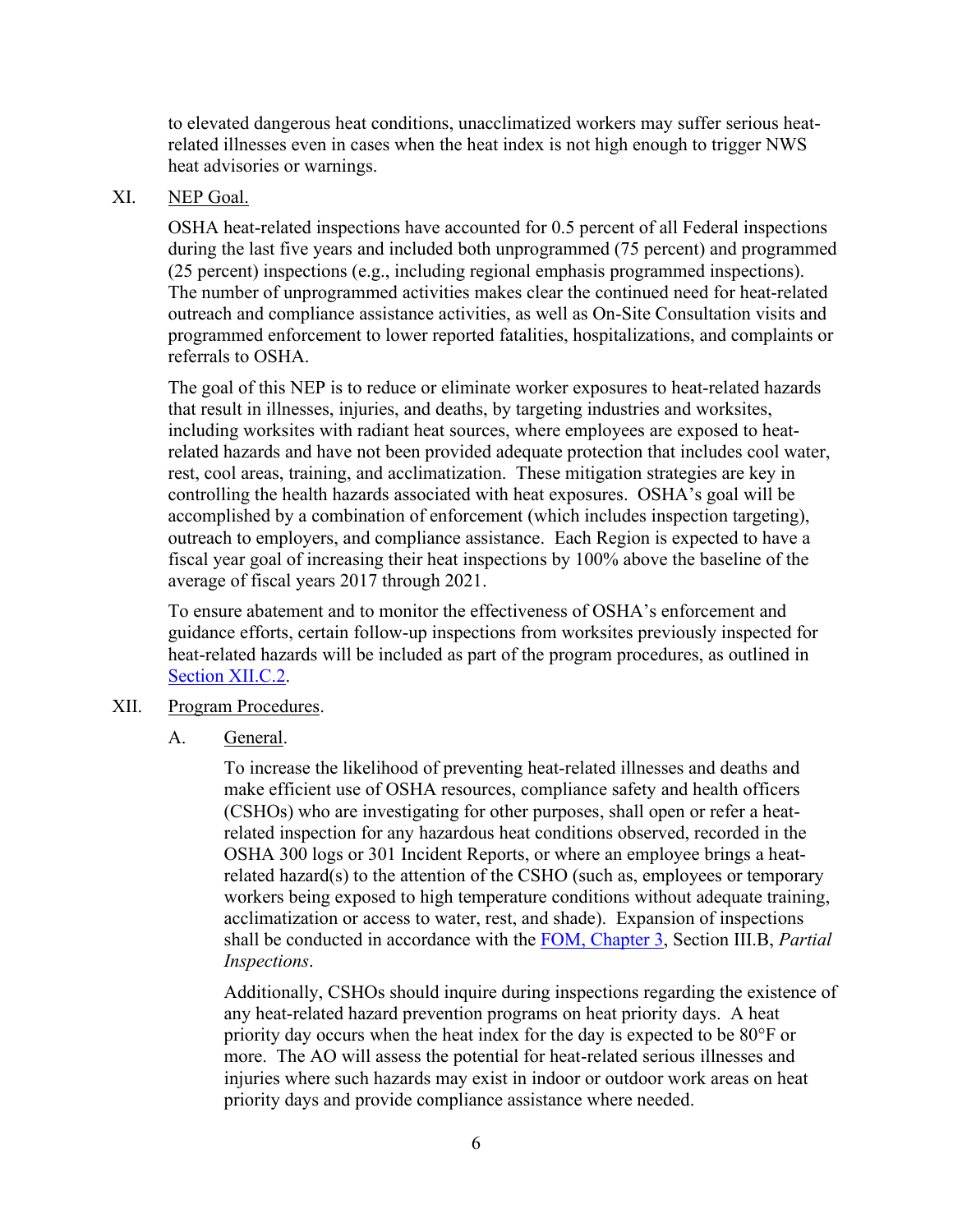Furthermore*, programmed inspections shall occur on any day that the NWS has announced a heat warning or advisory for the local area*. See [Appendix G](#page-39-0) for a description of these types of alerts, for which affected employers should be aware and take appropriate actions to protect their workers from heat hazards. [Appendix](#page-27-0)  [A](#page-27-0) has a list of both outdoor and indoor industries that are known to have heatrelated hazard incidents. During days of locally-issued heat warnings or advisories, establishment lists derived from Appendix A will be used for programmed inspections, *see* [Section XII, C.3.](#page-14-1)

Another source for heat inspections are referrals from the Wage and Hour Division (WHD) of the U.S. Department of Labor. When the weather is hot or a heat alert is issued for an area where the WHD is investigating, WHD is encouraged to coordinate with OSHA by providing information on heat-related hazards by making timely referrals, per the [Memorandum of Understanding](https://www.osha.gov/laws-regs/mou/2021-08-04) between OSHA and WHD, dated August 4, 2021.

OSHA's Appropriations Act has placed exemptions and limitations on enforcement activities for those employers who employ 10 or fewer employees, commonly referred to as small employers. Small farming operations and small employers in low-hazard industries are most affected by the exemptions and limitations of the Appropriations Act.

Before initiating any health enforcement activities for a farming operation or non-farming with 10 or fewer employers, the CSHO should review [CPL 02-00-051,](https://www.osha.gov/enforcement/directives/cpl-02-00-051) *Enforcement Exemptions and Limitations under the Appropriations Act*, and [FOM](https://www.osha.gov/enforcement/directives/cpl-02-00-164/chapter-2)  [Chapter 2,](https://www.osha.gov/enforcement/directives/cpl-02-00-164/chapter-2) Section IV.D, for more details.

A farming operation with 10 or fewer employees at all times during the previous 12 months and that has not had an active temporary labor camp during the preceding 12 months is exempt from OSHA enforcement, *e.g.*, programmed health or safety inspections, referrals, or complaints. CSHOs should be aware that family members of farm employers are not counted when determining the number of employees.

A non-farming employer with 10 or fewer employees listed in Appendix A of [CPL 02-00-051](https://www.osha.gov/enforcement/directives/cpl-02-00-051) has some enforcement exemptions and limitations under the Appropriations Act (*e.g.*, programmed safety inspections are not permitted), but programmed health inspections are permitted. Please note the Appendix A of [CPL 02-00-051](https://www.osha.gov/enforcement/directives/cpl-02-00-051) is updated yearly.

- <span id="page-10-1"></span><span id="page-10-0"></span>B. Site Selection.
	- 1. Scheduling/Site Selection. Targeting establishments for a programmed inspection must use neutral and objective selection criteria.

 Any inspection that meets the conditions for a heat inspection and any heatrelated severe injury report or referral from WHD shall initiate an inspection, unless a physical inspection is not feasible. For example, the construction operation was temporary and work has ended, or the report is from an area that is difficult to reach (*e.g.*, mountain area, gorge, swamp). The list of industries in [Appendix A,](#page-27-0) Table 1 (non-construction), of this Heat NEP will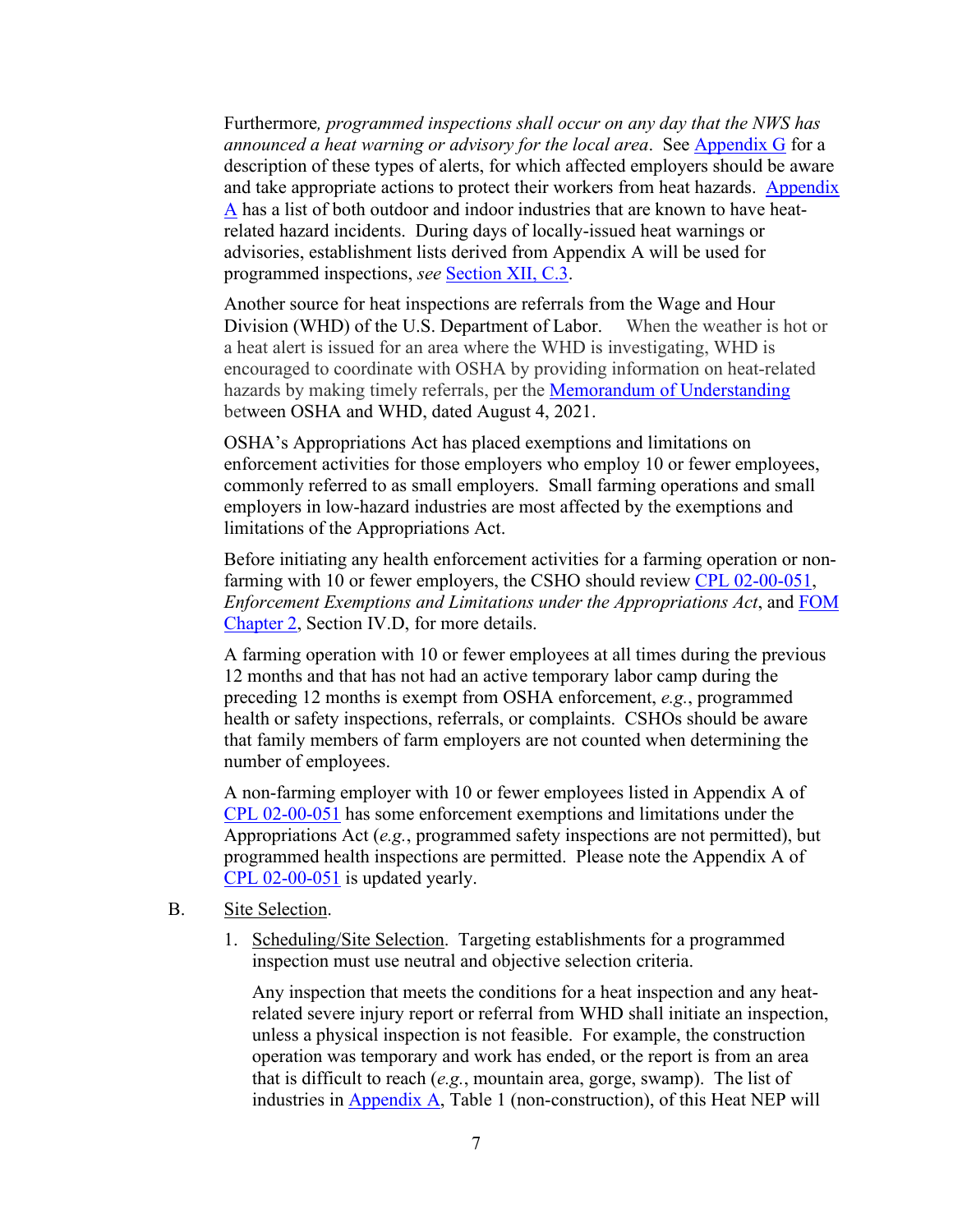be used to create a master list of targeted establishments within the North American Industrial Classification System (NAICS). NAICS is a systematic way to classify businesses by the products or services they provide. A list of establishments that are in the local jurisdiction of each AO will be generated by the Office of Statistical Analysis (OSA) ListGen application. The AO will inspect establishments in the Random Number order as provided on the list to ensure neutrality. OSA will provide each AO with access to software and a database that includes the establishments with the NAICS codes covered under this NEP.

[Appendix A,](#page-27-0) Table 2, lists construction industries that are likely to have heatrelated hazards. The AO should use C-Target procedures to find active construction sites to add to their list of heat inspections for programmed inspections during days of locally issued heat warnings or advisories (*see*  [Appendix G\)](#page-39-0). (Note that if a construction project from the C-Target list is inspected, the AO must account for all projects from that list by either conducting an inspection or deletion in accordance with [CPL 02-00-155\)](https://www.osha.gov/enforcement/directives/cpl-02-00-155). While travelling to work sites, CSHOs should be vigilant of circumstances where employees in the industries listed in [Appendix A,](#page-27-0) Table 2, are exposed to heat-related hazards.

[Appendix A,](#page-27-0) Table 3, lists non-construction industries with a history of heatrelated incidents that are not in ListGen. For industries in Table 3, alternative sources may be utilized (*e.g.*, Reference USA, a business and residential information database). The AO should use local knowledge to add these industries to the inspections list.

2. Additions. AOs may also add establishments to the ListGen Master List based on current activity at a construction site, or other non-construction establishments, based on local evidence that heat exposures have occurred in the five years preceding the effective date of this Instruction for industries not included in ListGen. The local evidence may be based on OIS incident data, employer-reported heat-related illness or fatalities, regardless of NAICS, and workers' compensation data. Other sources of local information may include but are not limited to: (a) commercial directories (*e.g.*, Reference USA); (b) telephone listings; (c) local knowledge of establishments; (d) information from other government agencies with joint jurisdictions, such as Wage and Hour Division, U.S. Department of Agriculture (USDA), Environmental Protection Agency (EPA), Health Department; and (e) media referrals. The AO must retain documentation of every addition made to the Master List and, prior to use, the revised List must be re-randomized either by OSA or by the AO using the RANDBETWEEN function in Microsoft Excel.

ListGen assigns random numbers and provides the establishment lists in random number order. Acceptable methods for generating cycles can be found in the memorandum dated November 12, 2014, [Establishment-](https://www.osha.gov/memos/2014-11-12/establishment-targeting-lists-emphasis-programs)[Targeting Lists for Emphasis Programs.](https://www.osha.gov/memos/2014-11-12/establishment-targeting-lists-emphasis-programs) Subsequent cycles will be created in the same manner until such time that this NEP is cancelled or until all establishments on the list have been assigned to a cycle. Cycles may be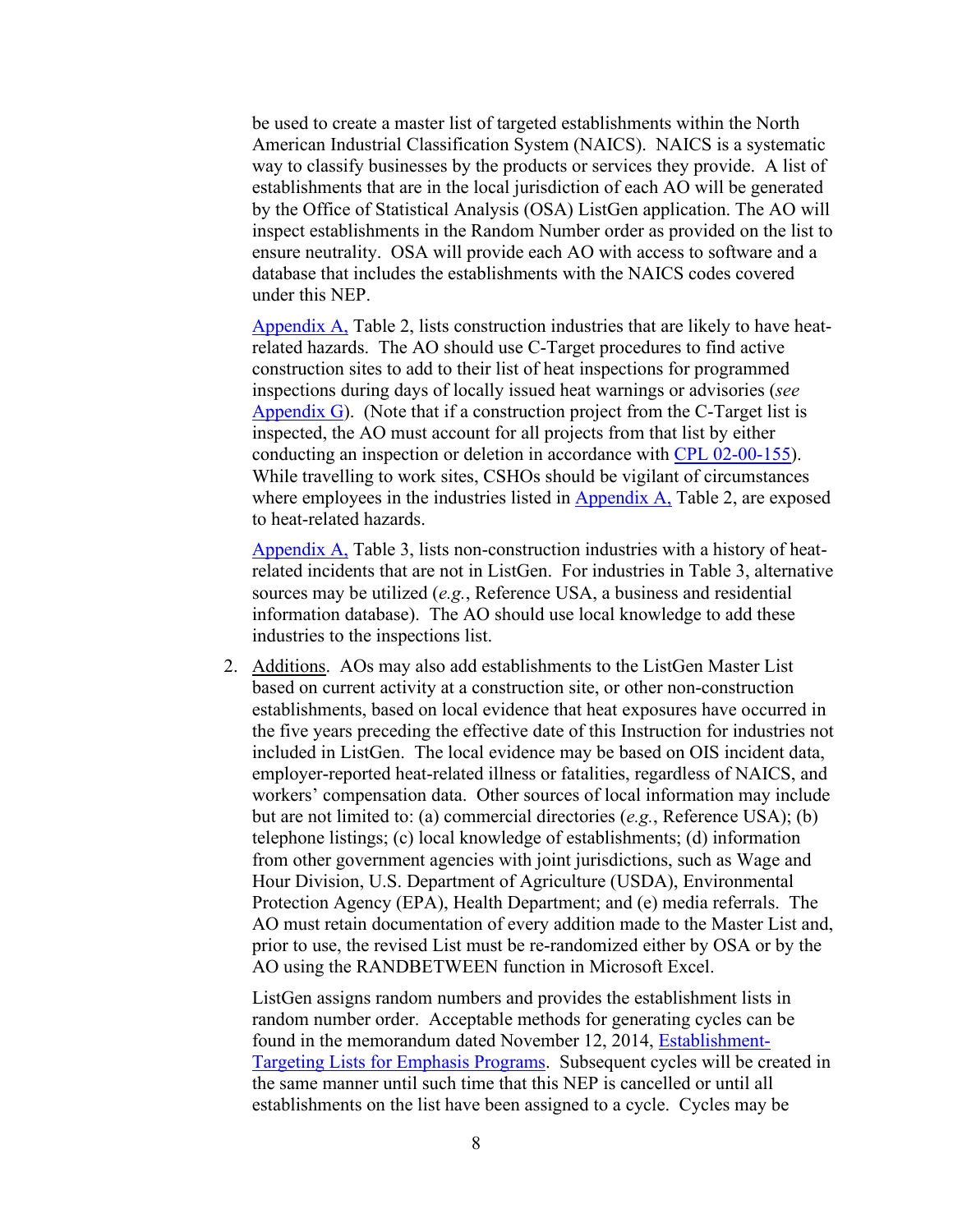created all at once or as necessary and need not be of the same size. Targeted Federal locations can be added when appropriate.

<span id="page-12-1"></span>3. Deletions. AOs may delete from their target list establishments known to be out of business, documenting the basis for such determinations. AOs shall not delete establishments with 10 or fewer employees from the establishment list except as indicated in XII.D.14. below of this instruction.

AOs may delete from their target list any establishment that does not have an exposure to heat-related hazards or that has had a comprehensive or partial health inspection that addressed heat hazards, with an Opening Conference date occurring within the twelve (12) previous months and resulting in one of the following outcomes:

- a) Serious citations issued related to heat hazards which are under contest or for which the abatement period has not yet expired; or
- b) No serious citations were issued for hazards related to exposure to heat-related hazards; or
- c) Serious citation(s) were issued for hazards related to exposure to heatrelated hazards, but a follow-up inspection documented appropriate and effective efforts by the employer to abate the serious hazards cited (*e.g.*, work practice or administrative controls in place, engineering controls installed).

*Note: The AD may use discretion in scheduling a heat inspection at a previously cited establishment inspected within the previous twelve (12) months, even where related other-than-serious citations, Hazard Alert Letters, or Notification Letters were issued.* 

The AO shall maintain documentation supporting any deletions made under this paragraph (see below).

- 4. Maintaining Inspection List/Cycles and Documentation: The AD is responsible for maintaining documentation necessary to demonstrate that the AO has used the NEP inspection list and cycles in accordance with this Instruction, including documenting all deletions, deferrals, or other modifications. The AO shall maintain all such inspection lists, cycles, and documentation for a period of three years following the completion of all inspections conducted under this NEP plan. *See* [CPL 02-00-025](https://www.osha.gov/enforcement/directives/cpl-02-00-025)*, Scheduling System for Programmed Inspections*; and [ADM 03-01-005,](https://www.osha.gov/enforcement/directives/adm-03-01-005) *OSHA Compliance Records.* For construction, *see* [CPL 02-00155,](https://www.osha.gov/enforcement/directives/cpl-02-00-155) *Inspection Scheduling for Construction.*
- <span id="page-12-0"></span>C. Inspection Scheduling.

Within a specified cycle, heat-related health inspections shall be scheduled, in accordance with the FOM, with the highest priority given to fatality inspections, and then to other unprogrammed inspections (*i.e.*, complaints and referrals) alleging employee exposure(s) to heat-related hazards. The Area Office (AO) may schedule follow-up inspections related to heat-related hazards to meet the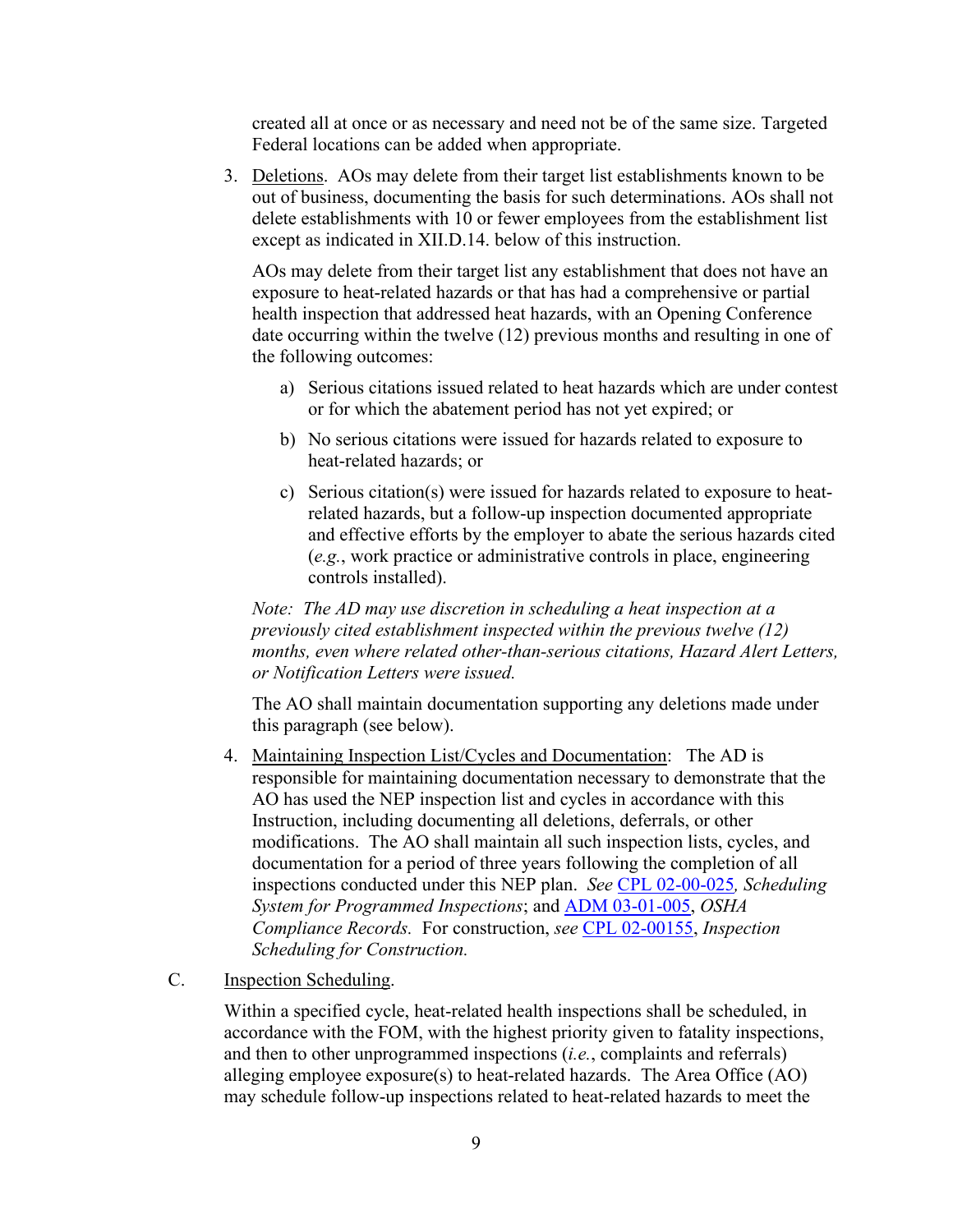goals of this NEP where unprogrammed activities have decreased sufficiently to allow that.

1. Scheduling. The AO must schedule inspections by establishing a cycle. A "cycle" is a subset of establishments from the Master List that allows the Area Office to use its enforcement resources more efficiently, including arranging establishments' order within a cycle. *See* OSHA Memorandum, *[Establishment-Targeting Lists for Emphasis Programs](http://www.osha.gov/memos/2014-11-12/establishment-targeting-lists-emphasis-programs)*, November 12, 2014, page 3.

The AO may schedule inspections one of the following ways:

- a) If the AO intends to inspect the entire Master List, they may schedule the inspections in any order. If the AO uses this method, they must account (through inspections and deletions) for the entire list. The AO cannot inspect off a new list until the entire previous list is completed.
- b) The AO may inspect the facilities in the random number order provided. If the AO uses this method, it does not need to complete the entire Master List.
- c) The AO may create cycles by choosing a set number of establishments from the Master List, sorted in random number order. For example, it can select the first 10 establishments on the Master List, sorted by ascending random number as a first cycle of 10 establishments. The AO can then inspect those establishments in any order but must finish the cycle prior to beginning a second cycle. Once the first cycle is complete, the AO can inspect the next ten establishments on the randomized Master List as its second cycle.

Some establishments selected for inspection under this NEP may also be selected under other NEPs and/or LEPs, or under the current [Site Specific](https://www.osha.gov/enforcement/directives/cpl-02-01-062)  [Targeting \(SST\) Plan.](https://www.osha.gov/enforcement/directives/cpl-02-01-062) Whenever possible, inspections under this NEP should be carried out concurrently with other programmed inspections.

<span id="page-13-0"></span>2. Unprogrammed Inspections.

Fatalities/catastrophes, complaints, or referrals for any general industry, maritime, construction, or agriculture operation alleging hazardous exposures to heat (outdoors and/or indoors), regardless of whether they fall within a targeted industry of this NEP, shall be handled in accordance with the hierarchy of initiating inspections as outlined in FOM [Chapter 9,](https://www.osha.gov/enforcement/directives/cpl-02-00-164/chapter-9) *Complaint and Referral Processing*, and [Chapter 11,](https://www.osha.gov/enforcement/directives/cpl-02-00-164/chapter-11) *Imminent Danger, Fatality, Catastrophe, and Emergency Response,* and in accordance with the specific procedures listed below:

a) Fatalities/Catastrophes.

Fatality incidents shall be prioritized for inspections.

b) Complaints and Referrals.

Allegations of potential worker exposures to heat (*e.g.*, insufficient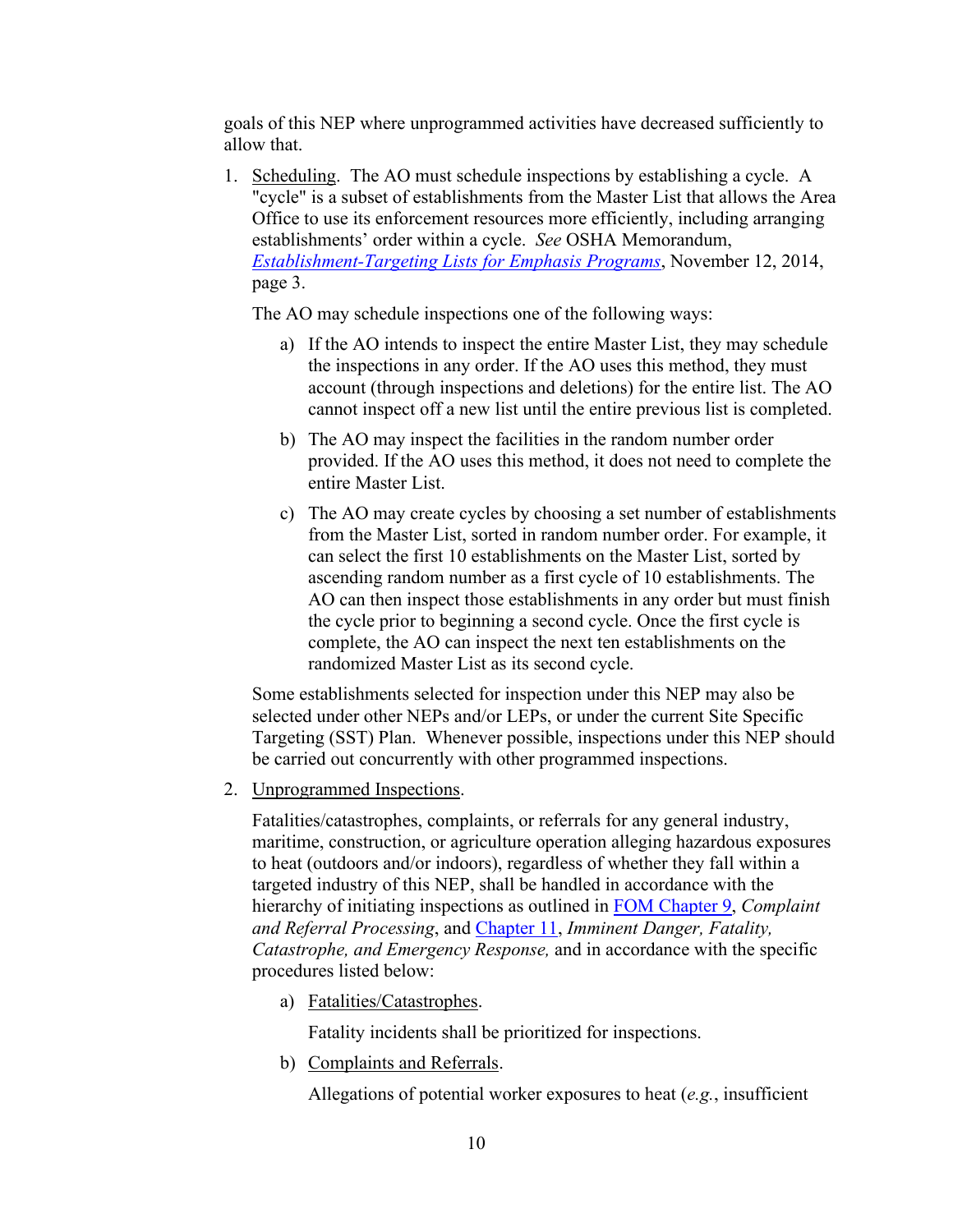controls in place such as access to water, rest, and/or shade), or involving workers suspected or confirmed of a heat-related illness, shall be given priority for on-site inspections.

During all unprogrammed inspections, CSHOs must document the information required in [Section XII.D.](#page-16-0)

<span id="page-14-0"></span>3. Follow-up Inspections.

Initial follow-up inspections should be conducted for establishments that were previously inspected as a result of a heat-related fatality and were issued citations, to determine if abatement was implemented for heat-related hazards. Additional follow-up inspections should be conducted for any establishment receiving serious violations for heat-related hazards or in some cases, otherthan-serious citations.

The AD may also select establishments for follow-up inspections where any of the following applies:

- a) The establishment previously received an other-than-serious recordkeeping violation related for failure to record a heat-related illness or injury, and other circumstances at AD discretion.
- b) A previously inspected employer continues to expose employees to heat-related hazards, or has not fully and properly implemented required engineering controls, administrative controls, work practices, and personal protective equipment noted in the abatement certification, within the time period specified; or
- c) If there are any violations for which abatement verification has not been provided.

Follow-up inspections are to be conducted in accordance with [FOM, Chapter](https://www.osha.gov/enforcement/directives/cpl-02-00-164/chapter-3)  [3,](https://www.osha.gov/enforcement/directives/cpl-02-00-164/chapter-3) Section XII.K. *Follow-up and Monitoring Inspections*, based on available resources and using either on-site, remote, or a combination of on-site and remote methods.

For situations where follow-up onsite inspections cannot be performed (*e.g.*, where CSHOs are unable to conduct an on-site inspection), the AD, when possible, may require that the employer provide written updates documenting the progress of abatement efforts, per 29 CFR § 1903.19. The AO does not need to send abatement verification to the National Office, but such documentation shall be available to the National Office on request.

If resources allow, follow-up inspections/investigations may also be initiated to verify abatement of any hazards identified in Hazard Alert Letters for heatrelated hazards.

- <span id="page-14-1"></span>4. Programmed Inspections.
	- a) High-hazard Industries.

[Appendix A](#page-27-0) lists high hazard industries with NAICS codes having among the highest numbers of BLS heat cases, incidence rates and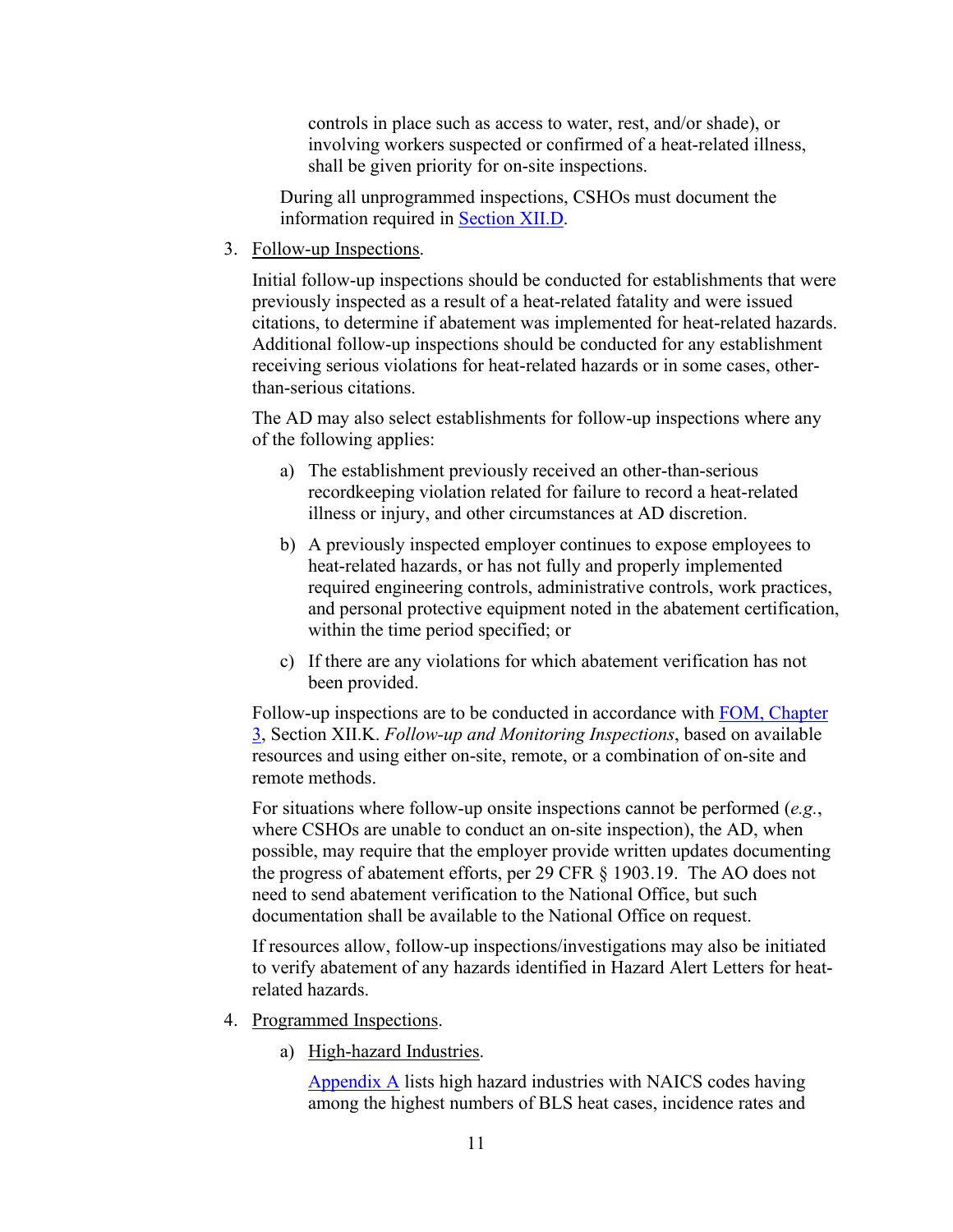BLS median days away from work for the years 2015-2020, OSHA severe injury reports, OSHA-recorded inspections, heat-related violations, and Hazard Alert Letters issued since January 2018. (*See* [Appendix A](#page-27-0) for more detailed information about the sources OSHA used to identify affected industries.). [Appendix A,](#page-27-0) Table 1, has a list of targeted industries in ListGen to be used for programmed Heat NEP inspections during days of locally-issued heat warnings or advisories (*see* [Appendix G\)](#page-39-0).

b) Site-Specific Targeting (SST).

If an establishment selected for inspection under this NEP is also selected under the current SST plan, where possible the NEP and SST plan inspections should be conducted concurrently. Refer to OSHA Instruction, [CPL 02-01-062,](https://www.osha.gov/enforcement/directives/cpl-02-01-062) *Site-Specific Targeting (SST)* (or current version).

5. Whistleblower Protections.

Workers requesting inspections, complaining of heat-related exposure, or reporting illnesses or retaliation, may be covered under one or more whistleblower protection statutes. Inform the workers of their protections from retaliation and refer them to the OSHA website, [here,](https://www.whistleblowers.gov/) for more information, including how to file a retaliation complaint. If the worker is alleging some form of retaliation, the AO must submit a referral to the Regional Whistleblower Protection Program using the appropriate intake form and regional referral process.

6. Coordination with Wage and Hour Division.

Workers complaining of inadequate working or living conditions or wages, may be protected by one or more statutes enforced by the WHD. WHD and OSHA offices are encouraged to initiate referrals and exchange appropriate information relating to complaints, inspections, or investigations and related matter to support the enforcement activities of the agencies.

If OSHA discovers information relating to a possible violation of the laws and regulations enforced by WHD, OSHA offices are encouraged to provide timely information to WHD by making a referral, per the [MOU, dated August](https://www.osha.gov/laws-regs/mou/2021-08-04)  [4, 2021.](https://www.osha.gov/laws-regs/mou/2021-08-04) Workers with questions or concerns should contact WHD at 1-866 487-9243 or visit their website, [here,](https://www.dol.gov/agencies/whd) to be directed to the nearest WHD office for assistance.

7. Cooperative Programs.

Employers participating in select cooperative programs may be exempt from programmed inspections. After inspection lists are generated, the AO should contact the Cooperative and State Programs office in their Regional Office to determine if any company on the list should be exempted. The CSHO should follow the procedures outlined in FOM [Chapter 2,](https://www.osha.gov/enforcement/directives/cpl-02-00-164/chapter-2) Program Planning, for further guidance if an On-Site Consultation visit is in progress, or if the establishment is a participant in OSHA's Voluntary Protection Programs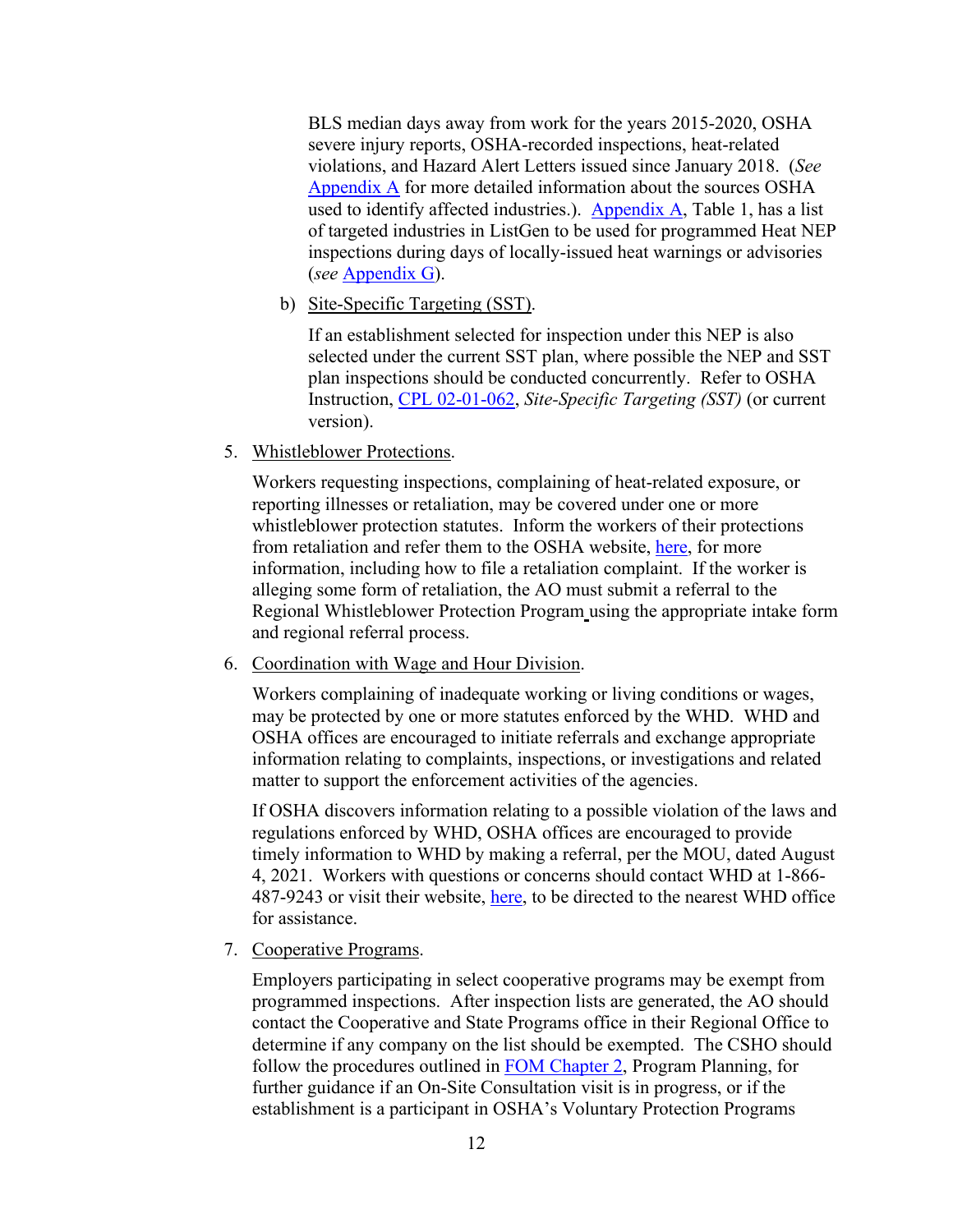(VPP) or the Safety and Health Achievement Recognition Program (SHARP) or Pre-SHARP. Even if an employer is exempt from a programmed inspection, the AO should notify the employer in writing that they are required to comply with all applicable OSHA standards and the General Duty Clause. In such cases, the Regional Consultation Program Officer shall follow-up with the responsible Consultation Program Manager.

#### <span id="page-16-0"></span>D. Inspection Procedures and Case File Documentation.

Programmed inspections under a new NEP are typically initiated after a 90-day outreach period, as required for LEPs and REPs in accordance with OSHA Memorandum on [Procedures for Local and Regional Emphasis Programs,](https://www.osha.gov/memos/2014-12-03/procedures-local-and-regional-emphasis-programs) December 3, 2014. However, OSHA has continually conducted outreach at the National, Regional, and Area Office levels throughout the heat campaign that was first initiated in 2011. In addition to the ongoing heat campaign, on September 1, 2021, OSHA issued a heat initiative enforcement memorandum instructing the Regions to increase their efforts to prioritize heat complaints and referrals and conduct interventions when they become aware of possible heat hazard conditions. Therefore, the 90-day outreach goal for this enforcement initiative has been achieved. Regions may perform more outreach as needed.

OSHA will include additional information in its outreach efforts on the Heat NEP through webinars and conferences at the national and regional levels. The Agency will continue to conduct outreach, per **Section XII.G**, throughout the NEP's course of implementation while responding to complaints, referrals, hospitalizations, and fatalities related to heat, and shall code such activities in accordance with [Section XII.F.](#page-23-0)

All inspections shall be conducted in accordance with the general provisions of the [FOM.](https://www.osha.gov/enforcement/directives/cpl-02-00-164) Other procedures related to scheduling and conducting inspections include the following:

1. OSHA Area Offices shall assess the potential for heat-related illnesses, injuries, and deaths where heat-related hazards may exist in indoor work areas or at outdoor work areas on heat priority days when the heat index is expected to be 80°F or higher. CSHOs should use internal guidance material for assistance in performing heat investigations. The procedures to assess heat conditions and workload are described in the OSHA Technical Manual (OTM), Section III, [Chapter 4 - Heat Stress.](https://www.osha.gov/otm/section-3-health-hazards/chapter-4) Inspections under this NEP shall only be conducted by CSHOs who have reviewed the appropriate safety and health precautions as outlined in the FOM [Chapter 3,](https://www.osha.gov/enforcement/directives/cpl-02-00-164/chapter-3) *Inspection Procedures.* A review of any potential heat-related hazards should be included in any programmed or unprogrammed inspection, as mentioned above.

Inspections should be completed and citations, or hazard alert letters, if any, should be issued expeditiously to facilitate prompt abatement. After any type of inspection initiated under this NEP, where evidence of a potential  $5(a)(1)$ violation is not present, an intervention with the employer should be conducted to identify and prevent potential heat-related illnesses. Heat hazard interventions are informational in nature and should include discussions with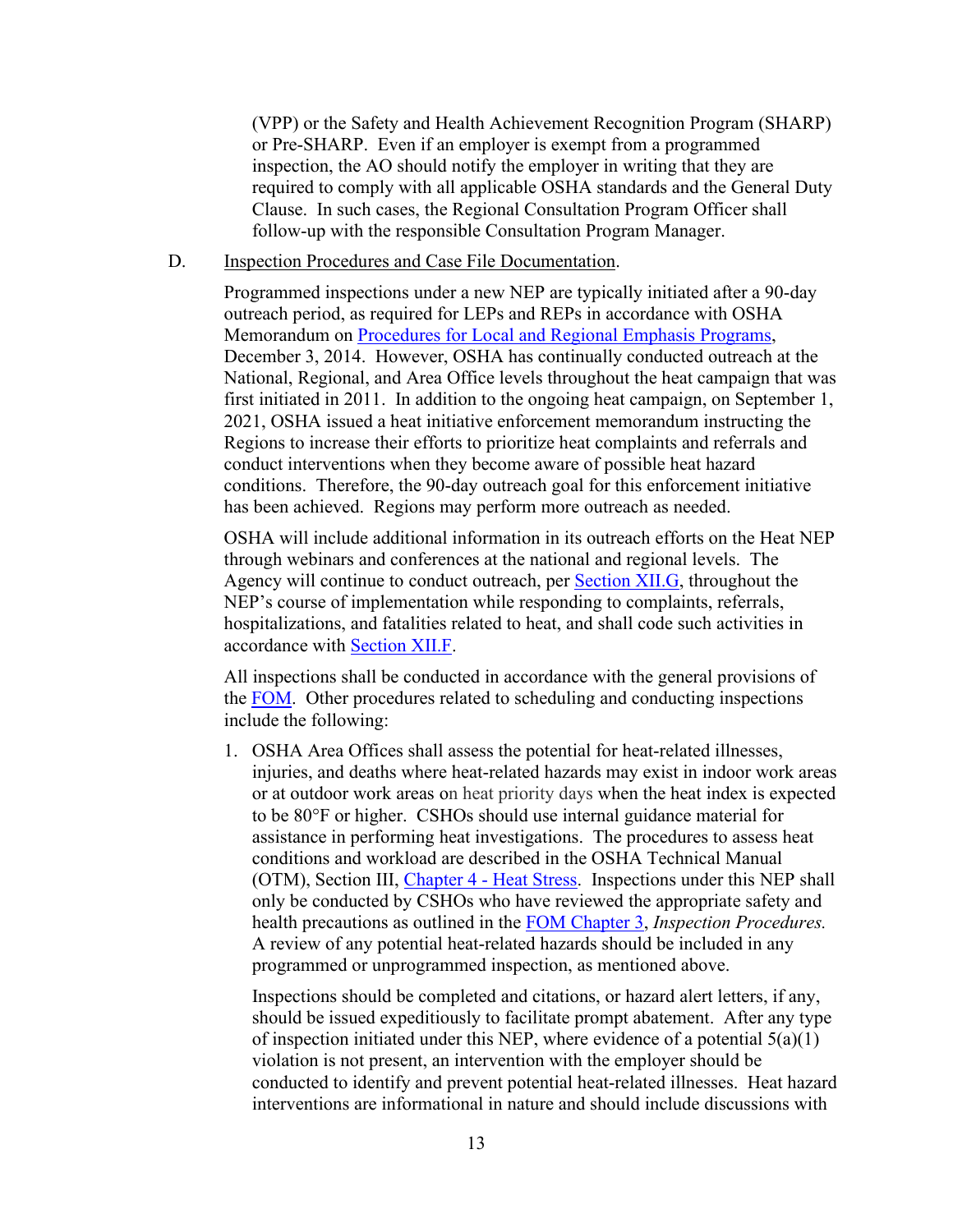employers regarding taking proactive employee protection measures (*e.g.*, easy access to cool water, cooling areas, and acclimatization) and providing heat posters and other outreach materials to mitigate the hazard.

*Note: In cases where it is geographically infeasible to expeditiously initiate an inspection of an unprogrammed activity, the Area Office will initiate contact with the employer using non-formal procedures to encourage speedy interventions to prevent the potential for heat-related illnesses.* 

- 2. During heat-related inspections, CSHOs shall:
	- a) Review OSHA 300 Logs and 301 Incident Reports for any entries indicating heat-related illness(es),
	- b) Review any records of heat-related emergency room visits and/or ambulance transport, even if hospitalizations did not occur, [this may require the use of a Medical Access Order],
	- c) Interview workers for symptoms of headache, dizziness, fainting, dehydration, or other conditions that may indicate heat-related illnesses, including both new employees and any employees who have recently returned to work,
	- d) Determine if the employer has a heat illness and injury program addressing heat exposure, and consider the following:
		- Is there a written program?
		- How did the employer monitor ambient temperature(s) and levels of work exertion at the worksite?
		- Was there unlimited cool water that was easily accessible to the employees?
		- Did the employer require additional breaks for hydration?
		- Were there scheduled rest breaks?
		- Was there access to a shaded area?
		- Did the employer provide time for acclimatization of new and returning workers?
		- Was a "buddy" system in place on hot days?
		- Were administrative controls used (earlier start times, and employee/job rotation) to limit heat exposures?
		- Did the employer provide training on heat illness signs, how to report signs and symptoms, first aid, how to contact emergency personnel, prevention, and the importance of hydration?
	- e) Document conditions relevant to heat-related hazards, including:
		- The heat index and additional weather data from that day, *e.g.*, heat alerts from the NWS, data from the OSHA-NIOSH [Heat Safety Tool](https://www.osha.gov/heat/heat-app)  [App,](https://www.osha.gov/heat/heat-app) saving a screenshot on a mobile phone or tablet. Additional information may be needed or indoor heat investigations
		- Observe and document current conditions and those at the time the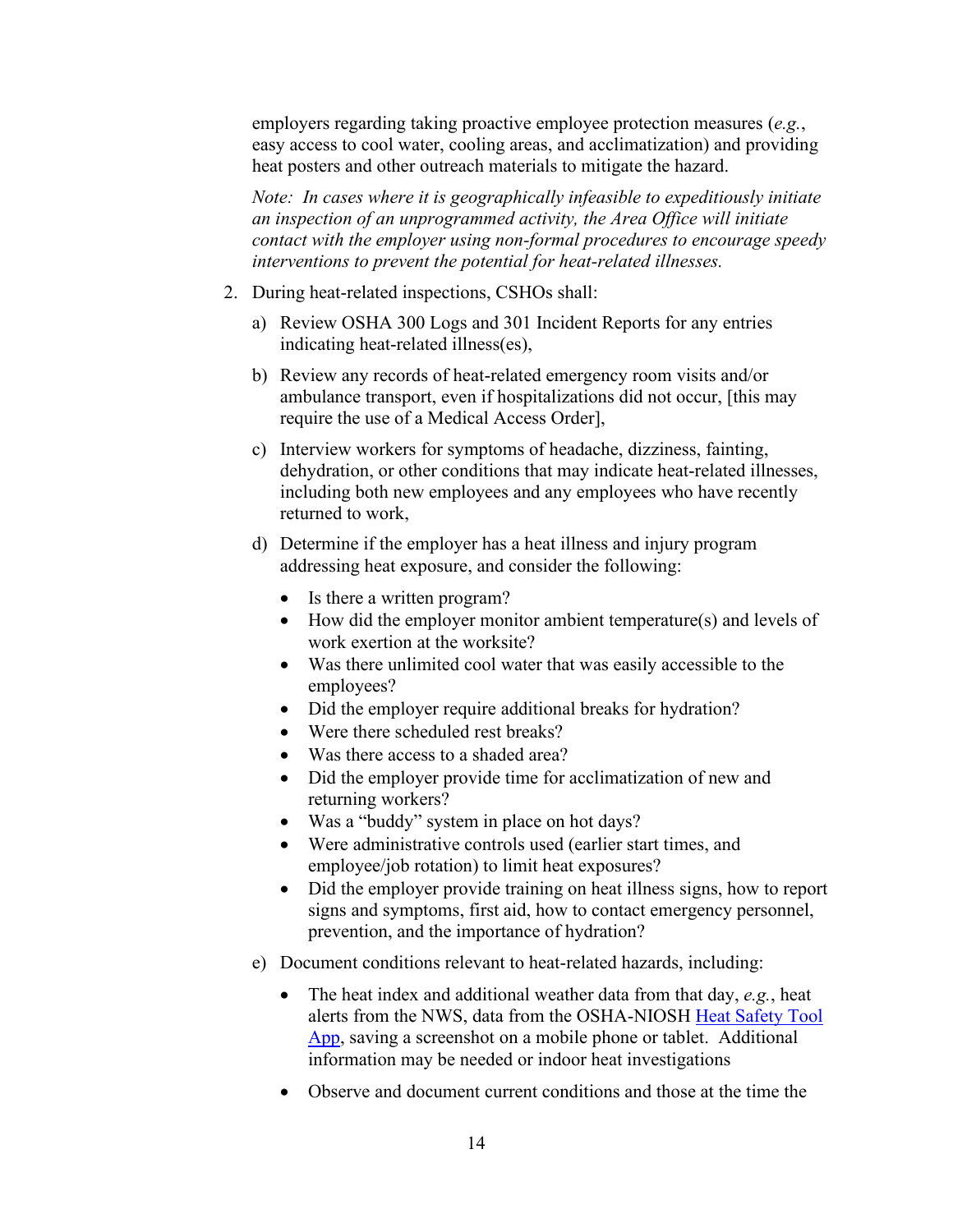incident occurred (for unprogrammed inspections), including:

- o Observed wind speed,
- o Relative humidity,
- o Dry bulb temperature at the workplace and in the shaded rest area,
- o Wet-bulb globe temperature at the workplace, (ensure the equipment has been properly calibrated prior to use),
- o Cloud cover (no clouds, 25%, 50%, 75%, 100%), and
- o The existence of any heat advisories, warnings, or alerts the previous days.
- f) Identify activities relevant to heat-related hazards. These can include, but are not limited to:
	- Potential sources of heat-related illnesses (*e.g.*, working in direct sunlight, a hot vehicle, or areas with hot air, near a gas engine, furnace, boiler, or steam lines),
	- The use of heavy or bulky clothing or equipment, including personal protective equipment,
	- Estimate workload exertions by observing the types of job tasks performed by employees and whether those activities can be categorized as moderate, heavy, or very heavy work, considering both average workload and peak workload,
	- Duration of exposure during which a worker is continuously or repeatedly performing moderate to strenuous activities.
- 3. OSHA Area Offices shall instruct CSHOs to be vigilant, during their travels to job sites, to conduct compliance assistance or self-referral inspections of outdoor work environments in plain view (*e.g.*, construction worksites, highway and bridge work, lawn care, and maintenance workers, etc.) where employees may be performing moderate or more strenuous work during heat priority days or working in direct sunlight (or other radiant heat sources) for extended periods of time. Observing potential heat-related hazards while travelling is particularly important for early intervention and prevention of heat-related incidents on construction sites, *see* [Appendix A,](#page-27-0) Table 2. Where there is no heat hazard present or where the employer has an adequate heat illness prevention program, the CSHOs should provide any additional relevant information.
- 4. Once an inspection has been scheduled for an identified establishment, and prior to opening the inspection, CSHOs shall conduct a search of the employer's citation and fatality/accident history in OSHA's [Establishment](https://www.osha.gov/pls/imis/establishment.html)  [Search Page](https://www.osha.gov/pls/imis/establishment.html) or by using the OIS to determine any prior heat-related issues.
- 5. The CSHO shall also determine whether the identified establishment is scheduled for any other programmed inspection (*e.g.*, SST, NEP, LEP).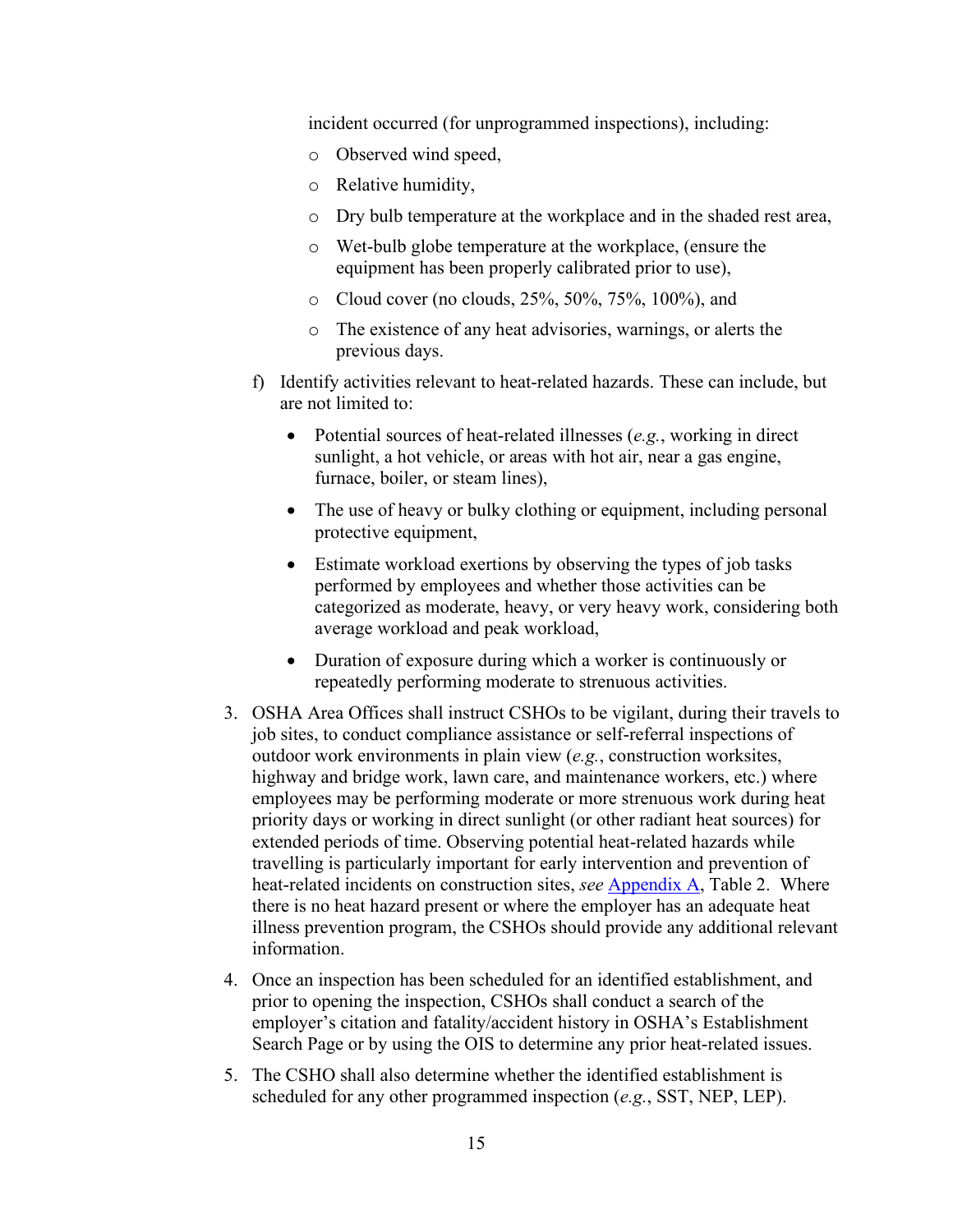Whenever possible, inspections under this NEP should be carried out concurrently with other programmed inspections.

6. At the opening conference, the CSHO will verify the correct NAICS code for the establishment with the employer and determine whether work practices that may result in worker exposures to heat-related hazards are present at the facility or worksite. The CSHO shall review the establishment's injury and illness logs (OSHA 300 and OSHA 300A) for three calendar years prior to the inspection and the current year to date to identify any work-related cases of heat illness.

*Note 1: Not all industries covered by the Heat NEP are required to maintain OSHA records, and CSHOs should check to see if the industry of the establishment being inspected is in [Appendix A to subpart B of Part 1904.](https://www.osha.gov/laws-regs/regulations/standardnumber/1904/1904SubpartBAppA) If the establishment is exempt from maintaining OSHA records, either because of size (per 29 CFR § 1904.1) or industry classification (per § 1904.2), it cannot be cited for failing to record an injury or illness.*

*Note 2: CSHOs shall always verify an employer's assertions regarding workplace conditions or worker exposures to heat by interviewing employee(s) at the site.* 

7. If the inspection is initiated by an unprogrammed or follow-up activity, or the establishment is targeted under another NEP or LEP, the CSHO shall proceed to determine any additional alleged items or those covered by another emphasis program. The CSHO will also inform the employer and interviewed employees of their rights and responsibilities under Section 11(c) of the OSH Act. If the unprogrammed activity that initiated this inspection included an allegation of retaliation, the CSHO shall refer this allegation to the Regional Whistleblower Protection Program.

If the CSHO determines during the walkaround or background research that workers may be performing tasks which include exposure to heat-related hazards, then they shall proceed with the inspection following the procedures in this NEP.

- 8. A review of any potential heat-related hazards should be included in any programmed or unprogrammed inspection where radiant heat sources exist in indoor work areas or at outdoor work areas on heat priority days. CSHOs should conduct compliance assistance and document it where heat-related hazards do no warrant issuing citations.
- 9. CSHOs can use the OSHA-NIOSH [Heat Safety Tool App](https://www.osha.gov/heat/heat-app) as a resource. This App provides current and projected heat indices for that day at the current location. The App indicates the hazard levels as: **Caution** (less than 80°F HI), **Warning** (80°F – 94°F HI), **Danger** (95°F HI or higher), and offers recommended actions to protect workers. When conditions for previous days are needed, the NWS provides certified historic weather data to document past conditions on. CSHOs should use nationally available tools assembled on the CSHO Resources intranet webpage to reconstruct data when appropriate on a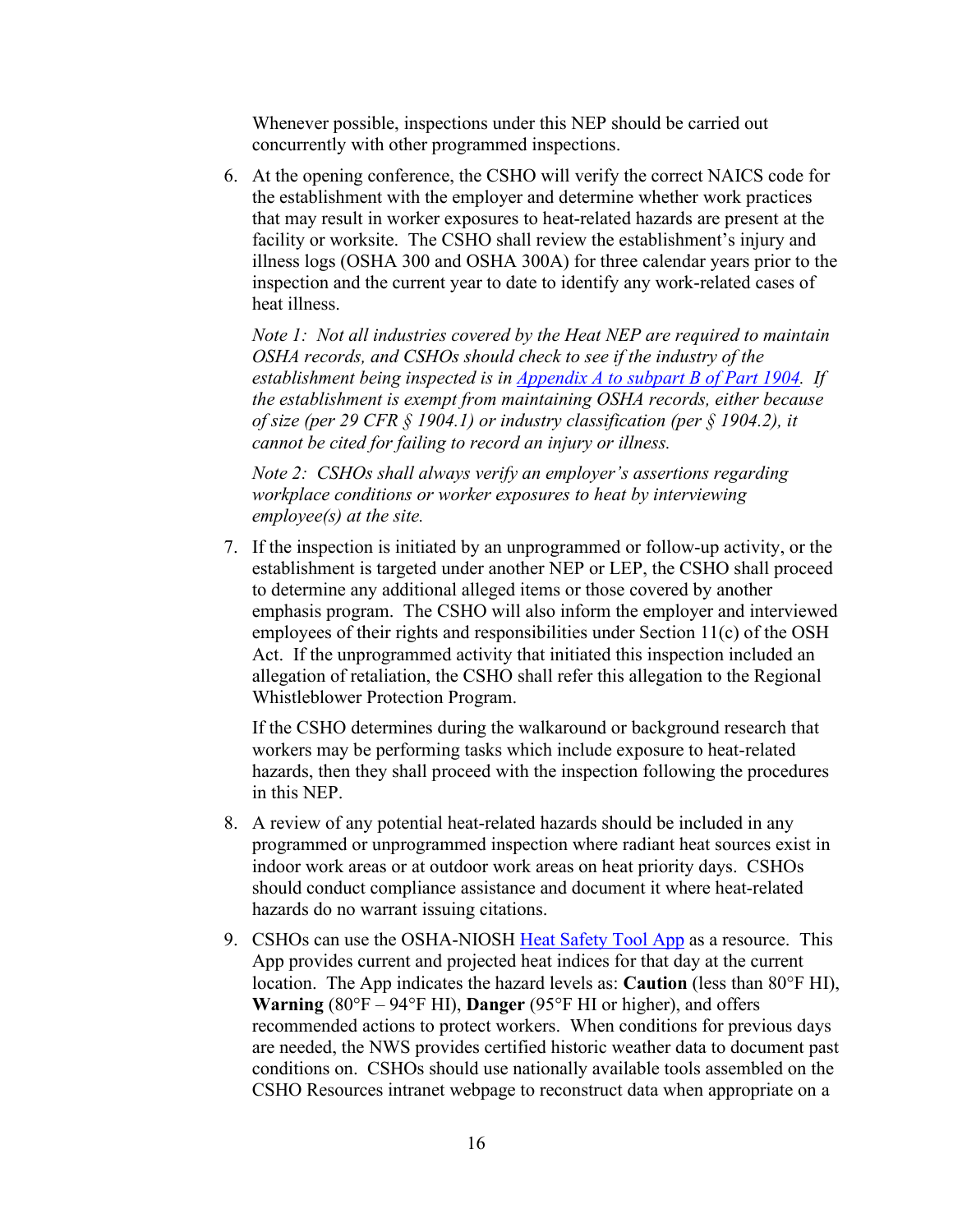particular day.

- 10. WBGT readings will be determined in accordance with procedures on conducting WBGT sampling and performing workplace assessments, OSHA Technical Manual (OTM), [Section III, Chapter 4.](https://www.osha.gov/otm/section-3-health-hazards/chapter-4) WBGT sampling is considered a more accurate indicator of the effects of heat on individuals than dry bulb thermometer readings. Dry bulb thermometer readings measure air temperature only. As noted above, CSHOs should also conduct workload assessments through direct observation of work practices/operations and employee interviews. They should particularly note if heavy or bulky clothing or equipment is used.
- 11. If inspections occur on days different from the incident triggering the complaint, referral, SIR, or fatality, CSHOs should obtain historic WBGT logs/records, if available. If records are not available, the OTM provides a method for calculating WBGT values using historic weather data available on the internet.
- 12. Report heat-related inspections to the regional heat coordinator as soon as possible. Area Offices should work with the Regional Office to contact the Office of Occupational Medicine and Nursing early in the inspection (especially in fatality or hospitalization cases) to obtain Medical Access Orders, if needed. For technical assistance, contact the Health Response Team and/or the Cincinnati Technical Center on the use of WBGT instrumentation. Contact DEP's Office of Health Enforcement, for assistance with enforcement policy.
- 13. During any inspection, where other health or safety hazards have been alleged in a complaint or observed in plain view during the walkaround, CSHOs shall investigate as appropriate. Safety or health referrals may be made, subject to any current exemptions or limitations on such activity.
- 14. Ensure CSHOs are aware of the annual appropriations exemption list issued each year as Appendix A of [CPL 02-00-051,](https://www.osha.gov/enforcement/directives/cpl-02-00-051) *Enforcement Exemptions and Limitations under the Appropriations Act*. Several targeted industries listed in [Appendix A](#page-27-0) of the Heat NEP were listed in the March 2022 Appendix A of CPL 02-00-051. Section XI.B.4.b of CPL 02-00-051, provides: "Apparent safety violations noted during a health inspection of an establishment with 10 or fewer employees exempted from programmed safety inspections shall not be cited or referred for later inspection unless such violations create an imminent danger." Section XI.B.4 notes: "A Compliance Officer can discuss non-citable violations during the closing conference and provide information relating to On-Site Consultation services." In addition, if the CSHO determines that the "farming operation" exemptions apply, then they should immediately close the inspection and take no further action.
- 15. The CSHO will inform workers of their right to file a whistleblower complaint if they experience retaliation for providing assistance to OSHA during an inspection, such as filing a safety and health complaint with OSHA, reporting a work-related injury or illness, or complaining about exposure to heat-related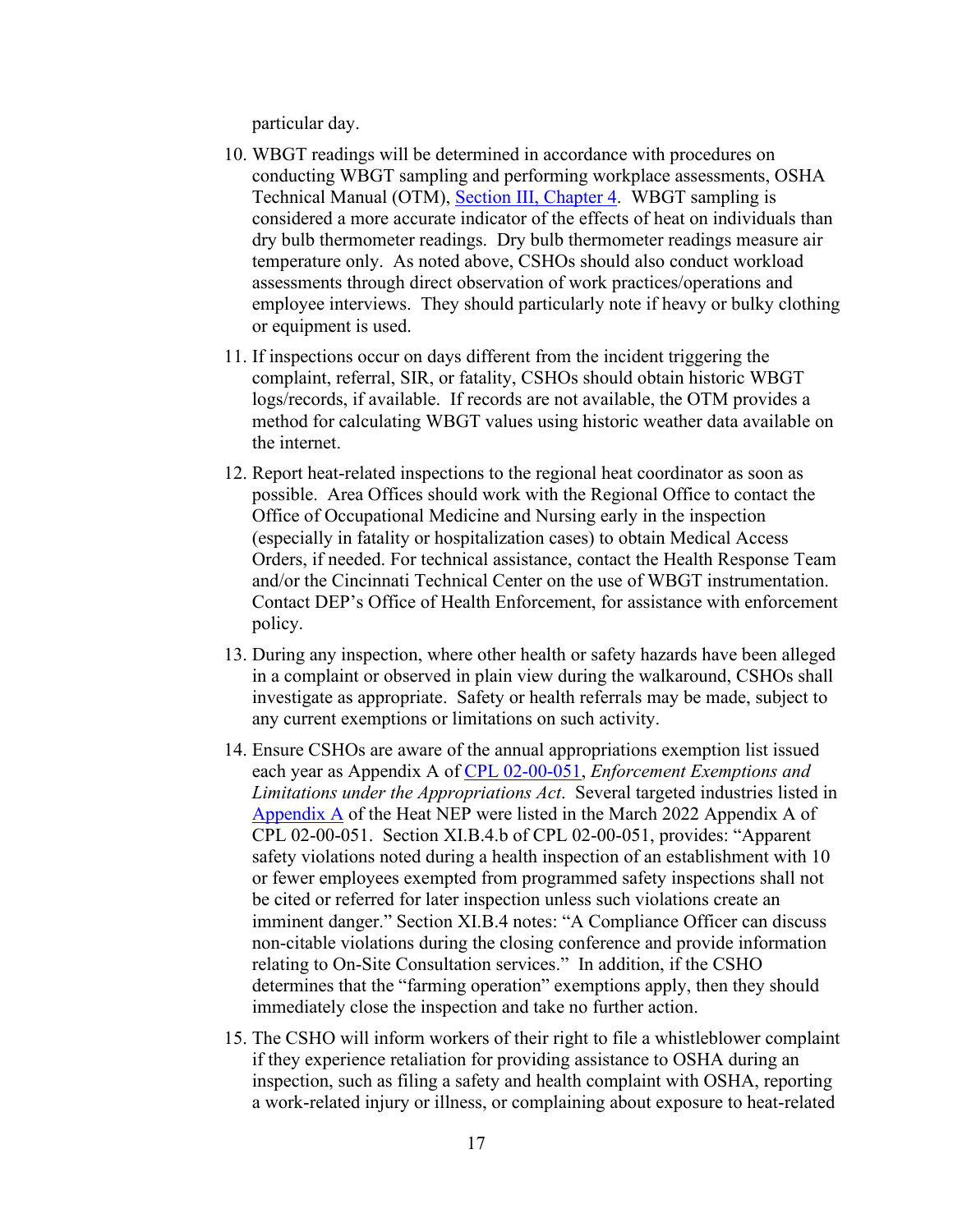hazards or any other workplace hazards to management. Any complaint of alleged retaliation shall be promptly referred to the Regional Whistleblower Protection Program.

- 16. Citation Guidance: CSHOs shall consult this Instruction and its references, and any internal guidance on heat enforcement available on the DEP intranet page, and guidelines in evaluating whether there is sufficient evidence to issue a General Duty Clause (GDC), Section 5(a)(1)) citation for heat-related hazards. Any proposed citation for a heat-related health hazard for both indoor and outdoor work activities shall be issued under the GDC when all elements of a violation have been established. CSHOs should document the relationship between the workplace operations and exposure(s) and the potential for heatrelated illness(es), specifically focusing on all ambient conditions and activities that present heat-related hazards.
	- a) Ensure that the hazard is clearly and specifically set forth in the citation. Avoid solely describing an employer's failure to implement specific heat illness abatement measures as the hazard. The Regional Solicitor office shall be consulted for assistance when developing these cases prior to issuing any heat-related  $5(a)(1)$  citations. A sample Alleged Violation Description (AVD) for a heat-related illness  $5(a)(1)$  violation is located in [Appendix C.](#page-32-0) A Hazard Alert Letter (HAL) may be sent when all the elements of a GDC violation have not been established. A sample HAL is located in [Appendix D,](#page-32-0) and a corresponding letter template is in the OIS.
	- b) Several OSHA standards may also be applicable to address worker protection in hot environments including, but not limited to, use of personal protective equipment, sanitation, medical services and first aid, and recordkeeping.
		- The Recordkeeping regulation at 29 CFR § 1904.7(b)(5) requires that employers record certain work-related injuries and illnesses. If a worker requires medical treatment beyond first aid, the worker's illness or injury must be recorded, such as unconsciousness or use of oxygen. However, if a worker merely requires first aid treatment for the worker's condition, the employer is not required to record the condition. For example, if a worker becomes unconscious, the worker's condition must be recorded. However, if a worker is only instructed to drink fluids for relief of heat stress, the worker's condition is not recordable. Refer to 29 CFR § 1904.7(b)(5) for an explanation of the difference between medical treatment and first aid. Recordkeeping issues must be handled in accordance with OSHA Instruction, [CPL 02-00-135.](https://www.osha.gov/enforcement/directives/cpl-02-00-135)

*Note: Not all industries covered by the Heat NEP are required to maintain OSHA records, and CSHOs should check to see if the industry of the establishment being inspected is on [Appendix A to](https://www.osha.gov/laws-regs/regulations/standardnumber/1904/1904SubpartBAppA)  [subpart B of Part 1904.](https://www.osha.gov/laws-regs/regulations/standardnumber/1904/1904SubpartBAppA) If the establishment is exempt from maintaining OSHA records, either because of size (per 29 CFR §*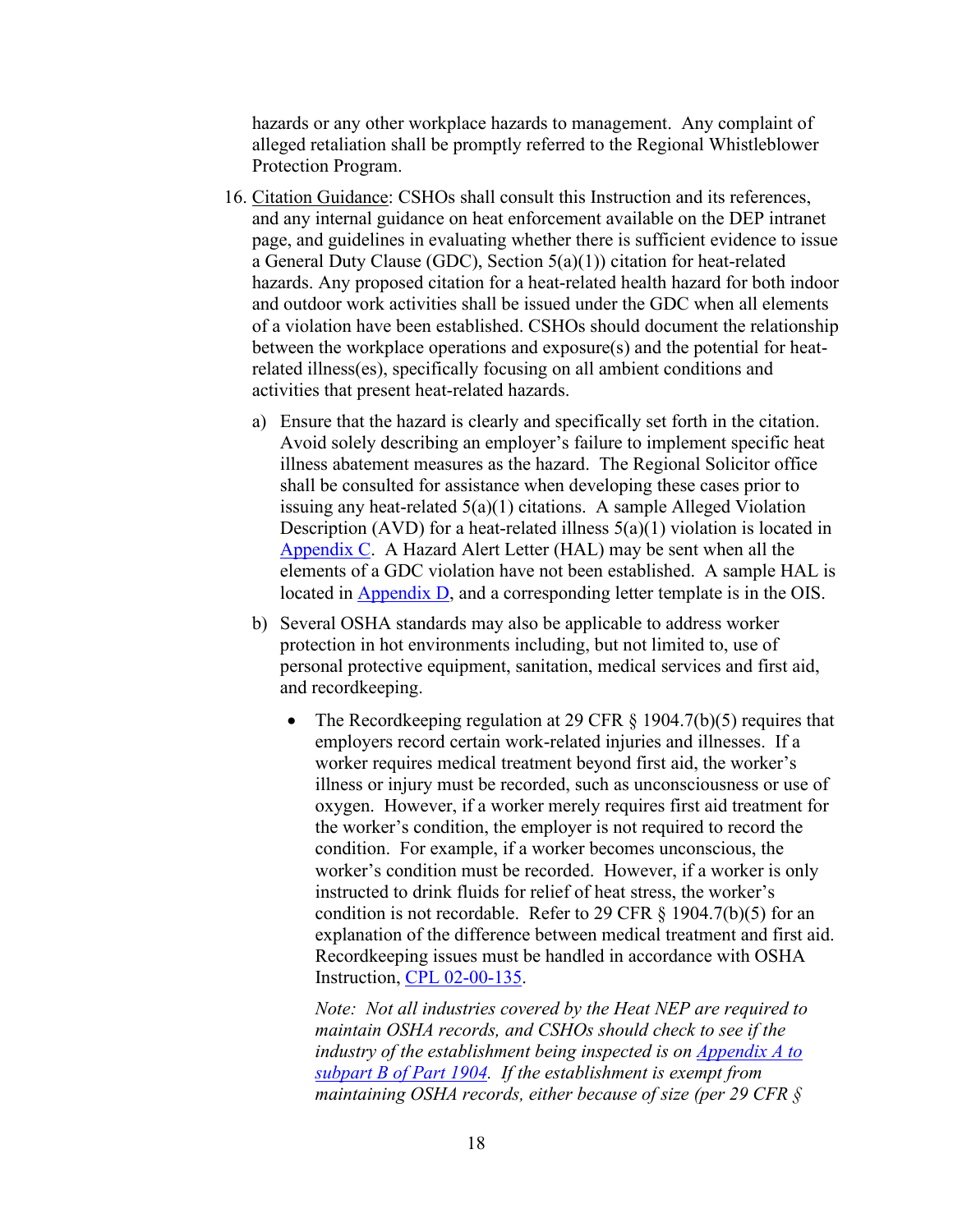*1904.1) or industry classification (per § 1904.2), it cannot be cited for failing to record an injury or illness.*

- The Sanitation standards at 29 CFR § 1910.141, 29 CFR § 1915.88, 29 CFR § 1917.127, 29 CFR § 1918.95, 29 CFR § 1926.51, and 29 CFR § 1928.110 require employers to provide cool potable water.
- The general construction safety training and education standards for construction at 29 CFR § 1926.21 and 29 CFR § 1926.20, requiring a Safety and Health Program, as well as frequent and regular safety and health inspections may also be applicable.

*Note: Issuance of citations or HALs should be expedited so that proposed abatement measures may be implemented earlier to protect employees exposed to heat hazards.* 

In all cases where the AD determines that a worksite condition exists warranting issuance of a  $5(a)(1)$  citation for occupational exposure to the heatrelated hazards, the Regional Office shall follow current National Office guidance in this NEP. Heat cases proposing a  $5(a)(1)$  are novel cases and must be submitted to the National Office following novel case procedures, until otherwise instructed.

17. Establishments with more than one location engaged in the same or similar types of operations, may also have employees who are potentially exposed to heat-related hazards at other work sites. Compliance Officers should consult with Area and Regional Offices to provide a letter to the corporate entities of such establishments, informing them of any heat-related OSHA inspection(s), including sending relevant information on protective measures. Refer to [Appendix E](#page-36-0) of this Instruction for a sample letter to employers.

#### <span id="page-22-0"></span>E. CSHO Protection.

- 1. When performing an on-site inspection, CSHOs must observe all appropriate precautions to protect themselves from heat-related illnesses. CSHOs should ensure that they have protected themselves from the dangers of heat exposure prior to performing any enforcement actions in the field in accordance with the job hazard analysis for that worksite, and immediately stop the inspection if they or an employee has symptoms of heat illness. Supervisors shall ensure CSHOs comply with all safety and health management system (SHMS) guidance and requirements developed as part of the [ADM 04-00-003,](https://www.osha.gov/enforcement/directives/adm-04-00-003) *OSHA Safety and Health Management System*. Additional safety precautions will be needed if the CSHO believes other hazards may exist in the workplace. CSHOs should review and follow the Regional SHMS policies and procedures to be prepared for foreseeable hazards which may arise during the inspection. [Appendix B](#page-31-0) of this Instruction provides a CSHO pre-inspection checklist.
- 2. CSHOs shall also protect themselves against other hazards during an inspection and must use additional personal protective equipment as necessary to protect themselves from hazards *(e.g.*, gloves, goggles). Additional CSHO precautionary guidance and inspection tools are provided in [Appendix B](#page-31-0) of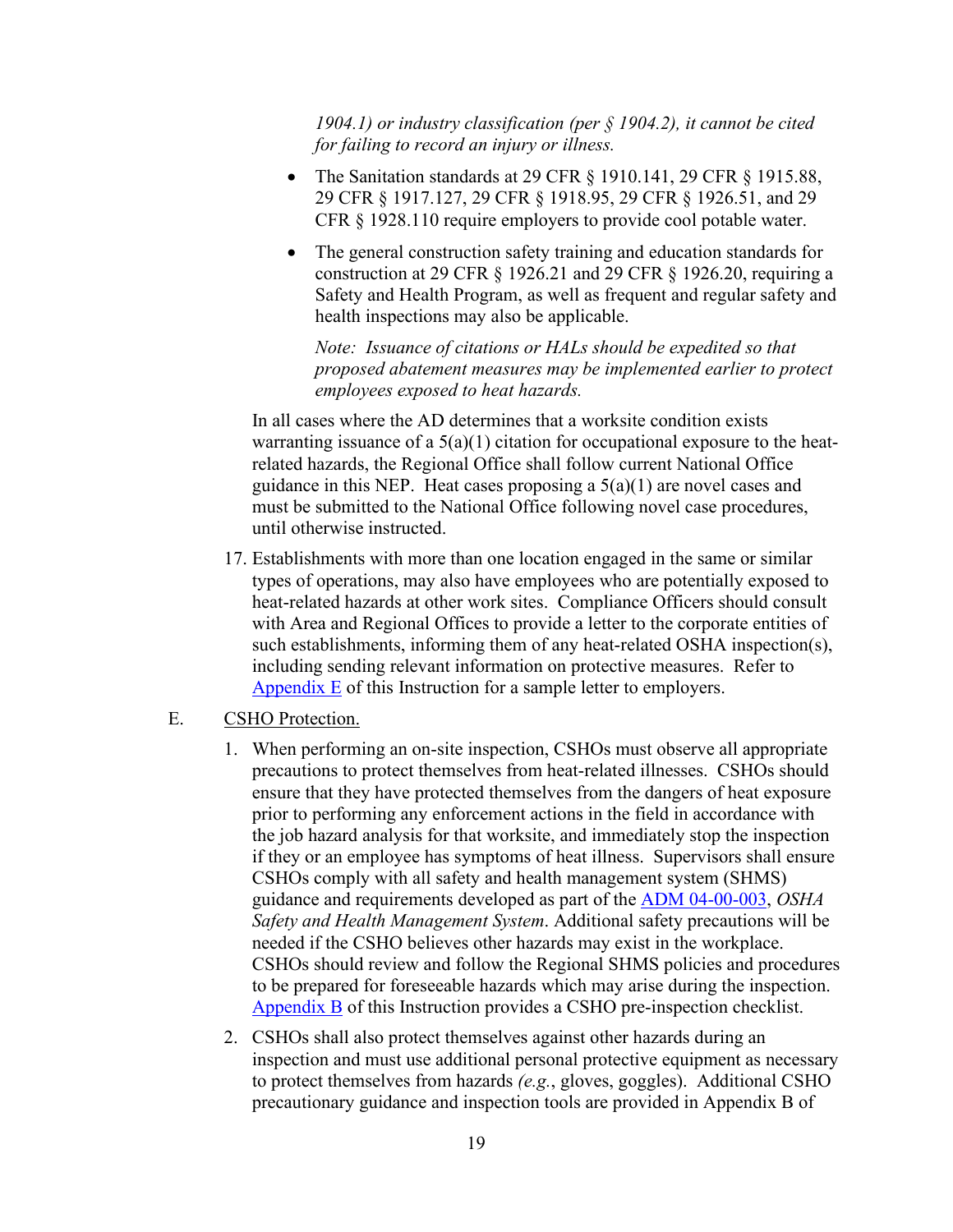this Instruction. *See* [FOM Chapter 3,](https://www.osha.gov/enforcement/directives/cpl-02-00-164/chapter-3) Section II.C, *Safety and Health Issues Relating to CSHOs*. *See also* [ADM 04-00-003,](https://www.osha.gov/enforcement/directives/adm-04-00-003) *OSHA Safety and Health Management System*.

<span id="page-23-0"></span>F. OSHA Information System (OIS) Coding Instructions.

All enforcement activities (*i.e.*, inspections, complaints, and referrals, etc.) and consultation requests/visits conducted under this NEP shall be coded with the new code, "HEATNEP." The existing heat codes, "N-02-HeatGI, N-02-HeatCON, N-02-HeatMI, N-02-HeatAG," are also required in the Additional Code field for Federal inspections, as well as for inspections by State Plan offices that adopt this NEP. However, new for this NEP is that technical assistance activities related to heat should be captured on the compliance assistance Form 55 using the N-02 heat codes, above, by industry, which is being added to the Form 55 in the OIS. These codes must be applied even if the establishment was not among the targeted NAICS listed in Appendix A, as long as heat-related hazardous conditions were investigated. Federal OSHA and Consultation Program compliance assistance activities related to heat illness prevention should also continue to be coded with the topic "Heat Illness Prevention." Programmed heat inspections will be conducted when the NWS has announced a heat warning or advisory for the local area and shall be coded as Heat NEP inspections. Unprogrammed heat inspections should also be coded as a Heat NEP inspection.

Additionally, inspections conducted under this NEP are to be coded under Inspection Category as a "Health" inspection unless the inspection was initiated as an unprogrammed safety inspection where no heat-related hazards were initially alleged but were later found during the course of the inspection. In such a case, the inspection should be coded under Inspection Category as a "Safety" inspection.

CSHOs should identify any heat violations or HALs using the General Duty Keyword in the violation screen. CSHOs should enter "Heat" in the general duty keyword section. *The Heat keyword is in addition to the other required heat coding for violations, such as Related Event Codes as applicable.*

Table 1, below, provides a summary of all heat related OIS codes.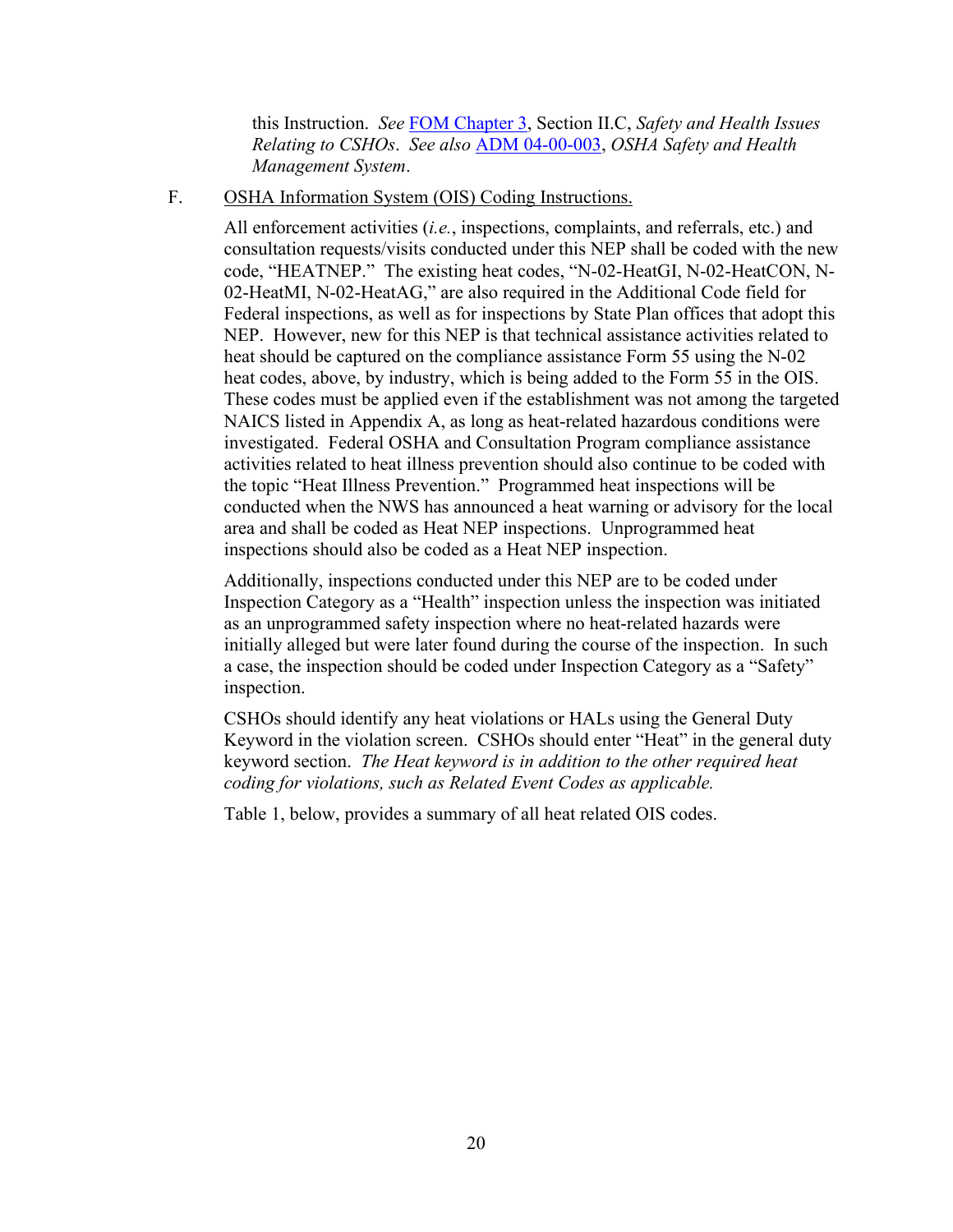| <b>OIS Field</b>                                  | <b>OIS Codes</b>               | <b>Activity Type</b>                                                                                                                                                                                 |
|---------------------------------------------------|--------------------------------|------------------------------------------------------------------------------------------------------------------------------------------------------------------------------------------------------|
| <b>NEP</b>                                        | <b>HEATNEP</b>                 | All enforcement and consultation<br>activities conducted under this NEP<br>(e.g., complaints, fatalities, referrals,<br>inspections, visits).                                                        |
| Additional                                        | N-02-HEATGI, N-02-             | These existing codes will continue to                                                                                                                                                                |
| Code                                              | HEATCON, N-02-                 | be used to track industry groups for                                                                                                                                                                 |
|                                                   | HEATMI, N-02-                  | all enforcement activities, and now                                                                                                                                                                  |
|                                                   | <b>HEATAG</b>                  | also for compliance assistance.                                                                                                                                                                      |
| <b>General Duty</b><br>Keyword                    | Heat                           | All heat-related violations and HALs                                                                                                                                                                 |
| Compliance<br>Assistance<br><b>Activity Topic</b> | <b>Heat Illness Prevention</b> | Existing topic for all heat-related<br>compliance assistance activities will<br>continue to be used. In addition, for<br>task type "technical assistance" add<br>additional codes as directed above. |

**Table 1. List of OIS codes for heat-related inspections and activities**

#### <span id="page-24-1"></span><span id="page-24-0"></span>G. Outreach.

1. Offices.

As discussed above, at the beginning of [Section XII.D,](#page-16-0) each Area Office shall continue conducting outreach programs concerning heat illnesses, including as it pertains to new guidance and this NEP, which is generally in accordance with OSHA Memorandum on [Procedures for Local and Regional Emphasis](https://www.osha.gov/memos/2014-12-03/procedures-local-and-regional-emphasis-programs)  [Programs,](https://www.osha.gov/memos/2014-12-03/procedures-local-and-regional-emphasis-programs) December 3, 2014. The National Office shall continue to conduct nationwide outreach on heat illness prevention upon issuance of this NEP.

2. Suggested Local Outreach.

Outreach activities may include the following:

- a) Sharing information on the Heat NEP and available compliance assistance tools and resources, including no-cost On-Site Consultation services available to small businesses. This information may be distributed in written form (e.g., via letter or email), or conveyed in webinars or presentations at conferences and other events to employers, employee groups, and unions in heat hazard industries such as, but not limited to those in [Appendix A.](#page-27-0)
- b) Enhancing collaborations with national and regional offices of federal agencies with similar outreach goals, such as the USDA, EPA, and the WHD, to conduct outreach on the Heat NEP and heat illness prevention.
- c) Collaborating with agency stakeholders, including OSHA cooperative program participants, to share information on the NEP and best practices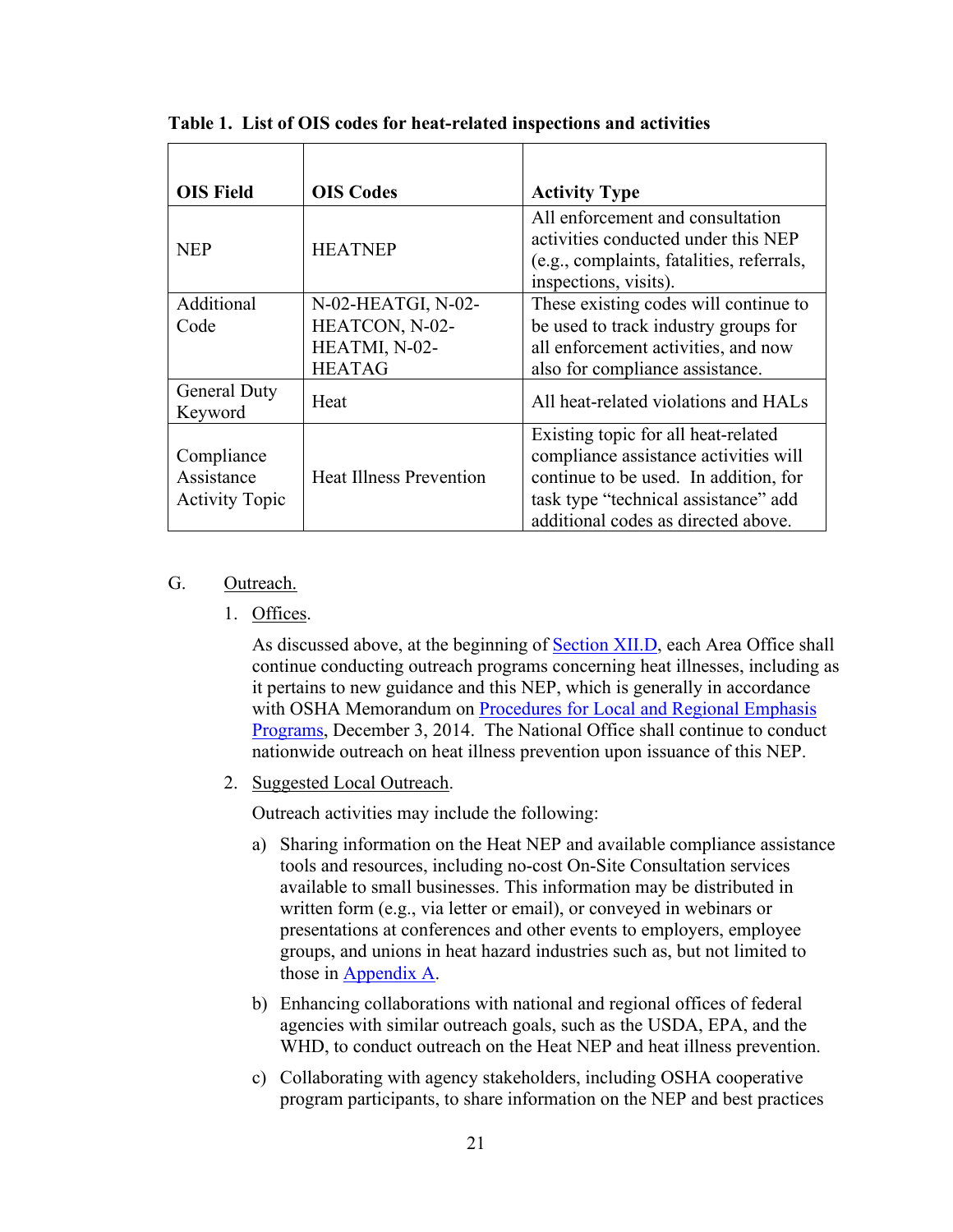or effective means of reducing or eliminating worker exposure to heatrelated hazards.

- d) Building new stakeholder relationships with organizations that can help disseminate information to workers and employers in heat hazard industries.
- e) Working with On-Site Consultation Programs, local Small Business Development Centers (SBDCs), and other organizations to reach small businesses in heat hazard industries.
- f) Sharing information on the rights of workers and responsibilities of employers, including whistleblower protections and anti-retaliation principles. The Recommended Practices for Anti-Retaliation Programs can be used as a resource and outreach tool, see [Appendix D.](#page-32-0)

#### **Targeted Audiences for Outreach**.

- Local employers in high-hazard industries. *See also* targeted industries in [Appendix A.](#page-27-0)
- Unions, worker centers, COSH groups (Councils for Occupational Safety and Health), and other organizations committed to advancing protections for underserved worker populations.
- Local companies and employer associations (*e.g.*, trade associations, contractor groups, farm bureaus, local chambers of commerce) in industries such as, but not limited those in [Appendix A.](#page-27-0)
- Insurance companies.
- Local professional associations (*e.g.*, local safety councils, local agriculture extensions).
- Temporary employment agencies providing employees to targeted employers.
- Local newspapers, TV stations, and trade magazines (these can help inform the public and hard-to-reach employers).
- Local government (*e.g.*, health departments, departments of correction, emergency services, construction permitting agencies, and departments of transportation).
- Local suppliers of materials or services, equipment transportation companies, such as landscapers, and delivery services.

#### **Online Materials.**

OSHA online resources may be of assistance in this outreach effort. A variety of these information sources can be accessed through OSHA's public webpage, including OSHA's webpage for the [Heat Illness](https://www.osha.gov/heat)  [Prevention Campaign,](https://www.osha.gov/heat) and Safety and Health Topics webpage on [Heat](https://www.osha.gov/heat-exposure)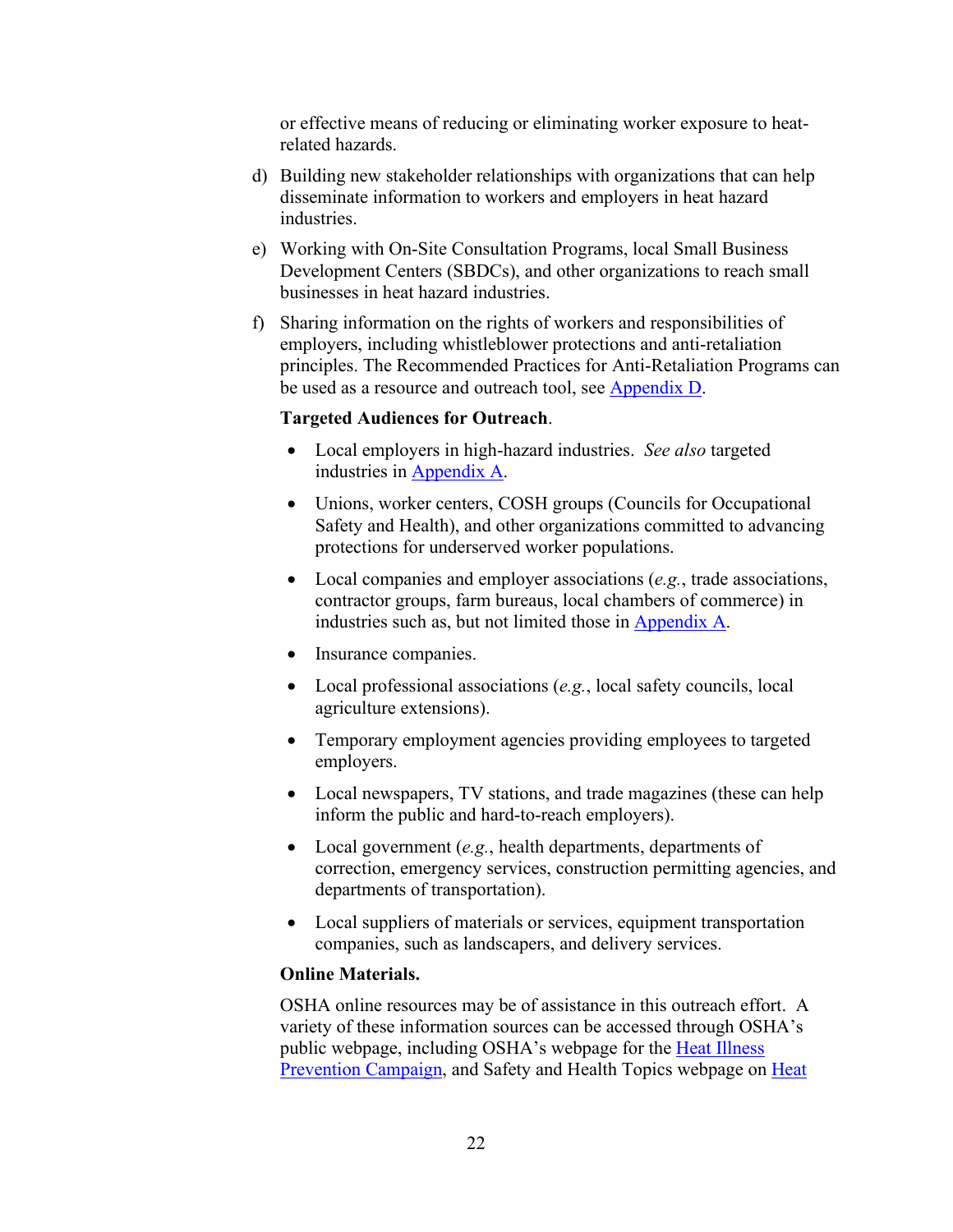[Exposure.](https://www.osha.gov/heat-exposure) Internal resources for heat are also available on the OSHA intranet.

- <span id="page-26-0"></span>H. Coordination.
	- 1. National Office.

This NEP will be coordinated by the DEP Office of Health Enforcement (OHE). All questions and comments regarding this NEP should be directed to OHE. For inspection support, Area and Regional Offices may also coordinate, as needed, with the Directorate of Technical Support and Emergency Management's (DTSEM), Office of Occupational Medicine and Nursing (OOMN), the OSA, the Cincinnati Technical Center, the Salt Lake Technical Center's Health Response Team, and other offices. For questions about outreach support and resources, contact the Directorate of Cooperative and State Programs' (DCSP) Office of Outreach Services and Alliances.

2. Regional Office.

Each Regional Administrator is required to identify a coordinator for this NEP who will work with DEP's Office of Health Enforcement.

<span id="page-26-1"></span>I. Program Review.

To assess the effectiveness of this NEP, DEP will review the NEP within 12 months of issuance, per [ADM 03-00-003,](https://www.osha.gov/enforcement/directives/adm-03-00-003) to determine whether the policy contained herein will be continued, and take steps to assure its replacement with a cleared Instruction, if needed, as soon as possible. The program review reports shall, at a minimum, address the NEP goal (*see* [Section XI\)](#page-9-4), in accordance with established Agency procedures. Data on effectiveness may include:

- 1. The number of employers covered by the inspections.
- 2. The number of workers removed from hazards.
- 3. Abatement measures implemented.
- 4. Number of violations related to specific targeted hazards.
- 5. Any indices that relate directly to measures that may be included in the DOL Strategic Plan and/or the OSHA Agency Management Plan.
- 6. Total number of prosecutable, heat-related violations of OSHA standards (including final citations resulting from the settlement or litigation of contested cases).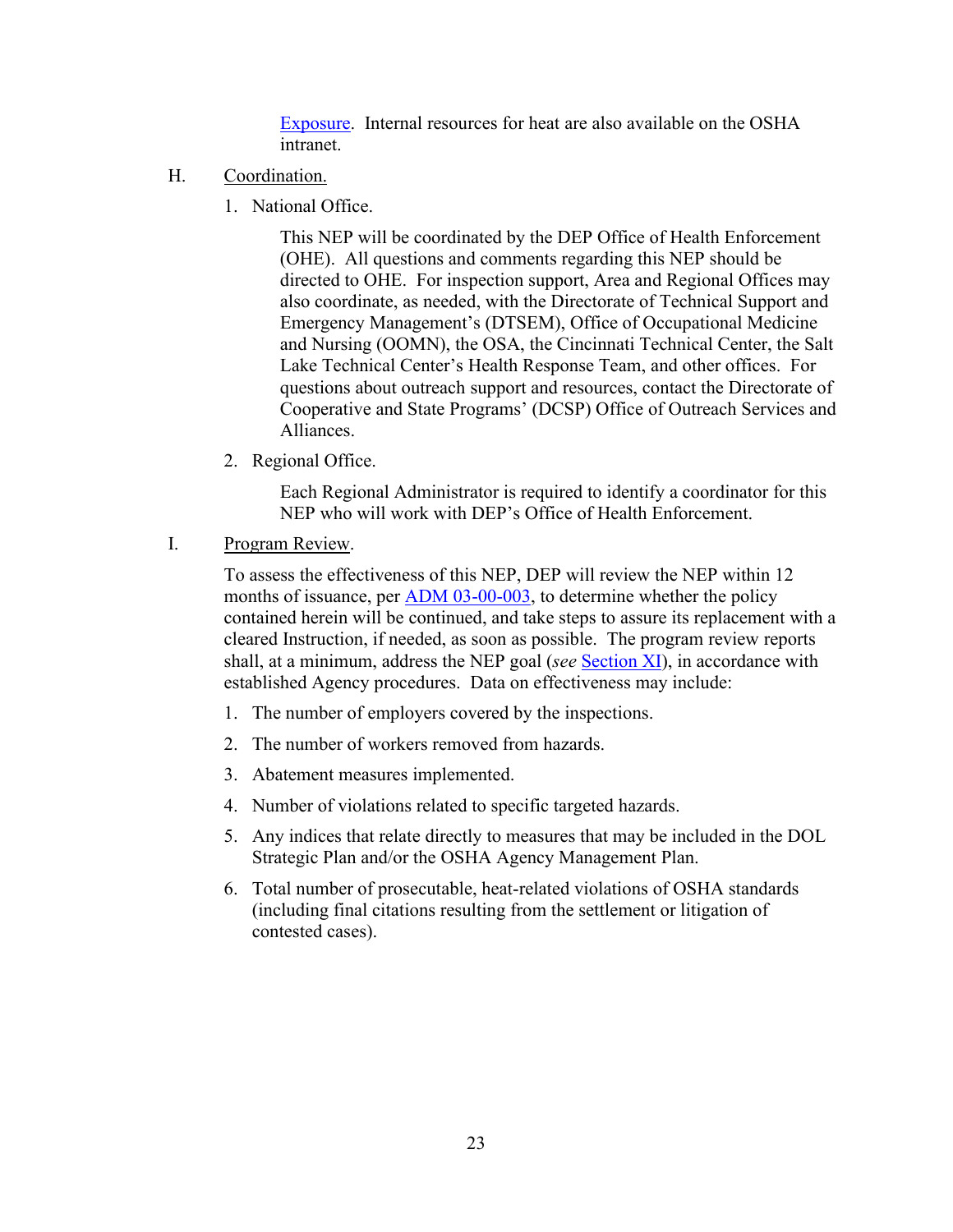#### **Appendix A: Target Industries for the Heat NEP**

<span id="page-27-0"></span>Programmed inspections under this NEP shall occur on any day that the NWS has announced a heat warning or advisory for the local area (*see* [Appendix G](#page-39-0) for a description of these types of alerts). This appendix includes three tables of industries (NAICS codes at the 4-digit level) with the following: 1) High numbers or high incidence rates of heat related illnesses from the Bureau of Labor Statistics (BLS) data; 2) Elevated number of days away from work (BLS) or high numbers of severe cases of heat-related illnesses, as indicated by death or hospitalization, from OSHA severe injury reports made by employers; or 3) the highest number of heat-related general duty clause 5(a)(1) violations and HALs over a 5 year period (1/1/2017 thru 12/31/2021), or the highest number of OSHA heat inspections since 2017. Table 1 lists non-construction industries in ListGen, Table 2 lists construction industries, and Table 3 lists non-construction industries not found in ListGen.

*Note: It should not be assumed that employee exposure to heat occurs in all establishments within the industries listed in the tables below. The AO may delete from their target list any establishment that does not have an exposure to heat-related hazards or an establishment that has had a comprehensive or partial health inspection that addressed heat hazards with an Opening Conference date occurring within the twelve (12) previous months, see [Section XII B2](#page-12-1)  [Site Selection Deletions](#page-12-1)***.** 

**Table 1. Non-construction industries that are in ListGen and are likely to have heat-related hazards.**

| <b>2017 4-Digit</b> |                                                              |
|---------------------|--------------------------------------------------------------|
| <b>NAICS Code</b>   | <b>2017 NAICS Industry Sector Title</b>                      |
| 1121                | Cattle Ranching and Farming                                  |
| 1151                | Support Activities for Crop Production                       |
| 2131                | <b>Support Activities for Mining</b>                         |
| 3118                | Bakeries and Tortilla Manufacturing                          |
| 3211                | Sawmills and Wood Preservation                               |
| 3241                | Petroleum and Coal Products Manufacturing                    |
| 3251                | Basic Chemical Manufacturing                                 |
| 3272                | Glass and Glass Product Manufacturing                        |
| 3311                | Iron and Steel Mills and Ferroalloy Manufacturing            |
| 3314                | Nonferrous Metal (except Aluminum) Production and Processing |
| 3315                | Foundries                                                    |
| 3323                | Architectural and Structural Metals Manufacturing            |
| 3329                | Other Fabricated Metal Product Manufacturing                 |
| 3361                | Motor Vehicle Manufacturing                                  |
| 3362                | Motor Vehicle Body and Trailer Manufacturing                 |
| 3363                | Motor Vehicle Parts Manufacturing                            |
| 3364                | Aerospace Product and Parts Manufacturing                    |
| 3365                | Railroad Rolling Stock Manufacturing                         |
|                     |                                                              |

Appendix A-1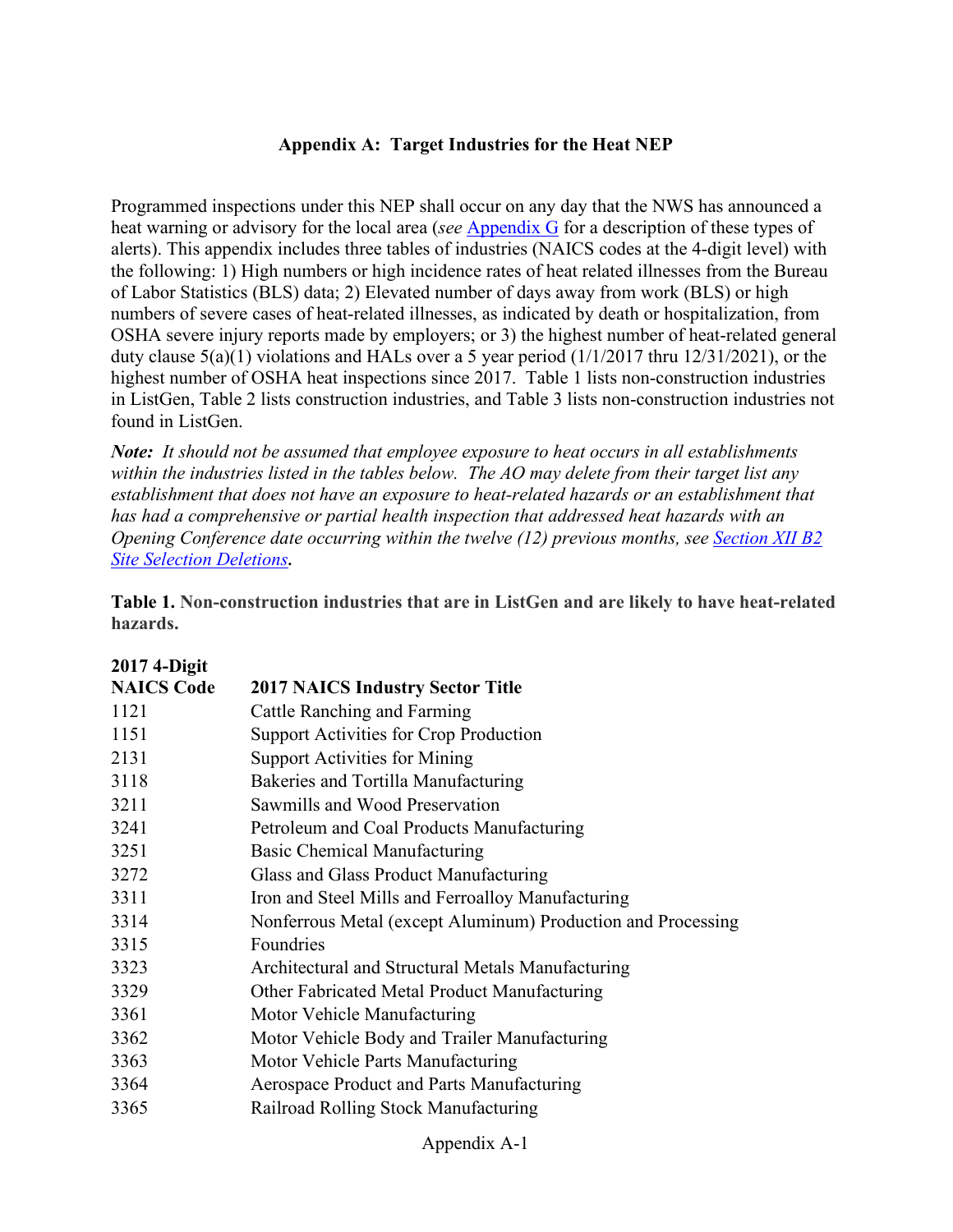| 3366 |                                                                          |
|------|--------------------------------------------------------------------------|
|      | Ship and Boat Building                                                   |
| 3369 | Other Transportation Equipment Manufacturing                             |
| 3371 | Household and Institutional Furniture and Kitchen Cabinet Manufacturing  |
| 4239 | Miscellaneous Durable Goods Merchant Wholesalers                         |
| 4241 | Paper and Paper Product Merchant Wholesalers                             |
| 4242 | Drugs and Druggists' Sundries Merchant Wholesalers                       |
| 4243 | Apparel, Piece Goods, and Notions Merchant Wholesalers                   |
| 4244 | Grocery and Related Product Merchant Wholesalers                         |
| 4245 | Farm Product Raw Material Merchant Wholesalers                           |
| 4246 | <b>Chemical and Allied Products Merchant Wholesalers</b>                 |
| 4247 | Petroleum and Petroleum Products Merchant Wholesalers                    |
| 4248 | Beer, Wine, and Distilled Alcoholic Beverage Merchant Wholesalers        |
| 4249 | Miscellaneous Nondurable Goods Merchant Wholesalers                      |
| 4413 | Automotive Parts, Accessories, and Tire Stores                           |
| 4442 | Lawn and Garden Equipment and Supplies Stores                            |
| 4881 | Support Activities for Air Transportation                                |
| 4882 | <b>Support Activities for Rail Transportation</b>                        |
| 4883 | Support Activities for Water Transportation                              |
| 4884 | <b>Support Activities for Road Transportation</b>                        |
| 4889 | Other Support Activities for Transportation                              |
| 4921 | <b>Couriers and Express Delivery Services</b>                            |
| 4922 | Local Messengers and Local Delivery                                      |
| 4931 | Warehousing and Storage                                                  |
| 5311 | <b>Lessors of Real Estate</b>                                            |
|      | Services to Buildings and Dwellings (includes landscaping services, tree |
| 5617 | removal and tree trimming services)                                      |
| 5621 | <b>Waste Collection</b>                                                  |
| 5622 | <b>Waste Treatment and Disposal</b>                                      |
| 5629 | Remediation and Other Waste Management Services                          |
| 6231 | Nursing Care Facilities (Skilled Nursing Facilities)                     |
| 7211 | <b>Traveler Accommodation</b>                                            |
| 8111 | <b>Automotive Repair and Maintenance</b>                                 |
|      | Commercial and Industrial Machinery and Equipment (except Automotive     |
| 8113 | and Electronic) Repair and Maintenance                                   |
| 8114 | Personal and Household Goods Repair and Maintenance                      |

The AO should use C-Target to find active construction sites to add to their programmed inspection list on any day that the NWS has issued a heat warning or advisory for the local area. (Note that if a project from the C-Target list is inspected, the AO must account for all projects from that list by either inspection or deletion in accordance with CPL 02-00-155). Where OSHA is conducting an inspection for other purposes, a heat-related inspection shall be opened for all hazardous conditions observed in plain view (such as employees or temporary workers in high exposure areas without adequate training, acclimatization or access to water, rest, and shade).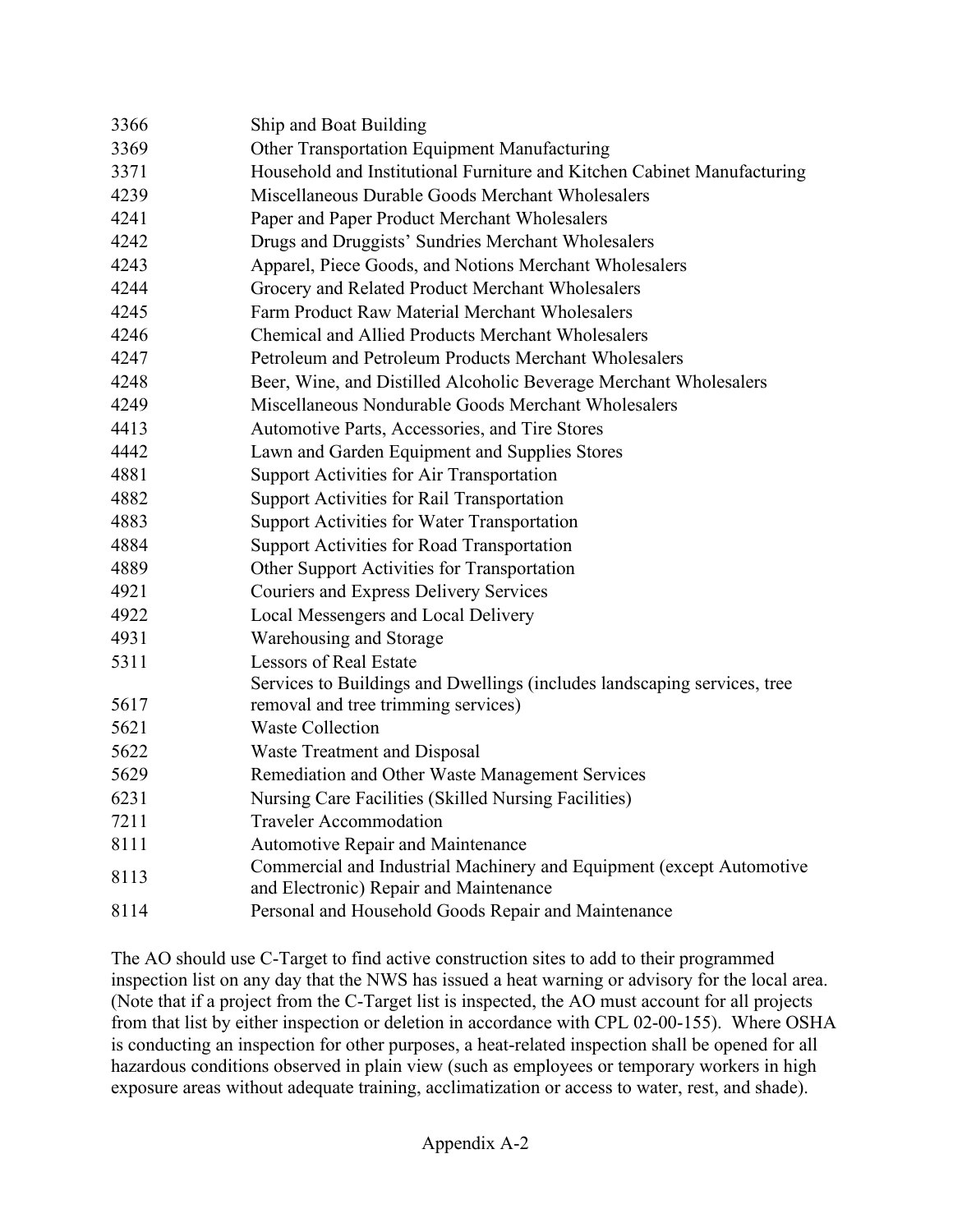| 2017 4-Digit      |                                                          |
|-------------------|----------------------------------------------------------|
| <b>NAICS Code</b> | <b>2017 NAICS Industry Sector Title</b>                  |
| 2361              | Residential Building Construction                        |
| 2362              | Nonresidential Building Construction                     |
| 2371              | <b>Utility System Construction</b>                       |
| 2372              | Land Subdivision                                         |
| 2373              | Highway, Street, and Bridge Construction                 |
| 2379              | Other Heavy and Civil Engineering Construction           |
| 2381              | Foundation, Structure, and Building Exterior Contractors |
| 2382              | <b>Building Equipment Contractors</b>                    |
| 2383              | <b>Building Finishing Contractors</b>                    |
| 2389              | <b>Other Specialty Trade Contractors</b>                 |

**Table 2. Construction industries that are likely to have heat-related hazards.[1](#page-29-0)**

For certain industries not included in ListGen alternative sources may be utilized (*e.g.,* ReferenceUSA). The AO should use local knowledge to add these industries in Table 3 to the inspections list.

**Table 3. Industries not included in ListGen or Construction that are likely to have heatrelated hazards.**

| 2017 4-Digit      |                                                                      |
|-------------------|----------------------------------------------------------------------|
| <b>NAICS Code</b> | <b>2017 NAICS Industry Sector Title</b>                              |
| 1112              | Vegetable and Melon Farming                                          |
| 1113              | Fruit and Tree Nut Farming                                           |
| 2213              | Water, Sewage and Other Systems (may be State or local jurisdiction) |
| 4411              | <b>Automobile Dealers</b>                                            |
| 4412              | <b>Other Motor Vehicle Dealers</b>                                   |
| 4821              | Rail Transportation (may be Federal jurisdiction)                    |
| 4885              | <b>Freight Transportation Arrangement</b>                            |
| 4911              | <b>Postal Service</b>                                                |
| 5611              | <b>Office Administrative Services</b>                                |
| 5612              | <b>Facilities Support Services</b>                                   |
| $5613*$           | <b>Employment Services</b>                                           |
| 5614              | <b>Business Support Services</b>                                     |
| 5616              | <b>Investigation and Security Services</b>                           |
| 5619              | <b>Other Support Services</b>                                        |
| 6117              | <b>Educational Support Services</b>                                  |

<span id="page-29-0"></span> Construction inspections [\(C-Target\)](https://gcc02.safelinks.protection.outlook.com/?url=https%3A%2F%2Fwww.osha.gov%2Fenforcement%2Fdirectives%2Fcpl-02-00-155&data=04%7C01%7COrr.Gary%40dol.gov%7C41fd87600ee645e37f2c08d9ae8783a4%7C75a6305472044e0c9126adab971d4aca%7C0%7C0%7C637732719322600143%7CUnknown%7CTWFpbGZsb3d8eyJWIjoiMC4wLjAwMDAiLCJQIjoiV2luMzIiLCJBTiI6Ik1haWwiLCJXVCI6Mn0%3D%7C3000&sdata=F4zfHH%2BG%2F8KAn1dVunICPENgqGtJKuI%2BrpB9SJ6%2F8Zw%3D&reserved=0) should be scheduled from a list of **construction worksites** rather than construction employers, due to the mobility of the construction industry, the transitory nature of construction worksites, and work that frequently involves more than one construction employer on the site.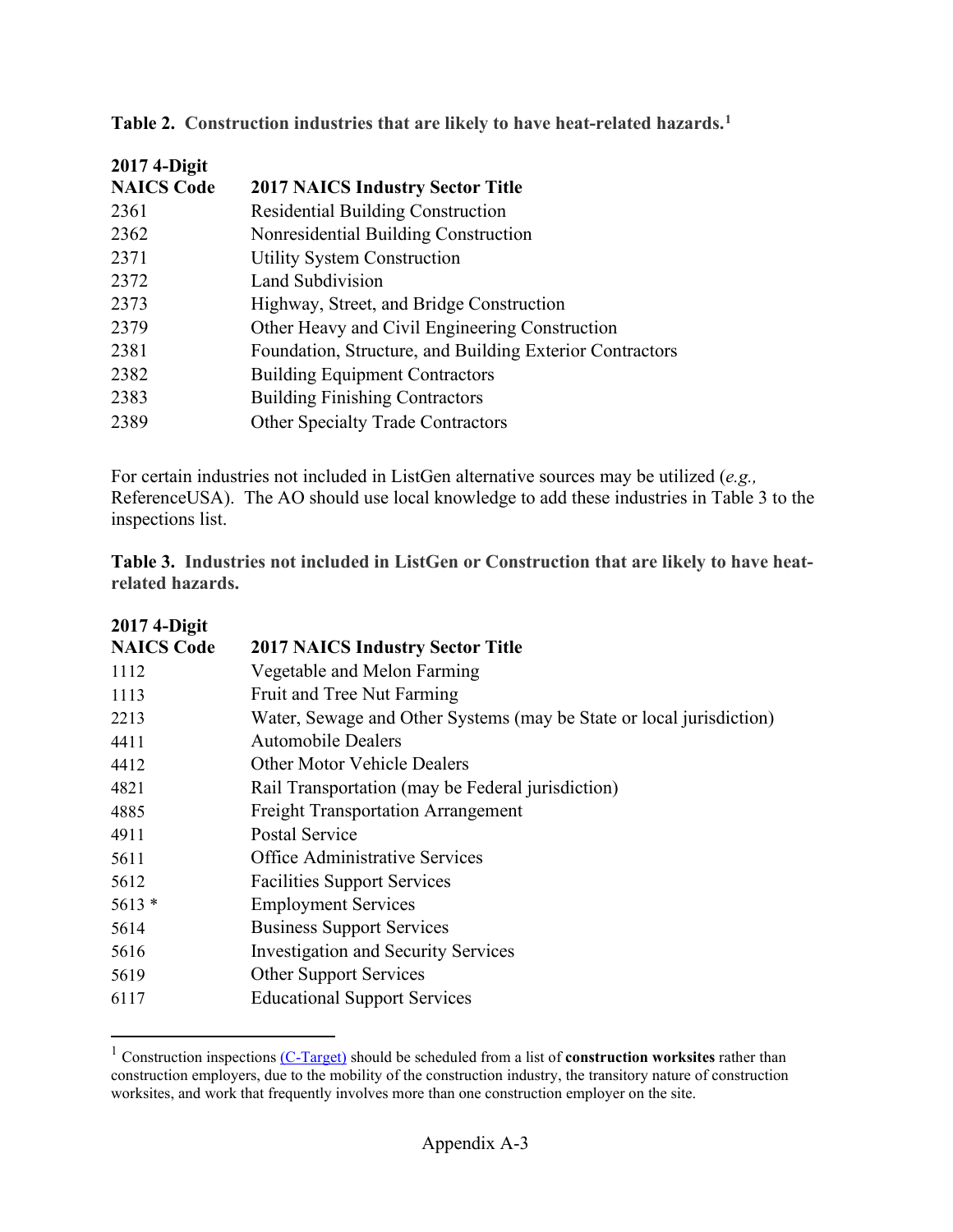| 7225 | <b>Restaurants and Other Eating Places</b>                               |
|------|--------------------------------------------------------------------------|
| 8112 | Electronic and Precision Equipment Repair and Maintenance                |
|      | National Security and International Affairs (includes Customs and Border |
| 9281 | Patrol, and Transportation Security Administration)                      |

\* *Note: Establishments within the Temporary Help Services (NAICS 5613) industry should not be automatically included in the targeting list for programmed inspections. Although this industry has been among the top industries with OSHA enforcement activities related to heat, this has primarily occurred where services occurred at a high-hazard host. Therefore, to effectively address heat-illness hazards for Temporary Help Services, where OSHA is conducting an inspection for other purposes, a heat-related inspection shall be opened for all hazardous conditions observed in plain view (such as, for example, temporary employees working in high exposure areas without adequate training, acclimatization or access to cool water, rest, and shade).*

# Sources for injury and illness data:

- A. Bureau of Labor Statistics (BLS) Fatality cases 2015-2019 due to exposure to heat
- B. BLS days away from work cases, incidence rates, and median days away from work 2015- 2019 due to exposure to heat
- C. OSHA severe injury reports fatalities and hospitalizations 2018-2020. Hospitalization reports include all employer-reported referrals with Event Title "Exposure to Environmental Heat." Fatality reports include all fatality investigations with victim type "Fatality-OSHA Covered" and any of the following public page keywords: Heat Stroke, Heat Exhaustion, Heat-Related Illness, High Temperature, Overheated, Heat.
- D. OSHA inspections 2018-Aug 2021, inspections with additional codes, HEATGI, HEATCON, HEATMI, HEATAG, or HOTDAYS
- E. OSHA Hazard Alert Letters and 5a1 violation, 2018-Aug 2021, violations with type "Heat" General Duty Clause keyword.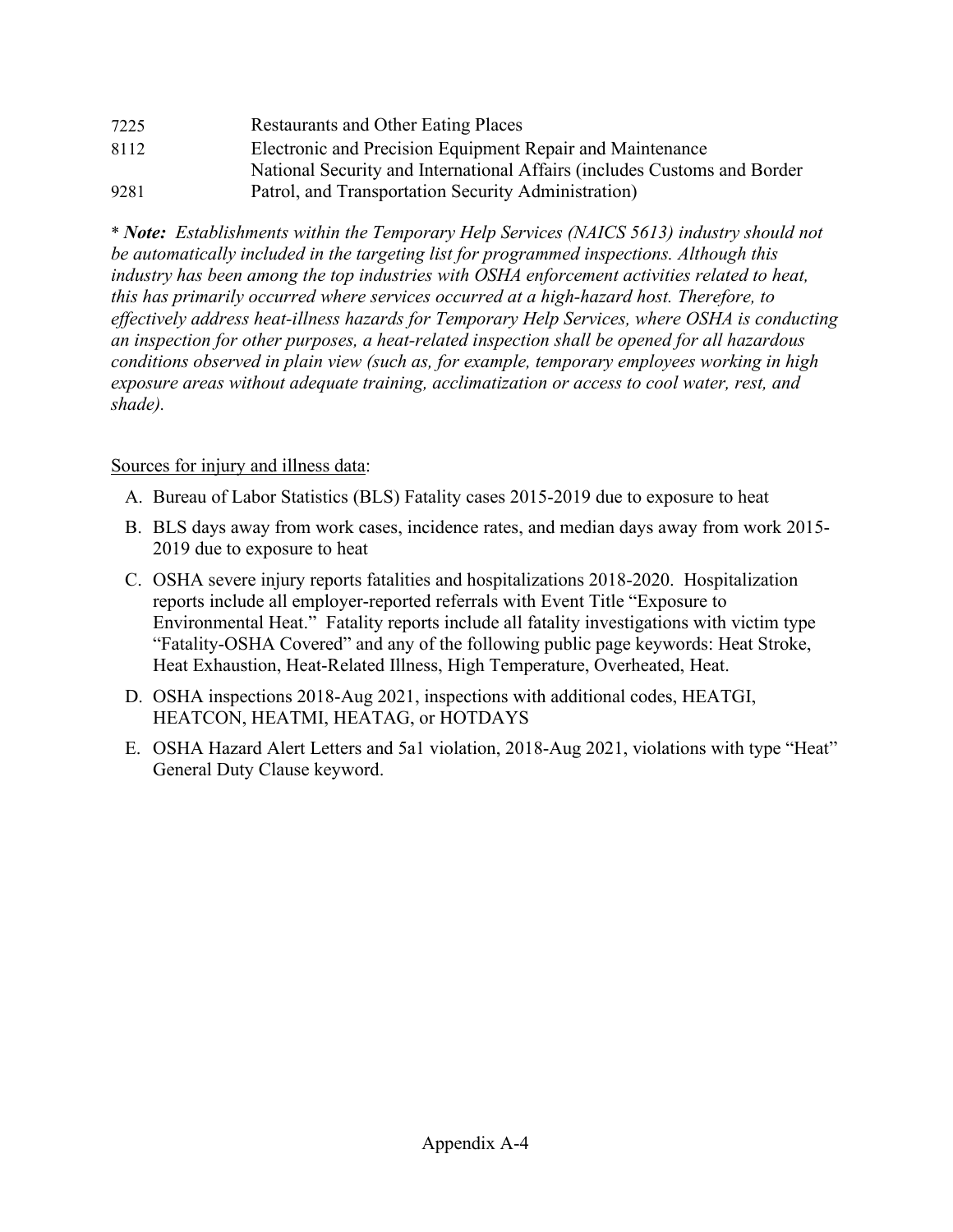# **Appendix B: CSHO Pre-Inspection Checklist**

<span id="page-31-0"></span>Below follows some protective measures for CSHOs to consider prior to any heat-related inspection:

- a. Ensure the availability and use of all necessary and appropriate personal protective equipment (PPE).
- b. Ensure all PPE, calibrated inspection equipment, and supplies are retrievable and ready for use.
- c. Review any relevant cleaning procedures for equipment and the vehicle, government (GOV) or personal (POV).
- d. For all heat inspections, the manager/supervisor/CSHO, in consultation with designated regional office staff, will develop and document a risk assessment that includes an exposure control plan, Job-Hazard Analysis, and PPE hazard assessment prior to entry and update it as necessary for each inspection, to include individual inspection risks that may not otherwise be captured in a general or overall worksite assessment. Individual inspection risks may be based on factors such as industry type, on-site hazard location, and acclimatization.
- e. Ensure GOV or POV is road-ready to include gas/fuel, first aid kit, hand sanitizer, disinfecting wipes, or other cleaning and/or disinfecting agents (as required), and bags to dispose of contaminated PPE and used disinfecting wipes.
- f. Ensure there is enough cool water available to drink, while performing an inspection on a heat priority day and in accordance with the JHA in d. above; (NIOSH recommends a cup of water every 15 minutes). Ensure the air conditioning in the GOV or POV is adequate to provide a cool place to rest during inspections on heat priority days. ADs are to provide addition items as needed (such as cooler, umbrella).
- g. Develop a document request letter in advance of the opening conference (*e.g.,* programs, OSHA Form 300/300A, and summaries) to be provided to the employer during the opening conference, if needed.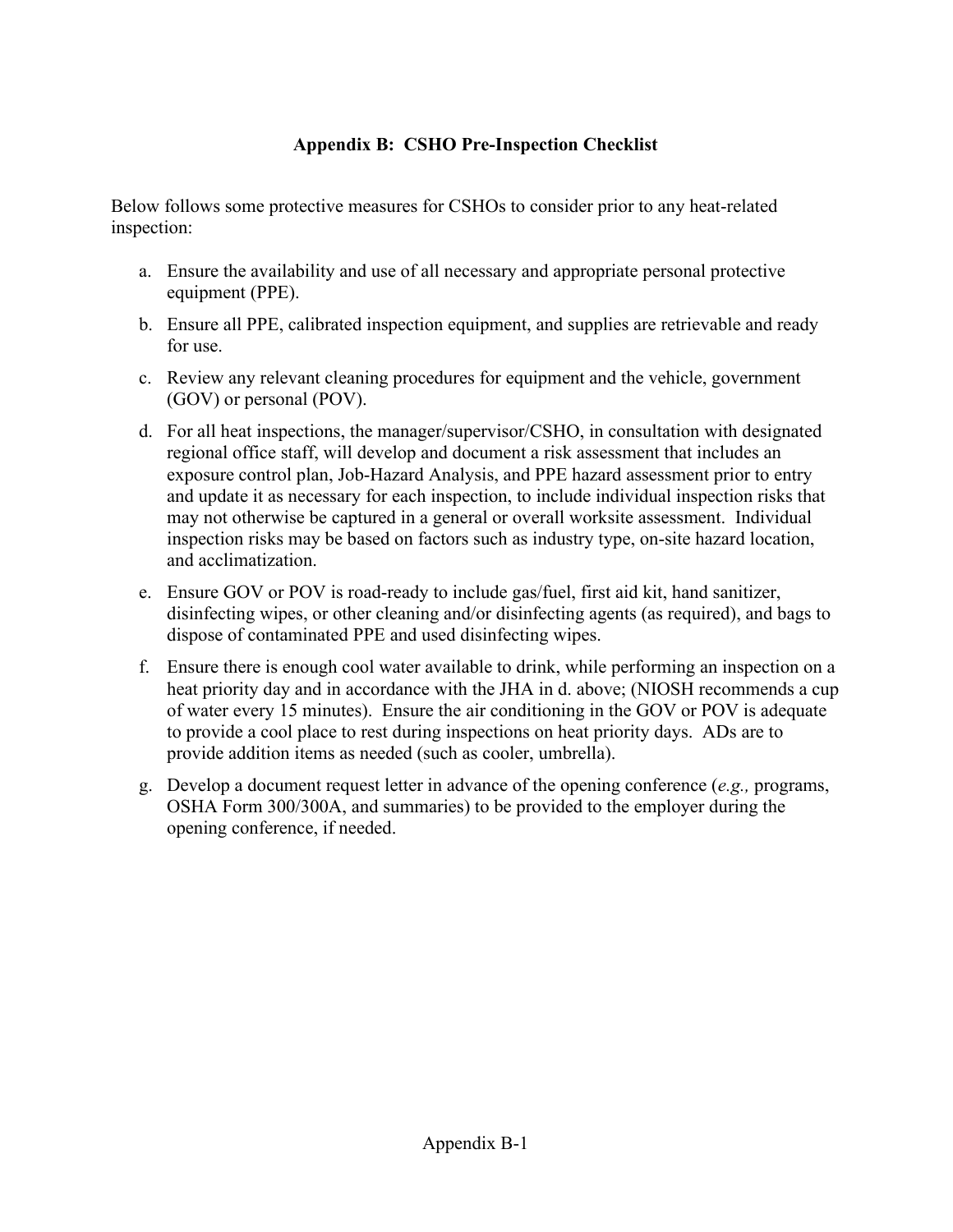## **Appendix C: Sample Heat-related AVD**

<span id="page-32-0"></span>The 5(a)(1) alleged violation description (Alleged Violation Description (AVD) language for heat-related hazard violations of Section 5(a)(1) must specify the heat-related hazard with particularity, such as listing all sources of heat (*e.g.*, environmental temperature measurements and information on any heat-generating equipment), all specific workplace conditions, activities or practices that expose employees to a likelihood of heat-related illnesses including related work exertions (*e.g.*, performing moderate to very heavy roofing work, dumping heavy refuse bins while running behind a sanitation truck, wearing impermeable protective clothing, and unacclimatized), as applicable. The alleged heat-related hazard descriptions should *not* include the employer's failure to implement any specific abatement measures, such as acclimatizing workers to the heat; failure to provide cool drinking water, a cool shaded area, or air conditioning; or training workers on heat stress.

#### Example AVD:

On or about and at times prior to [*the date of the incident*], employees were exposed to the hazard of high ambient heat from [*list sources of and conditions of ambient heat, such as direct sun, boiler, steam, furnace, combustion engine*] during the performance of their job duties, including [*describe specific task(s) and duration of exposure*]. [*List the high temperatures or heat indexes for the days at issue, relative humidity, WGBT measurements and calculations, and any aggravating factors such as heavy or bulky clothing, direct sunlight, and level of workload activities. Include any NOAA heat advisory or alert that supports a high ambient hazardous heat conditions and WBGT if known*]. Such exposures are likely to lead to the development of serious heat-related illnesses such as, but not limited to, heat cramps, heat stress, heat exhaustion, and heat stroke. [*Describe any heat-related incidents/illnesses or signs and symptoms that may have occurred*].

The inspection case file should document any NWS local heat alerts, the reading on the OSHA-NIOSH Heat Safety Tool App (use the camera screenshot function to save the image of the reading), WBGT temperature if available, wind speed and /direction, radiant heat, cloud cover, length of time the work was performed, and other sources of heat in the workplace. Additionally, document if any of the exposed employees were temporary workers, new hires, or employees returning from prolonged leave periods who were not acclimatized to the heat environment. *See* [Section XII.D](#page-16-0) for more details.

When listing availability of feasible abatement methods, document all potential measures that would have materially reduced or eliminated the hazard of heat-related illness, such as providing cool water, frequent rest breaks, cooling or cool shaded areas, gradually acclimatizing workers to heat, and access to first aid/prompt medical attention.

Any water or other fluids provided by the employer should be cool and provided in a location that is familiar to the employees, readily accessible to the work, easy to access, and in sufficient quantity for the duration of the work.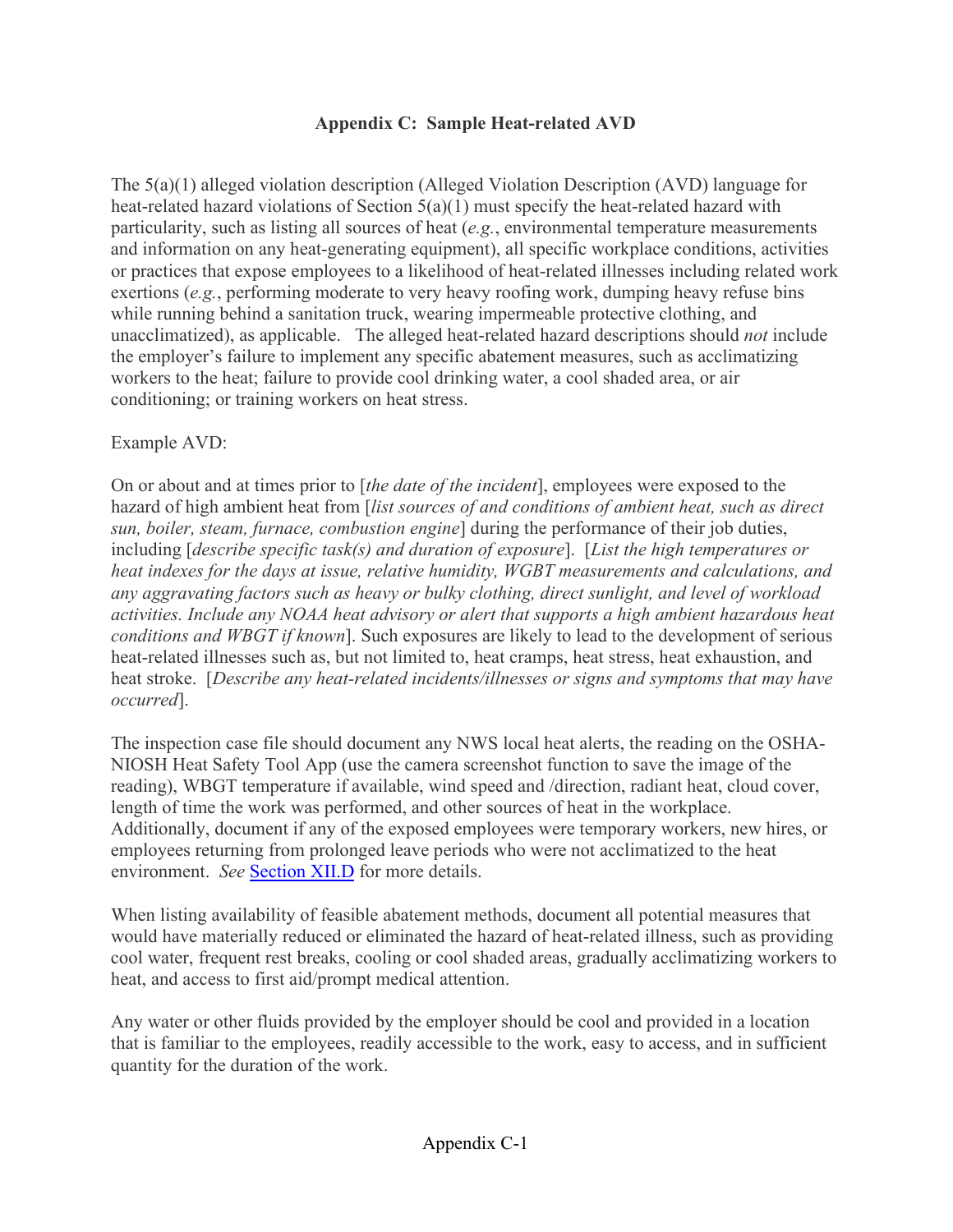## **Appendix D: Sample Heat-related Hazard Alert Letter**

## **SAMPLE HAZARD ALERT LETTER**

*Note: This letter must be adapted to the specific circumstances noted in each inspection. The letter below is an example of the type of letter that may be appropriate in some circumstances. If the employer has implemented, or is in the process of implementing, efforts to address hazardous heat conditions, those efforts should be recognized as appropriate. CSHOs should tailor the recommended controls outlined below to the specific needs of the employer. Italicized and bracketed text are for OSHA compliance use only and should not be included in the letter. Please also check all links to ensure they are the most current.* 

RE: OSHA Inspection No. [ ]

Dear Employer:

An inspection of your workplace and evaluation of your OSHA recordkeeping logs at [*location*] on [*date*] disclosed the following workplace condition(s) which have been associated with the development of heat-related illnesses in workers:

[*Describe the work performed for each task or job, including the type of PPE worn, the source of heat, WBGT and duration of the heat exposure, reading on the OSHA-NIOSH Heat Safety Tool App during the inspection, any heat notifications from the National Weather Service, and any other information relevant to workers' exposure to the risk of heat-related illness*].

In the interest of workplace safety and health, I recommend that you voluntarily take the necessary steps to materially reduce or eliminate your workers' exposure to the conditions listed above, including, but not limited to, the following:

#### **General Controls:**

General controls include training, personal protective equipment (PPE), engineering, work practice, and administrative controls, health screening, and heat alert programs, (*see also* NIOSH Criteria Document, *Criteria for a Recommended Standard: Occupational Exposure to Heat and Hot Environments*, February 2016, page 7), available at: [www.cdc.gov/niosh/docs/2016-106.](https://www.cdc.gov/niosh/docs/2016-106/)

- 1. **Training:** inform workers of the following *(Modify this list as appropriate for the specific situation):* 
	- a. Hazards of heat-related illnesses.
	- b. How to avoid heat-related illnesses by recognizing and avoiding situations that can lead to heat-related illnesses.
	- c. Recognition of signs and symptoms of heat-related illnesses.
	- d. First aid procedures.
	- e. Employer's program to address heat-related illnesses.
- 2. **Personal Protective Clothing and Equipment:** *(CSHOs should recommend the appropriate PPE).*
	- a. Hats for work outdoors in the sun.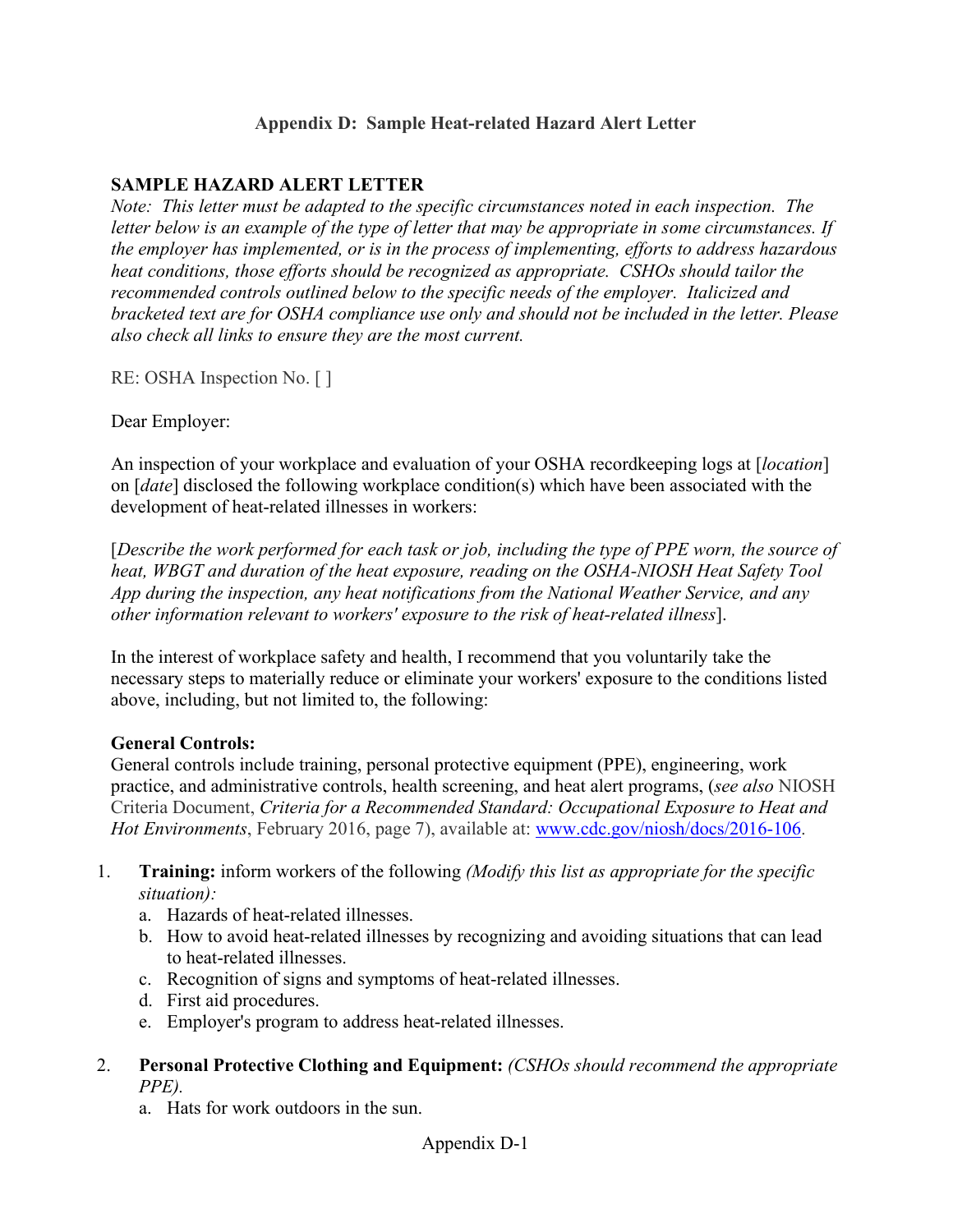- b. For indoor work, loosely worn reflective clothing designed to deflect radiant heat, such as vests, aprons, or jackets.
- c. Cooling vests and water-cooled/dampened garments may be effective under high temperature and low humidity conditions. However, be aware that cooling vests can become an insulator when they reach the body's temperature.
- d. In environments where respirator usage is necessary, consult with an industrial hygienist to determine the appropriate clothing to prevent heat stress while still protecting the workers.
- e. Consider the use of dermal patches for monitoring core temperature to better identify when workers need to be removed from the work area.
- f. Consider the use of heart rate monitoring to better identify when workers need to be removed from the work area. Both sustained (180 bpm minus age) and recovery (120 bpm after a peak work effort) heart rates are recommended guidelines for limiting heat strain.
- 3. **Engineering Practice Controls:** *(CSHOs should consult the OSHA Technical Manual, [Section III Chapter 4,](https://www.osha.gov/otm/section-3-health-hazards/chapter-4) for additional information).* 
	- a. Use air conditioning
	- b. Increase general ventilation
	- c. Provide cooling fans
	- d. Run local exhaust ventilation where heat is produced (e.g., laundry vents)
	- e. Use reflective shields to block radiant heat
	- f. Insulate hot surfaces (e.g., furnace walls)
	- g. Stop leaking steam
	- h. Provide shade for outdoor work sites.
- 4. **Administrative and Work Practice Controls:** *(CSHOs should consult the OSHA Technical Manual, Section III Chapter 4, for additional information).* 
	- a. Schedule hot jobs for cooler parts of the workday; schedule routine maintenance and repair work during cooler seasons of the year when possible.
	- b. Provide adequate, cool drinking water on the worksite that is easily accessible and permit employees to take frequent rest and water breaks.
	- c. Use relief workers and reduce physical demands of the job.
	- d. Use work/rest schedules.

# 5. **Health Screening and Acclimatization:**

- a. Allow new workers to get used to hot working environments by using a staggered approach over 7-14 days. For example, new workers should begin work with 20% of the normal workload and time spent in the hot environment, and then gradually increase the time over a 7–14-day period. The same should be done for workers returning from an absence of three or more days, starting with 50% of the normal workload and time spent in the hot environment, then staging acclimatization over three consecutive days. Advise workers that certain medications can increase risk of heat stress. These include:
	- 1. Amphetamines sometimes prescribed for narcolepsy or attention deficit hyperactivity disorder (ADHD),
	- 2. Diuretics water pills,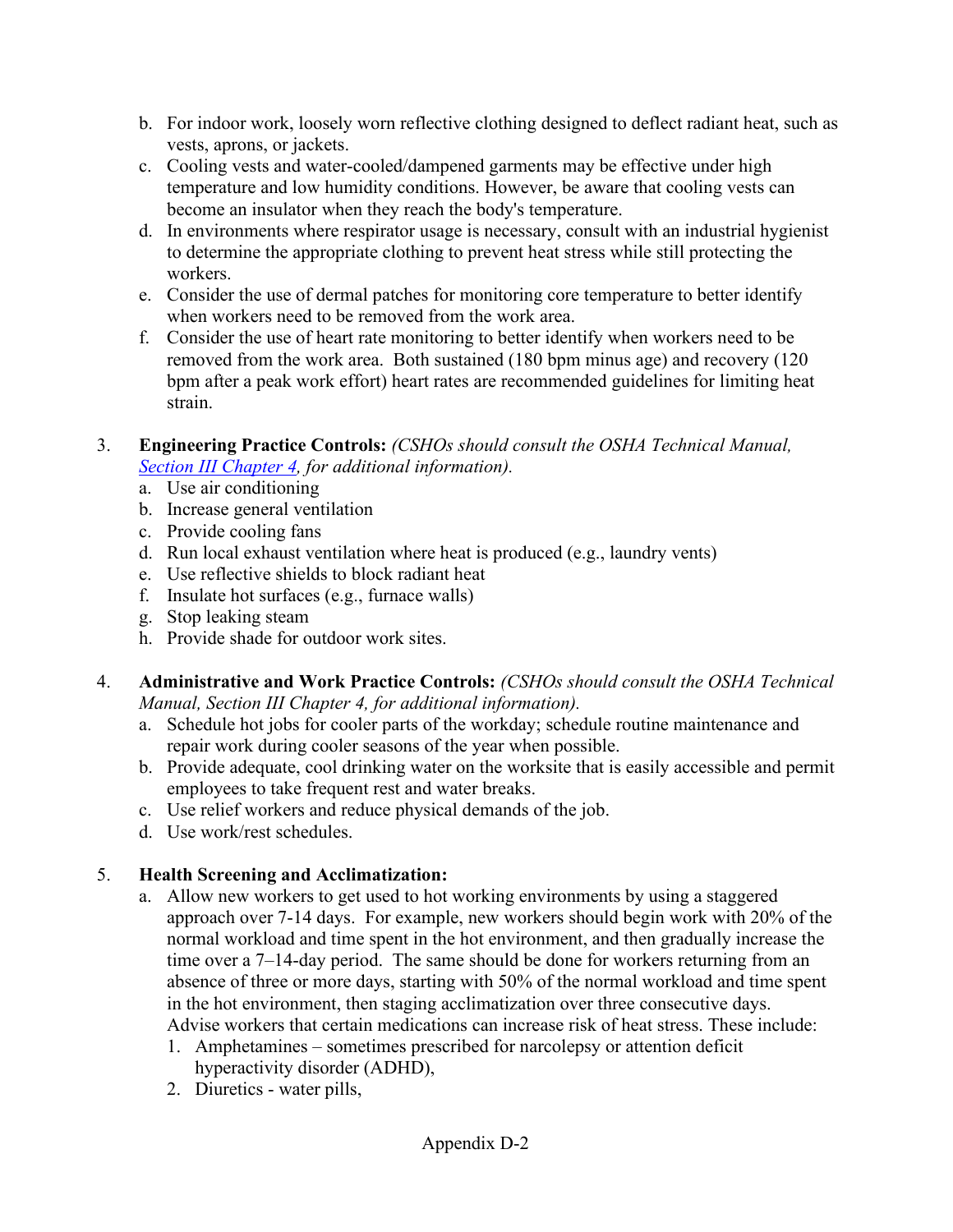- 3. Antihypertensives blood pressure medication,
- 4. Anticholinergics for treatment of chronic obstructive pulmonary disease (COPD), and
- 5. Antihistamines allergy medications
- b. In addition, alert workers to the dangers of using illegal drugs and alcohol in hot work environments. Illegal amphetamines, such as methamphetamine, are particularly hazardous when heat stress is present.
- c. Some conditions, such as pregnancy, fever, gastrointestinal illness, heart disease, and obesity, may increase the risk of heat-related illness. Advise workers to check with their doctors if they have any questions. (Please note: the employer is NOT entitled to know whether workers have these conditions, but only whether workers have any health conditions that limit their ability to perform their job duties. In some instances, workers with chronic conditions may need extra time to become acclimatized or may need other accommodations, such as more frequent breaks or restricted work.)
- d. Encourage workers to consult a doctor or pharmacist if they have questions about whether they are at increased risk for heat-related illness because of health conditions they have and/or medications they take.

You may voluntarily provide this Area Office with progress reports on your efforts to address these heat-related conditions in your workplace. OSHA may return to your worksite to further examine the conditions noted above.

Sincerely,

[*AD name*] Area Director

Additional Resources:

- 1. OSHA-NIOSH InfoSheet:  Protecting Workers from Heat Illness, [www.osha.gov/sites/default/files/publications/osha-niosh-heat-illness-infosheet.pdf.](https://www.osha.gov/sites/default/files/publications/osha-niosh-heat-illness-infosheet.pdf)
- 2. CDC Workplace Safety and Health Topics: Heat Stress, [www.cdc.gov/niosh/topics/heatstress.](https://www.cdc.gov/niosh/topics/heatstress/default.html)
- 3. NIOSH Criteria Document: Criteria for a Recommended Standard: Occupational Exposure to Heat and Hot Environments, February 2016, [www.cdc.gov/niosh/docs/2016-106/.](https://www.cdc.gov/niosh/docs/2016-106/)
- 4. American Conference of Governmental Industrial Hygienists (ACGIH®) Action Limit (AL) for un-acclimatized workers and a Threshold Limit Value (TLV®) for acclimatized workers, *see* Heat Stress and Strain: TLV® Physical Agents 2022 or latest edition. *See* ACGIH® website at [www.acgih.org/.](http://www.acgih.org/)
- 5. NOAA/NWS Heat Safety webpage, [www.weather.gov/safety/heat.](https://www.weather.gov/safety/heat)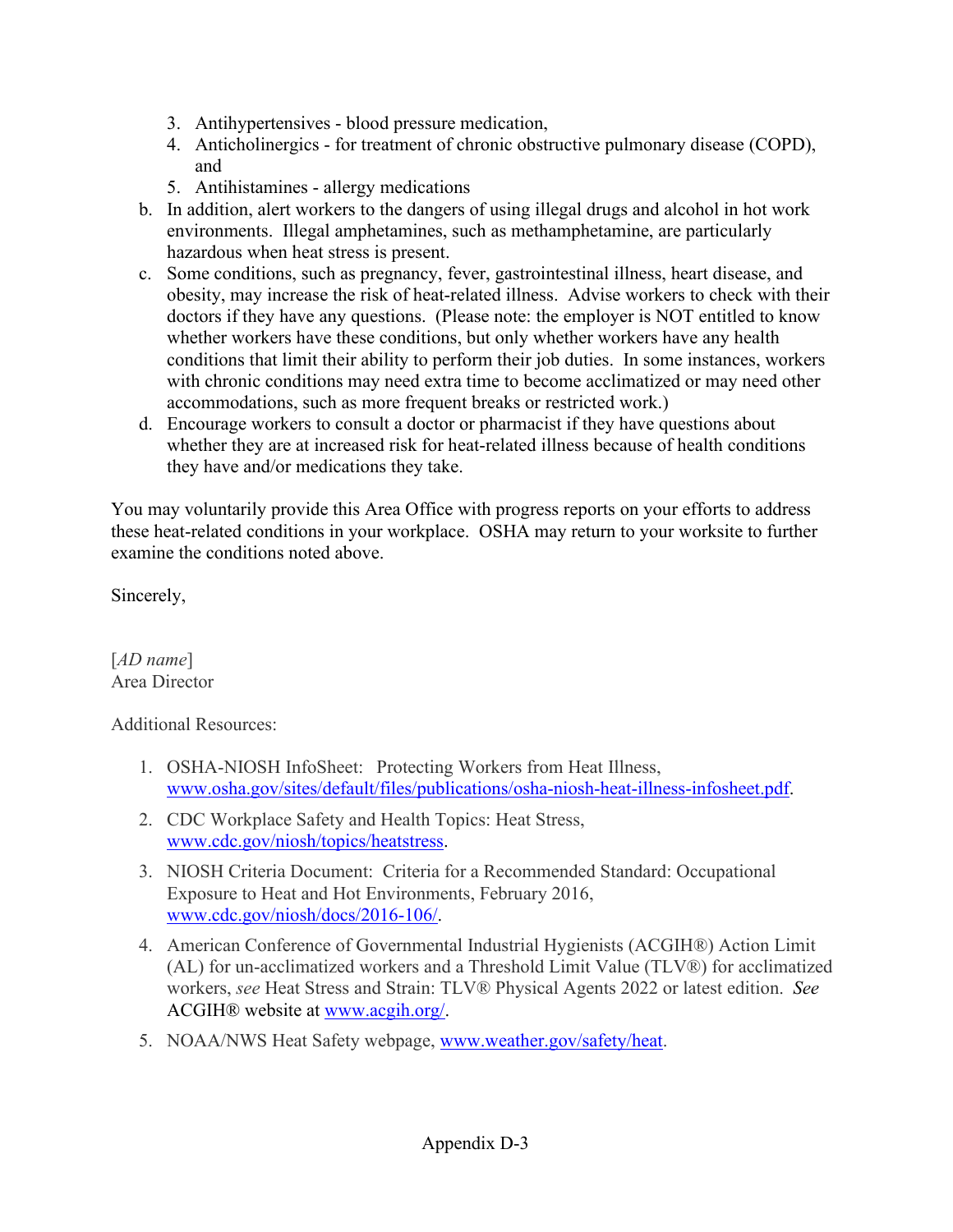# <span id="page-36-0"></span>**Appendix E: Sample Employer Letter to Corporate Offices for Heat-related Hazards**

Bracketed comments are for OSHA compliance use only and should be removed when appropriately completed with the case-specific information. Please also check all links to ensure they are the most current.

RE: OSHA Inspection No. [ ]

Dear Employer:

On **[Date]**, the Occupational Safety and Health Administration (OSHA) conducted an inspection and evaluation of your worksite at **[Location]** for hazards related to potential exposure to heatrelated hazards.

During the inspection, OSHA determined that hazards were found in violation of the OSHA standards, resulting in [a violation of section 5(a)(1) of the OSH Act or a Hazard Alert Letter] to **[Company]**. A copy of the [citations and/or letter] is attached.

Based on the guidelines listed below, it is recommended that employers take the necessary precautions to materially reduce employees' exposure to heat-related hazards.

Because you have other establishments that could present similar hazards, the Occupational Safety and Health Administration is recommending that you conduct a hazard assessment for potential hazards in your other establishment(s). To ensure that heat-related hazards are promptly identified and addressed at your other locations, please facilitate immediate corrective action where needed. OSHA recommends that you also institute additional heat-illness measures and review the safety and health practices of your worksites to ensure consistency with OSHA recommendations and compliance with applicable OSHA standards, including:

- The Record keeping regulation at 29 CFR  $\S$  1904.7(b)(5) requires that employers record certain work-related injuries and illnesses. If a worker requires medical treatment beyond first aid, the worker's illness or injury must be recorded. However, if a worker merely requires first aid treatment for the worker's condition, the employer is not required to record the condition. For example, if a worker becomes unconscious, the worker's condition must be recorded. However, if a worker is only instructed to drink fluids for relief of heat stress, the worker's condition is not recordable. Refer to 29 CFR § 1904.7(b)(5) for an explanation of the difference between medical treatment and first aid. Recordkeeping issues must be handled in accordance with OSHA Instruction, CPL 02- 00-135, available at: [www.osha.gov/enforcement/directives/cpl-02-00-135.](https://www.osha.gov/enforcement/directives/cpl-02-00-135)
- The Sanitation standards at 29 CFR § 1910.141, 29 CFR § 1915.88, 29 CFR § 1917.127, 29 CFR § 1918.95, 29 CFR §1926.51, and 29 CFR § 1928.110 require employers to provide potable water.
- The general construction safety training and education standard for construction at 29 CFR § 1926.21 and 29 CFR § 1926.20 requiring a Safety and Health Program, as well as frequent and regular safety and health inspections.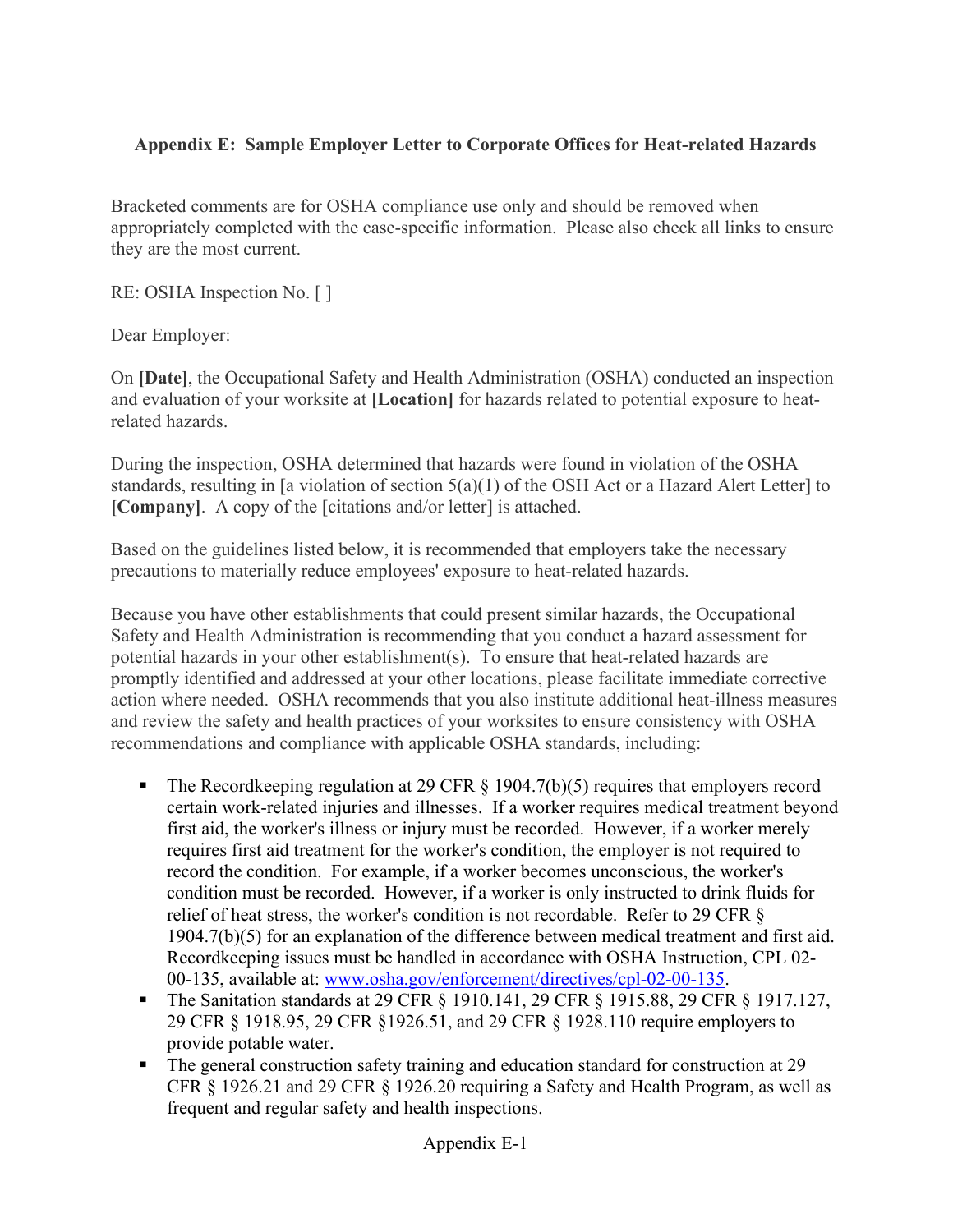■ Section 5(a)(1), General Duty Clause of the Occupational Safety and Health Act (OSH Act).

OSHA's website, [www.osha.gov,](https://www.osha.gov/) offers a wide range of safety and health-related guidance in response to the needs of both employers and employees.

- 1. OSHA's Heat Illness Prevention Campaign, [www.osha.gov/heat](https://www.osha.gov/heat)
- 2. OSHA Safety and Health Topics: Heat, [www.osha.gov/heat-exposure](https://www.osha.gov/heat-exposure)

We strongly urge you to share this letter with all worksites within your corporation, as well as with representatives of any recognized employee union or safety committee that may exist at your facilities.

Please note that Section 11(c) of the OSH Act protects employees against retaliation or adverse action because of their involvement in protected safety and health related activity.

If you have questions regarding this issue, you may contact me at the address in the letterhead. I appreciate your personal support and interest in the safety and health of your employees.

Sincerely,

[AD name] Area Director

Additional Resources:

- 1. OSHA-NIOSH InfoSheet:  Protecting Workers from Heat Illness, [www.osha.gov/sites/default/files/publications/osha-niosh-heat-illness-infosheet.pdf.](https://www.osha.gov/sites/default/files/publications/osha-niosh-heat-illness-infosheet.pdf)
- 2. CDC Workplace Safety and Health Topics: Heat Stress, [www.cdc.gov/niosh/topics/heatstress.](https://www.cdc.gov/niosh/topics/heatstress/default.html)
- 3. NIOSH Criteria Document: Criteria for a Recommended Standard: Occupational Exposure to Heat and Hot Environments, February 2016, [www.cdc.gov/niosh/docs/2016-](https://www.cdc.gov/niosh/docs/2016-106/) [106/.](https://www.cdc.gov/niosh/docs/2016-106/)
- 4. American Conference of Governmental Industrial Hygienists (ACGIH®) Action Limit (AL) for un-acclimatized workers and a Threshold Limit Value (TLV®) for acclimatized workers, *see* Heat Stress and Strain: TLV® Physical Agents 2022, or latest edition. *See* ACGIH® website at [www.acgih.org/.](http://www.acgih.org/)
- 5. NOAA/NWS Heat Safety webpage, [www.weather.gov/safety/heat.](https://www.weather.gov/safety/heat)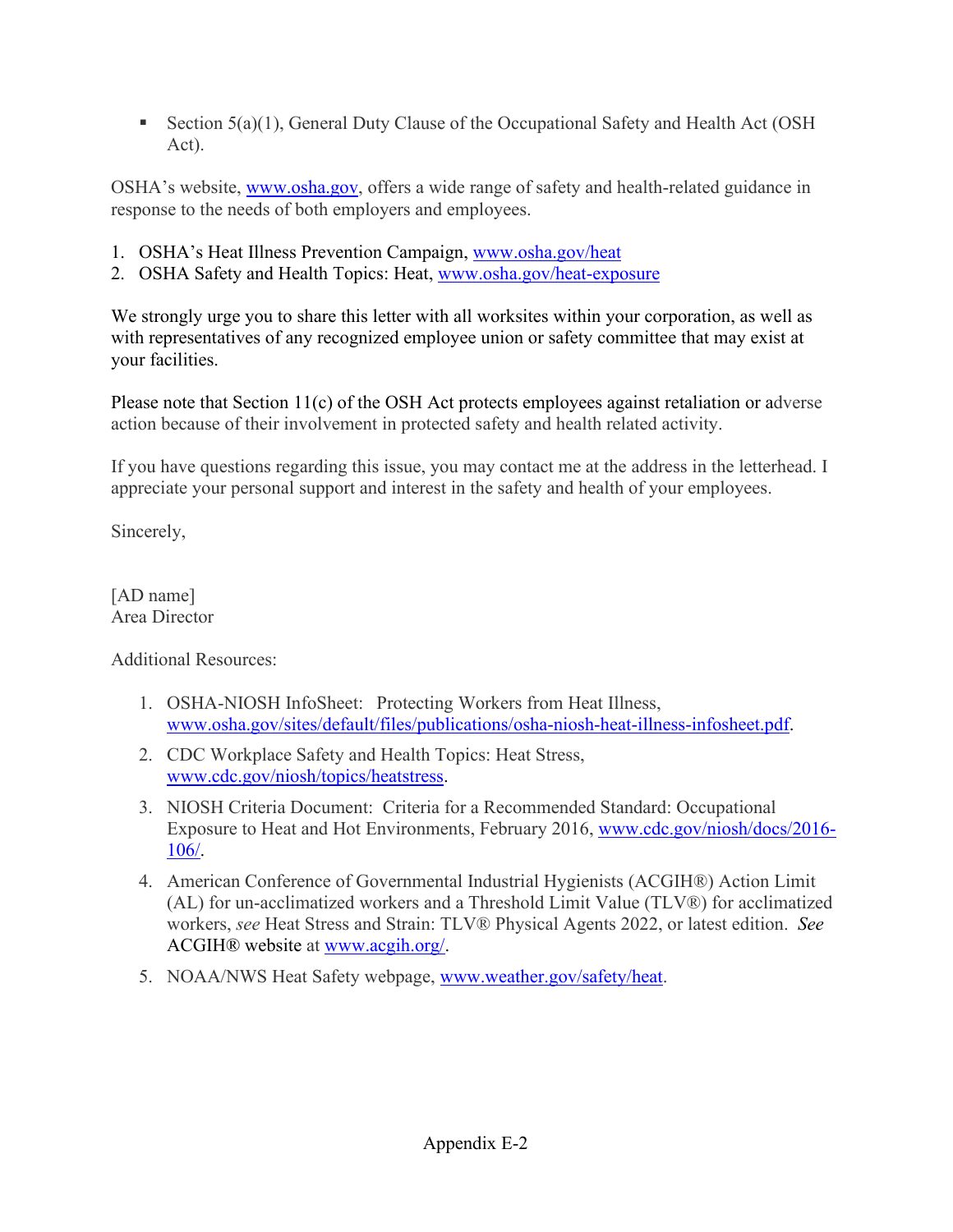# <span id="page-38-0"></span>**Appendix F: Description of Serious Heat-related Illnesses and Common Symptoms**

The table below describes serious heat-related illnesses and common signs and symptoms. Please note that this list is not exhaustive.

| <b>Heat-Related Illnesses*</b>    | <b>Symptoms and Signs</b>                       |  |
|-----------------------------------|-------------------------------------------------|--|
| Heat stroke                       | Confusion<br>$\bullet$                          |  |
|                                   | Slurred speech                                  |  |
|                                   | Unconsciousness                                 |  |
|                                   | <b>Seizures</b>                                 |  |
|                                   | Heavy sweating or hot, dry skin                 |  |
|                                   | Very high body temperature                      |  |
|                                   | Rapid heart rate                                |  |
| Heat exhaustion                   | Fatigue<br>$\bullet$                            |  |
|                                   | Irritability                                    |  |
|                                   | Thirst<br>$\bullet$                             |  |
|                                   | Nausea or vomiting<br>$\bullet$                 |  |
|                                   | Dizziness or lightheadedness                    |  |
|                                   | Heavy sweating                                  |  |
|                                   | Elevated body temperature or fast               |  |
|                                   | heart rate                                      |  |
| Heat cramps                       | Muscle spasms or pain<br>$\bullet$              |  |
|                                   | Usually in legs, arms, or trunk<br>$\bullet$    |  |
| Heat syncope                      | Fainting<br>$\bullet$                           |  |
|                                   | <b>Dizziness</b><br>$\bullet$                   |  |
| Heat rash                         | Clusters of red bumps on skin<br>$\bullet$      |  |
|                                   | Often appears on neck, upper chest,             |  |
|                                   | and skin folds                                  |  |
| Rhabdomyolysis (muscle breakdown) | Muscle pain<br>$\bullet$                        |  |
|                                   | Dark urine or reduced urine output<br>$\bullet$ |  |
|                                   | Weakness<br>$\bullet$                           |  |
| Acute kidney injury (AKI)         | Kidneys become damaged due to                   |  |
|                                   | inadequate blood flow or a second               |  |
|                                   | mechanism is rhabdomyolysis of                  |  |
|                                   | kidney muscle tissue.                           |  |
|                                   | Diagnosed by elevated blood                     |  |
|                                   | creatinine levels. Urine output is also         |  |
|                                   | reduced.                                        |  |
|                                   | May lead to kidney failure<br>$\bullet$         |  |

\* Heat-related injury means an injury linked to heat exposure that is not considered one of the typical symptoms of heatrelated illness (with the exception of kidney injury), such as a fall or cut.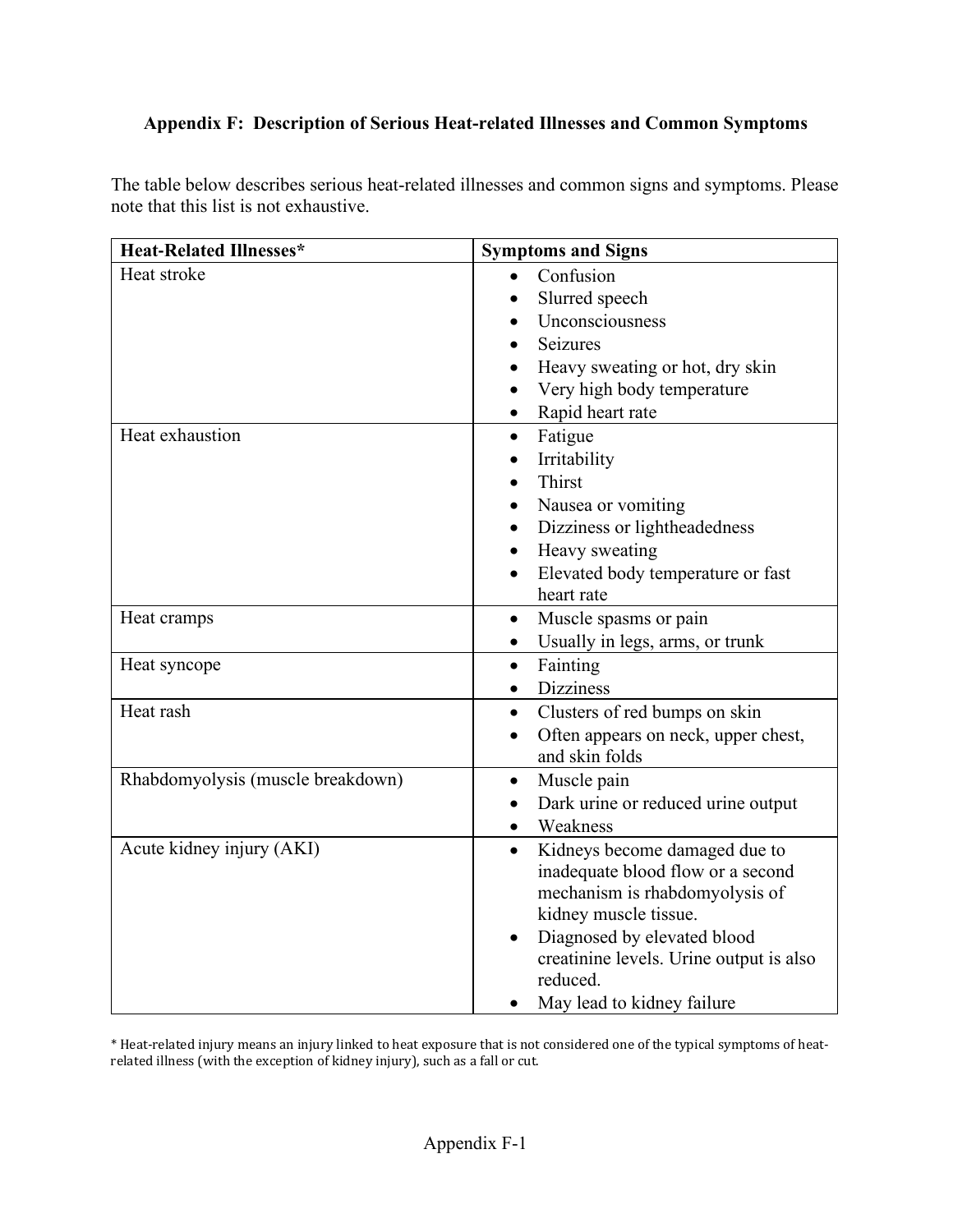# <span id="page-39-0"></span>**Appendix G: Warnings, Alerts, and Advisories Issued by the National Weather Service**

The following types of [warnings, alerts, and advisories](https://www.weather.gov/safety/heat-ww) may be issued by the U.S. National Oceanic and Atmospheric Administration (NOAA), National Weather Service (NWS) (*see* NWS webpage, [here\)](https://www.weather.gov/safety/heat-ww):

• **Heat Advisory**—**Take Action!** A Heat Advisory is issued within 12 hours of the onset of extremely dangerous heat conditions. The general rule of thumb for this Advisory is that the maximum heat index temperature is expected to be 100°F or higher for at least 2 days, and nighttime air temperatures will not drop below 75°F.

• **Heat Wave**—**Take Action!** A heat wave is forecast by NWS or a local news station. A heat wave is when the daily maximum temperature exceeds 95°F or when the daily maximum temperature exceeds 90°F and is 9°F or more above the maximum reached on the preceding days.

• **Excessive Heat Warning**—**Take Action!** An Excessive Heat Warning is issued within 12 hours of the onset of extremely dangerous heat conditions. The general rule of thumb for this Warning is that the maximum heat index temperature is expected to be 105°F or higher for at least 2 days and nighttime air temperatures will not drop below 75°F.

• **Excessive Heat Watches**—**Be Prepared!** Heat watches are issued when conditions are favorable for an excessive heat event in the next 24 to 72 hours. A Watch is used when the risk of a heat wave has increased but its occurrence and timing is still uncertain.

• **Excessive Heat Outlooks**—**Be Prepared!** Outlooks are issued when the potential exists for an excessive heat event in the next 3-7 days. An Outlook provides information to those who need considerable lead-time to prepare for the event.